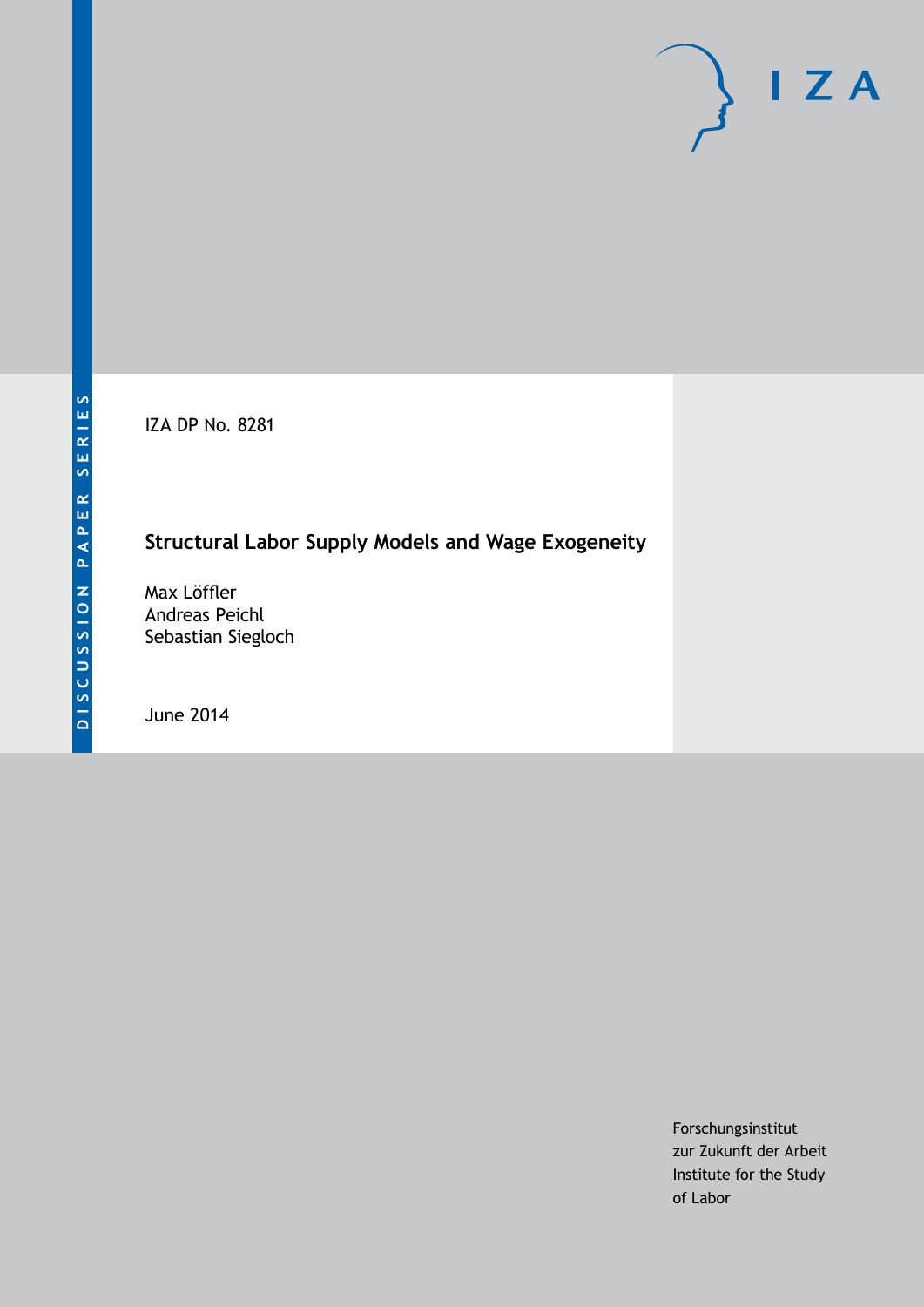# **Structural Labor Supply Models and Wage Exogeneity**

### **Max Löffler**

*ZEW and University of Cologne*

## **Andreas Peichl**

*ZEW, University of Mannheim, CESifo, ISER and IZA*

### **Sebastian Siegloch**

*IZA, ZEW and University of Mannheim*

Discussion Paper No. 8281 June 2014

IZA

P.O. Box 7240 53072 Bonn **Germany** 

Phone: +49-228-3894-0 Fax: +49-228-3894-180 E-mail: [iza@iza.org](mailto:iza@iza.org)

Any opinions expressed here are those of the author(s) and not those of IZA. Research published in this series may include views on policy, but the institute itself takes no institutional policy positions. The IZA research network is committed to the IZA Guiding Principles of Research Integrity.

The Institute for the Study of Labor (IZA) in Bonn is a local and virtual international research center and a place of communication between science, politics and business. IZA is an independent nonprofit organization supported by Deutsche Post Foundation. The center is associated with the University of Bonn and offers a stimulating research environment through its international network, workshops and conferences, data service, project support, research visits and doctoral program. IZA engages in (i) original and internationally competitive research in all fields of labor economics, (ii) development of policy concepts, and (iii) dissemination of research results and concepts to the interested public.

<span id="page-1-0"></span>IZA Discussion Papers often represent preliminary work and are circulated to encourage discussion. Citation of such a paper should account for its provisional character. A revised version may be available directly from the author.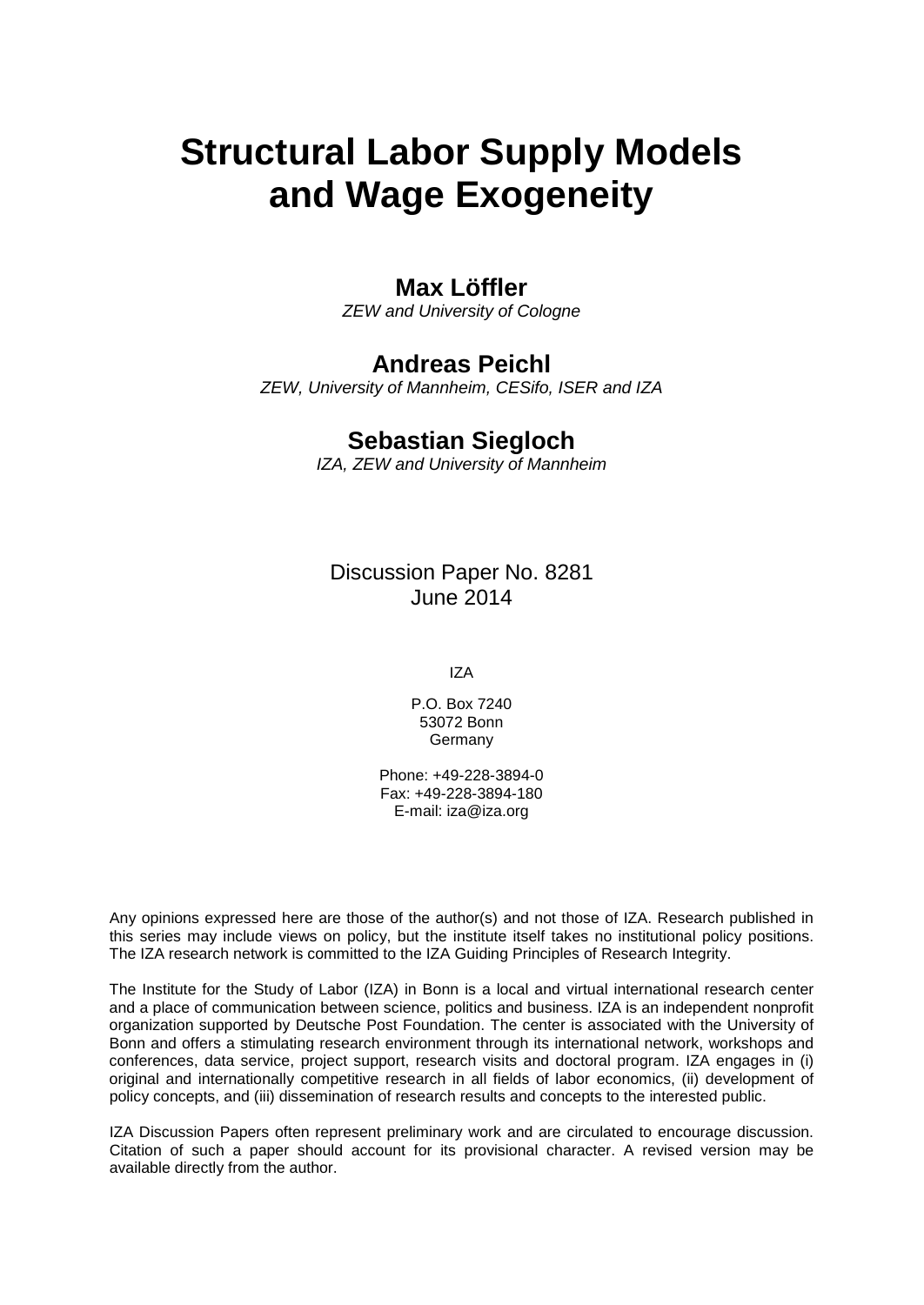IZA Discussion Paper No. 8281 June 2014

# **ABSTRACT**

# **Structural Labor Supply Models and Wage Exogeneity[\\*](#page-1-0)**

There is still considerable dispute about the magnitude of labor supply elasticities. While differences in micro and macro estimates are recently attributed to frictions and adjustment costs, we show that relatively low labor supply elasticities derived from microeconometric models can also be explained by modeling assumptions with respect to wages. Specifically, we estimate 3,456 structural labor supply models each representing a plausible combination of frequently made choices. While most model assumptions do not systematically affect labor supply elasticities, our analysis shows that the results are very sensitive to the treatment of wages. In particular, the often-made but highly restrictive independence assumption between preferences and wages is key. To overcome this restriction, we propose a flexible estimation strategy that nests commonly used models. We show that loosening the exogeneity assumption leads to labor supply elasticities that are much higher.

JEL Classification: C25, C52, H31, J22

Keywords: labor supply, elasticity, random utility models, wages

Corresponding author:

Andreas Peichl ZEW L7,1 68161 Mannheim Germany E-mail: [peichl@zew.de](mailto:peichl@zew.de)

\* The authors thank Rolf Aaberge, Felix Bierbrauer, Richard Blundell, John Dagsvik, Alan Duncan, Peter Haan, Jan Kabátek, Nico Pestel and Eric Sommer, as well as seminar participants at CPB, IIPF, IZA, Young Scholar GSOEP Symposium, Statistics Norway and Verein für Socialpolitik for helpful comments and suggestions on earlier versions.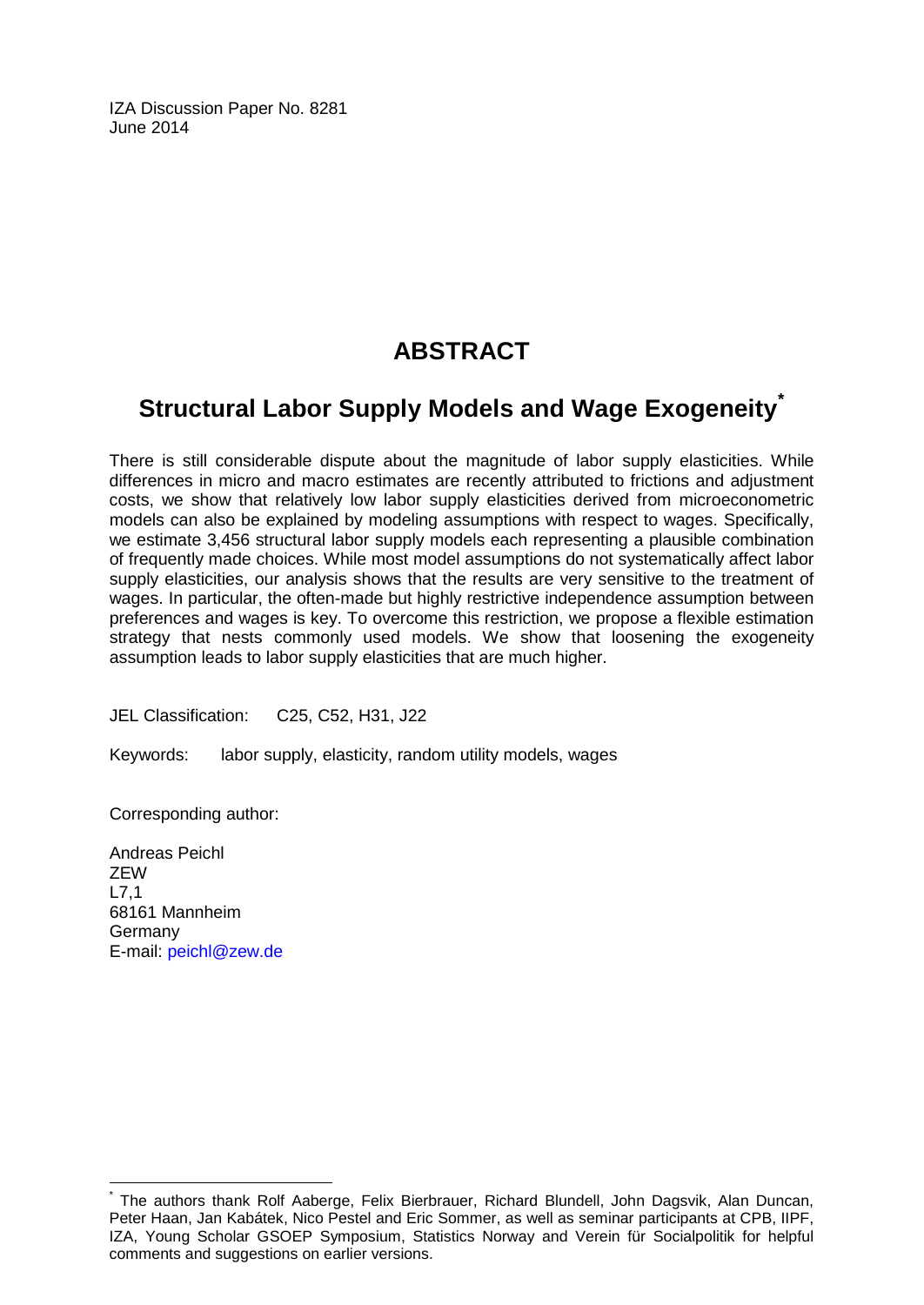# **1 Introduction**

Knowing the true size of labor supply responses has important implications for welfare analysis [\(Eissa et al., 2008\)](#page-28-0) and optimal taxation [\(Diamond and Saez, 2011,](#page-28-1) [Im](#page-29-0)[mervoll et al., 2011\)](#page-29-0). One of the most topical questions in the long and comprehensive literature on labor supply behavior is why macro elasticities are (substantially) larger than micro ones [\(Chetty et al., 2011,](#page-28-2) [Keane and Rogerson, 2012\)](#page-29-1). While older explanations focus on the use of representative agents and aggregation difficulties [\(Blanchard,](#page-27-0) [2007\)](#page-27-0) or social multipliers [\(Alesina et al., 2006\)](#page-27-1), more recent studies attribute differences to costs and frictions in labor supply adjustments, which standard microeconometric research designs can only imperfectly account for [\(Chetty, 2012\)](#page-28-3). In principle, structural micro-level labor supply models should be able to capture these adjustment frictions [\(Aaberge et al., 1995,](#page-27-2) [van Soest, 1995,](#page-30-0) [Blundell et al., 2000\)](#page-27-3).<sup>[1](#page-3-0)</sup> However, even these widely used models typically produce labor supply elasticities well below those found in macro studies, which immediately raises the question of why this is the case.

In this paper, we aim to answer this question by thoroughly scrutinizing state-ofthe-art micro labor supply models and their functioning. More specifically, in the first part of the paper, we test whether the numerous modeling choices and assumptions to be made when setting up structural labor supply models affect estimated elasticities.<sup>[2](#page-3-1)</sup> We check the internal validity of these models by running controlled experiments: we set up and estimate 3,456 models each representing a different (plausible) combination of commonly made modeling assumptions using two different micro datasets—one for Germany and one for the US. Based upon the estimation results, we gather insights into how robust the statistical fit of the models and the estimated labor supply elasticities are with respect to the underlying assumptions.

Our results show that the models' predictions do not depend on the specification of the functional form or the inclusion of observed and unobserved preference heterogeneity, hours restrictions or stigma costs of welfare participation. However, we find that the treatment of wages in the estimation procedure is crucial. For instance, the choice between predicting wage rates for the full sample or only for non-workers with missing wage information—both procedures are often used in the literature may more than double the estimated labor supply elasticities. We conclude that the attention of previous sensitivity analyses has been mainly concentrated on less important factors while the main driving forces have been neglected, i.e. the interactions

<span id="page-3-0"></span><sup>&</sup>lt;sup>1</sup>While recent research in labor economics typically relies on quasi-experimental methods to identify causal effects of reforms, structural models are still necessary for policy analysis and especially out of sample predictions (e.g., the ex-ante evaluation of a tax reform).

<span id="page-3-1"></span><sup>&</sup>lt;sup>2</sup>Note that structural models are sometimes criticized for the large number of assumptions to be made and the even larger number of possible combinations of these assumptions [\(Keane, 2010\)](#page-29-2).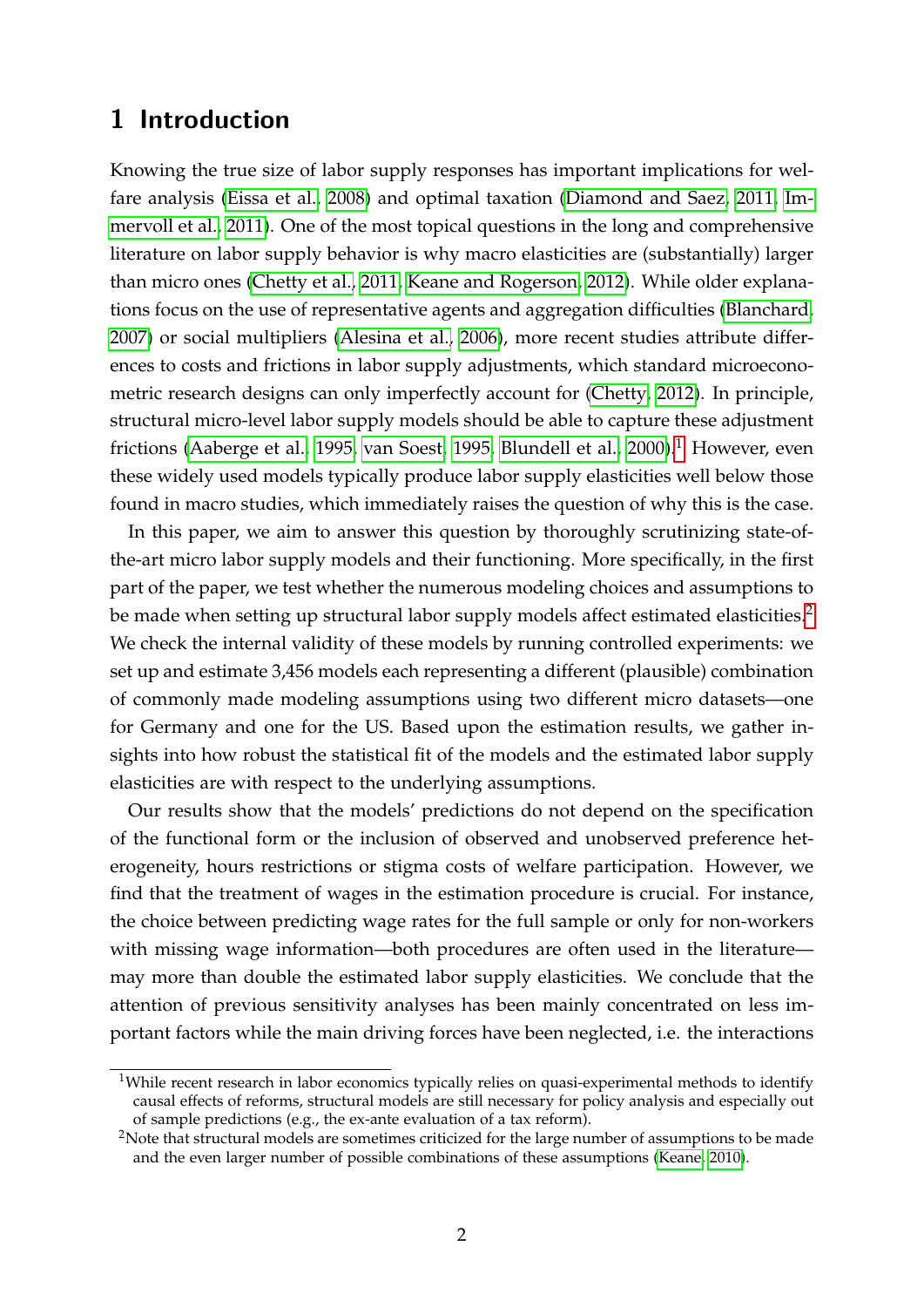between wages, working hours and preferences. This finding is even more relevant given that most existing models (implicitly) assume exogeneity between the wage equation and the labor supply decision, which is naturally quite a restrictive assumption.[3](#page-4-0)

Against this backdrop, in the second part of the paper, we propose a novel, flexible estimation strategy to relax the strict exogeneity assumptions regarding wage rates and work preferences. Estimation results show that there is indeed strong correlation between both preferences and wages, as well as wages and hours of work. For instance, wages are lower for part-time compared to full-time jobs and individuals with higher wages are found to have higher preferences for leisure. The usual procedure to estimate wages in the first step and assume a fixed wage rate (independent of working hours) for every individual in the labor supply estimation ignores these correlation patterns and drives the estimated elasticities towards zero. In our preferred model, estimated labor supply elasticities are more than twice as high compared to conventional models assuming zero correlation between work preferences and wages (0.6 instead of 0.25). We conclude that the standard approach neglects important factors that determine a household's response to wage changes, which yields too low micro elasticities of labor supply. Consequently, part of the unexplained difference between macro and structural micro elasticities may be due to model specification errors regarding the wage treatment.

In this paper, we make three important contributions to the literature on labor supply estimation. First, there is little evidence on the functioning of structural labor supply models in general. Moreover, if such studies exist, different models are not estimated on the same dataset. $<sup>4</sup>$  $<sup>4</sup>$  $<sup>4</sup>$  In that respect, we run a controlled meta-analysis,</sup> isolating the impact of the model assumptions on estimation outcomes. Second, our analysis points to a hitherto neglected factor that strongly influences the estimated labor elasticities: we show that the treatment of wages in labor supply estimations, which is rarely theoretically motivated nor subject to robustness checks, crucially affects the estimation results. In particular, we demonstrate that the commonly assumed exogeneity between wage rates and labor supply decisions plays an important rule. To tackle this issue, we propose a novel estimation strategy that relaxes this assumption and additionally allows for correlation between work preferences and wages. There-

<span id="page-4-0"></span><sup>&</sup>lt;sup>3</sup>Only little effort has been made thus far in the context of discrete choice labor supply models to overcome this assumption. [Aaberge et al.](#page-27-2) [\(1995\)](#page-27-2), [Breunig et al.](#page-28-4) [\(2008\)](#page-28-4) and [Blundell and Shephard](#page-27-4) [\(2012\)](#page-27-4) estimate preferences and wages simultaneously, in part also allowing for some correlation. We discuss the differences to our approach, which is more general, in detail in Section [5.](#page-21-0)

<span id="page-4-1"></span><sup>4</sup>Existing surveys and meta-analyses focus on either the principles of alternative estimation strategies [\(Blundell and MaCurdy, 1999,](#page-27-5) [Evers et al., 2008\)](#page-28-5) or cross-country comparisons of empirical findings [\(Bargain et al., 2014\)](#page-27-6). Robustness checks in previous studies usually limit themselves to small deviations in one or only few of the numerous modeling assumptions.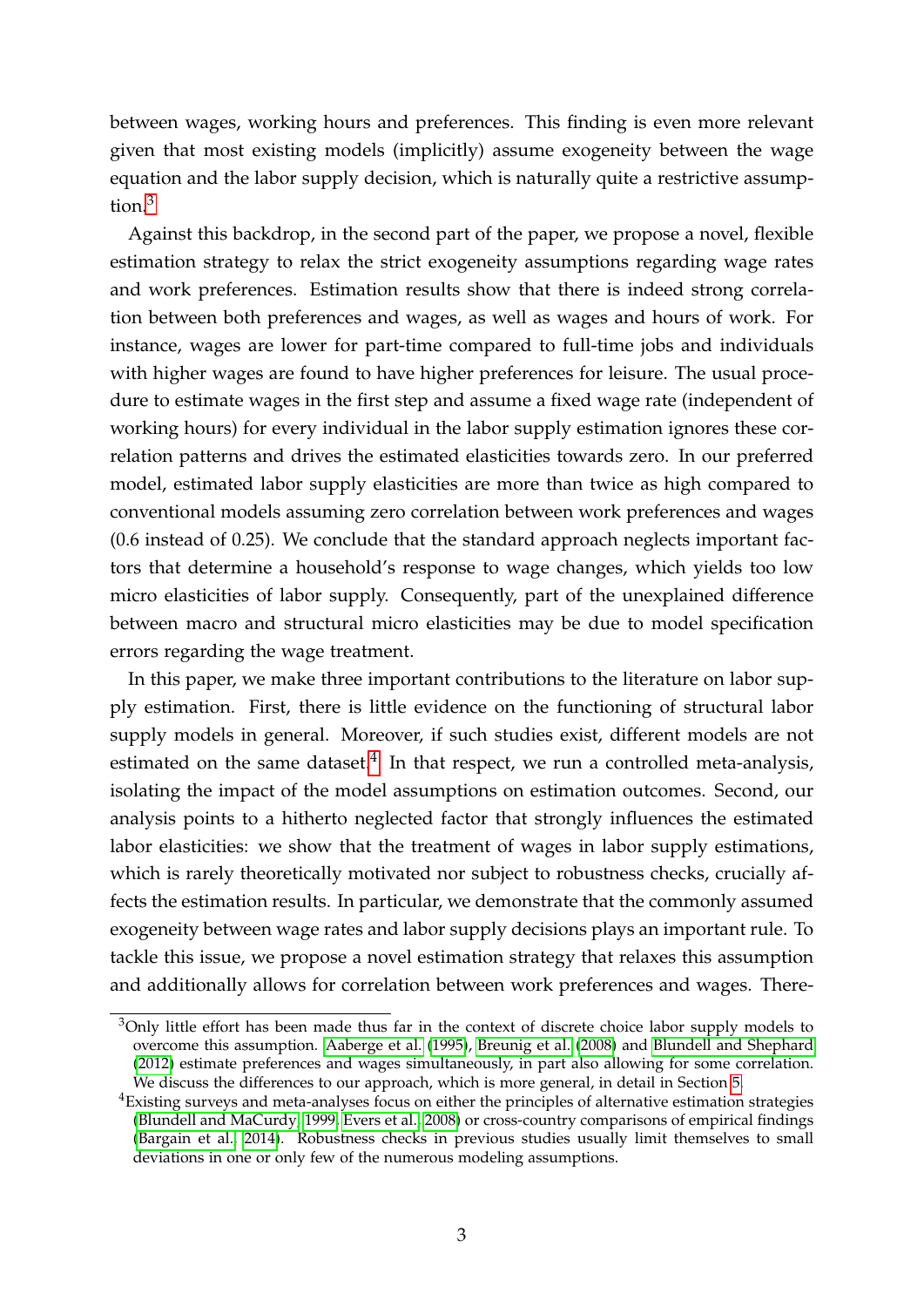fore, our approach is more flexible than previous models, while at the same time it nests previous models and allows testing the assumption of zero correlation. Third, our findings of significant correlations and resulting higher labor supply elasticities have important policy implications as labor supply elasticities are key parameters when evaluating or designing optimal tax benefit policies. For instance, [Diamond](#page-28-1) [and Saez](#page-28-1) [\(2011\)](#page-28-1) use an elasticity of 0.25, which is close to our estimate for the restrictive model, to derive an optimal top marginal tax rate of 72.7 %. However, an elasticity of 0.6, as found in our most flexible model, reduces the optimal tax rate to 52.6 %, bringing it closer to actually observed values.

The remainder of this paper is organized as follows. Section [2](#page-5-0) presents the general modeling framework and a short overview of the existing literature. Section [3](#page-13-0) provides information on the used data and the modeling of the tax and benefit system. In Section [4](#page-15-0) we conduct our analysis of modeling assumptions and present first results. The new flexible estimation approach is introduced in Section [5,](#page-21-0) before Section [6](#page-25-0) concludes.

### <span id="page-5-0"></span>**2 Model and existing literature**

The use of structural discrete choice labor supply estimations has become a standard procedure in the empirical analysis of labor supply for both econometricians and policy makers [\(Bargain and Peichl, 2013\)](#page-27-7). The first generation of labor supply models relied on the assumption that the household's utility is maximized over a continuous set of working hours—known as *Hausman approach* (see [Hausman, 1981\)](#page-29-3). This procedure has proven somewhat cumbersome when the budget set is non-convex, which will often be the case in presence of the complicated tax and benefits systems in most countries. Moreover, it has been shown that the estimated models are very sensitive to the underlying wages [\(Ericson and Flood, 1997,](#page-28-6) [Eklöf and Sacklén, 2000\)](#page-28-7).

As the consistent estimation of this type of model relies on rather restrictive a priori assumptions (see, e.g. [MaCurdy et al., 1990,](#page-29-4) or [Bloemen and Kapteyn, 2008,](#page-27-8) for details), it has become increasingly popular to model the labor supply decision as choice between a (finite) set of utility levels instead of deriving the marginal utility. Starting with the works by [Aaberge, Dagsvik and Strøm](#page-27-2) [\(1995\)](#page-27-2), [van Soest](#page-30-0) [\(1995\)](#page-30-0) and [Hoynes](#page-29-5) [\(1996\)](#page-29-5), a wide range of different empirical specifications of these *discrete choice models* has been applied. Comparing different levels of utility avoids the cumbersome maximization process of Hausman-type models. We focus our analysis on the discrete choice approach, given that it has become the standard procedure across the literature.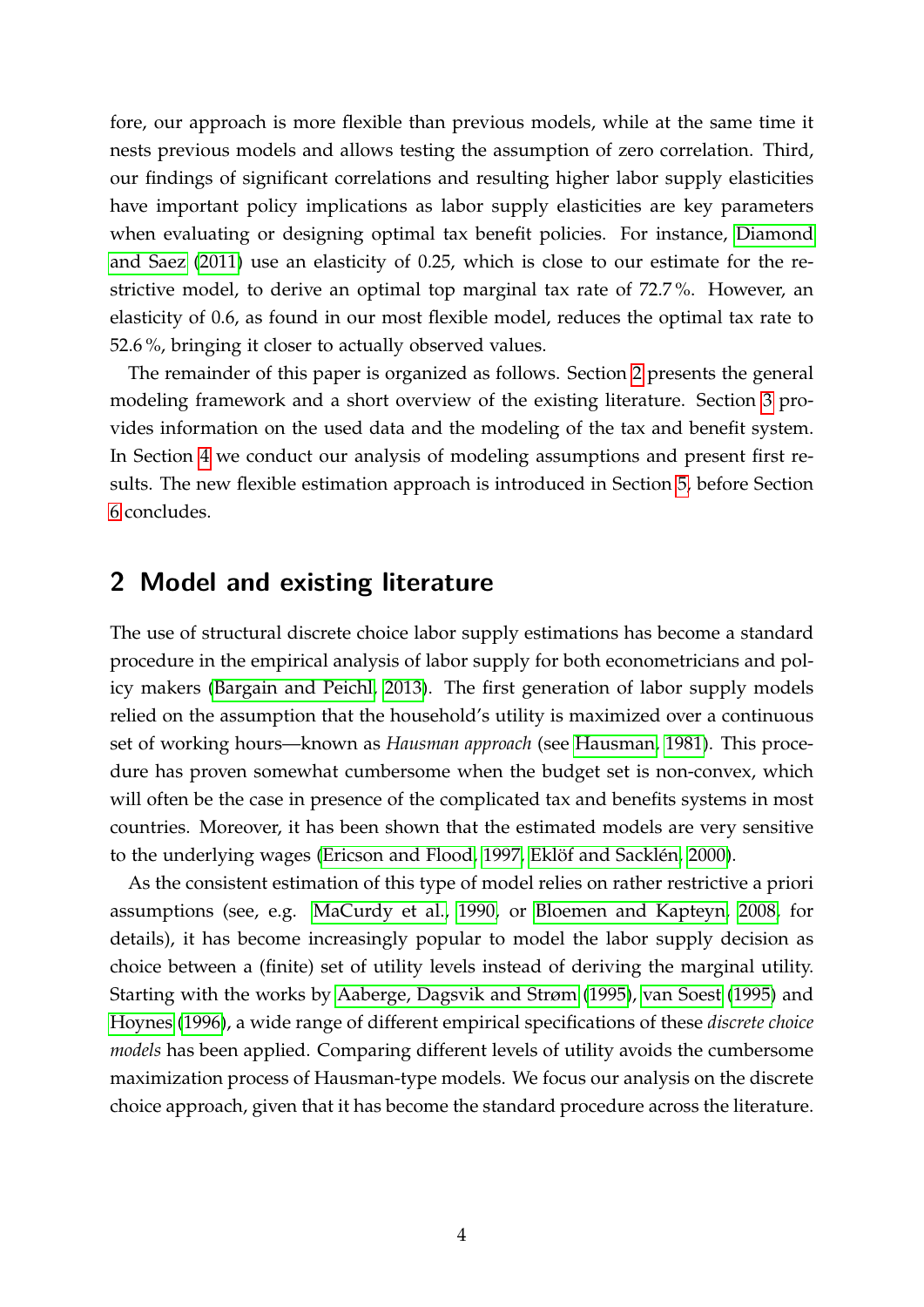#### **2.1 General model**

Structural labor supply estimations build on the assumption of the well-known neoclassical labor supply model that decision makers maximize their utility by choosing the optimal amount of hours of work (or the optimal job, more generally). As higher working hours increase consumption but reduce leisure, households face a trade-off between these two goods. Stated mathematically for individual *n*:

$$
\max_{j} U\left(C_{nj}, L_j, \epsilon_{nj}\right) = \max_{j \in J_n} U\left(f\left\{w_{nj}h_j | x_{nj}, I_n\right\}, T - h_j, \epsilon_{nj}\right) \tag{1}
$$

where leisure *L<sup>j</sup>* is denoted as difference between total time endowment *T* and working hours *h<sup>j</sup>* . Consumption *Cnj* depends on working hours, hourly wage rate *wnj*, non-labor income  $I_n$ , household and job characteristics  $x_{ni}$  and the tax benefit function *f*. Individual *n* faces the decision between a set of jobs  $J_n$  with working hours  $h_j$  and wages  $w_{nj}$ , including non-participation denoted as  $j = 0$  (with  $h_0 = 0$  and  $w_{n0} = 0$ ). Most models in the literature make the quite restrictive assumption that wages are individual-specific and do not vary across alternatives.<sup>[5](#page-6-0)</sup> We assume a static context, which implies that consumption equals disposable income as there is no future utility from saving.

The true utility is only partly observable to the researcher while other components  $\epsilon_{nj}$  are latent. Thus, we can write the utility of individual *n* choosing job type *j* as:

$$
U\left(C_{nj},L_j\big|x_{nj},\beta_n,\gamma_n\right)=\varphi\left(C_{nj},L_j\big|x_{nj},\beta_n,\gamma_n\right)+\epsilon_{nj}\tag{2}
$$

The observed part  $\varphi$  ( $C_{nj}$ ,  $L_j | x_{nj}$ ,  $\beta_n$ ,  $\gamma_n$ ) is determined by consumption and leisure, characteristics  $x_{ni}$ , individual preferences  $\beta_n$  and labor market conditions  $\gamma_n$  that capture the availability of job type *j*. One could think of these labor market characteristics  $\gamma_n$  as measuring individual-specific fixed costs, search costs for part-time jobs or rigidities regarding working hours, for example. The unobserved taste variation  $\epsilon_{ni}$  is assumed to be i.i.d. and follow the extreme value type I distribution with cumulative distribution function  $F(\epsilon) = \exp(-\exp(-\epsilon))$ . [McFadden](#page-30-1) [\(1974\)](#page-30-1) has shown that the probability of individual *n* choosing a job of type *i* is subsequently given by:

$$
P\left(U_{ni} > U_{nj}, \forall j \neq i | x_n, \beta_n, \gamma_n\right) = \frac{\exp\left(\varphi\left\{C_{ni}, L_i | x_{ni}, \beta_n, \gamma_n\right\}\right)}{\sum_{s \in J_n} \exp\left(\varphi\left\{C_{ns}, L_s | x_{ns}, \beta_n, \gamma_n\right\}\right)}
$$
(3)

<span id="page-6-0"></span><sup>&</sup>lt;sup>5</sup>An exception are the models by [Aaberge, Dagsvik and Strøm](#page-27-2) [\(1995\)](#page-27-2) and follow-ups. We further loosen this restriction in Section [5](#page-21-0) when estimating wages and preferences jointly.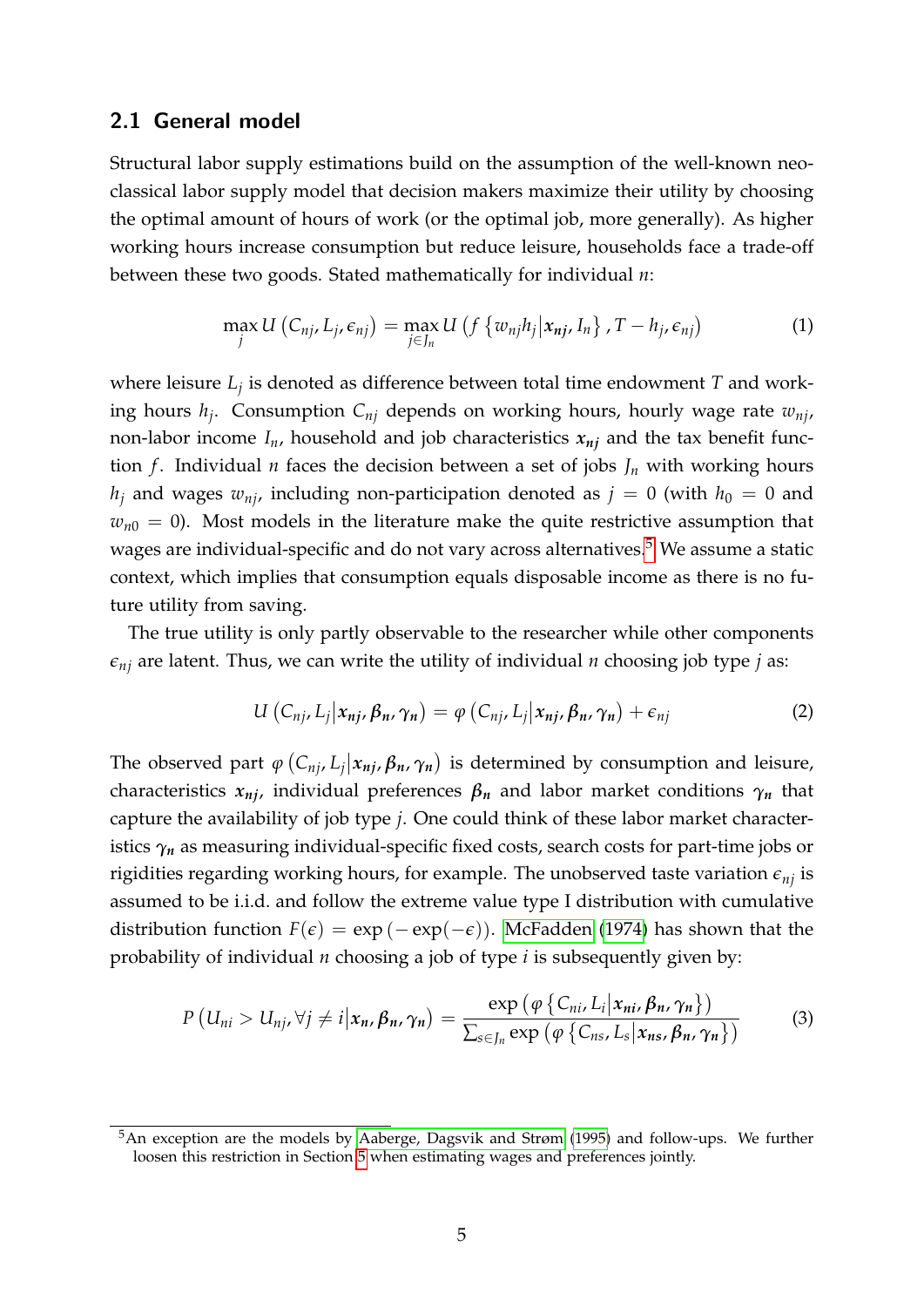Assuming that individuals take labor market conditions as given, we can rewrite:

$$
P\left(U_{ni} > U_{nj}, \forall j \neq i | x_n, \beta_n, \gamma_n\right) = \frac{\exp\left(\upsilon \left\{C_{ni}, L_i | x_{ni}, \beta_n\right\}\right) g\left(i | x_{ni}, \gamma_n\right)}{\sum_{s \in J_n} \exp\left(\upsilon \left\{C_{ns}, L_s | x_{ns}, \beta_n\right\}\right) g\left(s | x_{ns}, \gamma_n\right)}\tag{4}
$$

with  $v(C_{ni}, L_{ni})$  as systematic utility function and  $g(j)$  as frequency of feasible jobs with type *j*. In words, the individual choice probability is given as the systematic utility part weighted by the availability of jobs with type *j*. In the following, we discuss the specification of  $v(\cdot)$  and  $g(\cdot)$  and the estimation procedure.

#### **2.2 Estimation**

Econometrically, the discrete choice approach boils down to the representation of the labor supply decision in a random utility model. In the very basic model, the theoretical setup implies that the household's decision satisfies the Independence of Irrelevant Alternatives (IIA) property [\(Luce, 1959\)](#page-29-6). In other words, the preference between two alternatives does not depend on the presence of a third one. While this assumption may seem rather restrictive at first glance, [Dagsvik and Strøm](#page-28-8) [\(2004\)](#page-28-8) and [Train](#page-30-2) [\(2009\)](#page-30-2) show that it is well in line with economic intuition and even less restrictive than the necessary assumptions to estimate continuous hours models. However, the IIA assumption is no longer needed as soon as additional random effects are incorporated in the model (see Section [2.3\)](#page-8-0).

**Identification.** As in every structural estimation problem, it is crucial to impose a specific functional form for both  $v(C_{ni}, L_{ni})$  and  $g(j)$  to obtain consistent estimates of  $\beta_n$  and  $\gamma_n$ . [Van Soest et al.](#page-30-3) [\(2002\)](#page-30-3) show that semi-parametric specifications also yield consistent results. We further discuss different assumptions that are frequently used below. As consumption is a function of working hours and thus leisure, identification of preference parameters relies on *(a)* the variation in working hours *h<sup>j</sup>* , hourly wages  $w_{ni}$ , non-labor income  $I_n$  and other characteristics  $x_{ni}$  and *(b)* the fact that the tax function  $f(w_{nj}h_j, I_n)$  is highly non-linear in  $h_j$  and  $w_{nj}$ . This also implies that labor market conditions  $\gamma_n$  can only be separated and identified on the assumption of a specific functional form [\(Dagsvik and Strøm, 2006\)](#page-28-9).

In addition to this, the vast majority of the literature also assumes that preferences  $\beta_n$  and labor market conditions  $\gamma_n$  may depend on individual characteristics, but are independent of the wage rate *wnj*. Thus, it is assumed that:

<span id="page-7-0"></span>
$$
Corr \left(\beta_n, w_{nj} | x_{nj}\right) = 0 \qquad Corr \left(\gamma_n, w_{nj} | x_{nj}\right) = 0 \qquad (5)
$$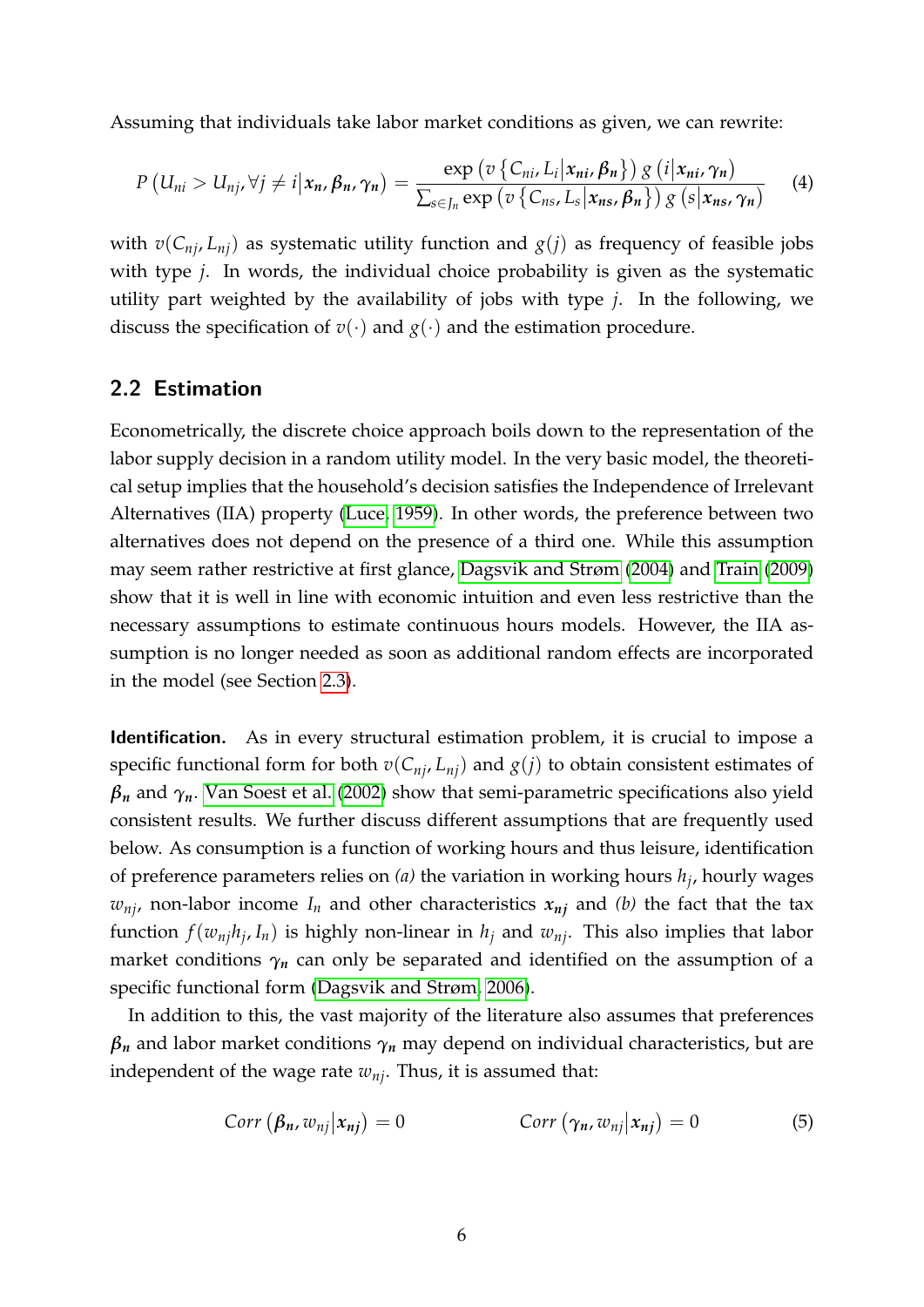The main reason for this assumption is that it reduces the computational burden substantially and makes the estimation more convenient. However, assuming exogeneity seems quite restrictive, as unobserved ability, for instance, is most likely positively correlated with both wage rates and work preferences. Therefore, we test and relax this assumption in Section [5.](#page-21-0)

In order to estimate the preference coefficients, one has to evaluate both functions *v* and *g* for every household  $n = 1, \ldots, N$  and every choice category within the choice set  $J_n$ . Given the different income levels, the model can be estimated via maximum likelihood. The derivation of the (log)-likelihood function is straightforward [\(McFad](#page-30-1)[den, 1974\)](#page-30-1). However, some modeling assumptions have to be made, as well as several possible extensions to this simple setup.

#### <span id="page-8-0"></span>**2.3 Model setup**

**Choice set.** The first decision in the estimation relates to the construction of the choice set (see [Aaberge et al., 2009,](#page-27-9) for a detailed discussion of this issue). Most authors simply pick a set of representative levels of hours of work and assume (small) identical choice sets for the whole population. In our analysis, we follow the literature and assume that households with a single decision maker face seven possible labor supply states, i.e. either non-participation or working 10, 20, 30, 40, 50 or 60 hours per week. Couple households are assumed to face  $7<sup>2</sup>$  alternatives.<sup>[6](#page-8-1)</sup>

**Functional form of the systematic utility.** As the discrete choice approach relies on the comparison of different utility levels, it is crucial to determine the form of the systematic utility function. In theoretical terms, the function *v* represents the direct utility function of the household. Most applications rely on either a translog, a quadratic or a Box-Cox transformed utility specification. However, several other choices are possible.

**Heterogeneity in preferences.** Observed heterogeneity in the labor supply behavior can be rather easily introduced in the context of structural labor supply models. The preference coefficients of the direct utility function are usually interacted with some observed household characteristics, such as age or the presence of children, as taste shifters.

<span id="page-8-1"></span><sup>&</sup>lt;sup>6</sup>Note that the results are generally not sensitive to the number of choices (e.g., 4 vs. 7 vs. 13) or the exact value assigned to each category – see, e.g., [Bargain et al.](#page-27-6) [\(2014\)](#page-27-6).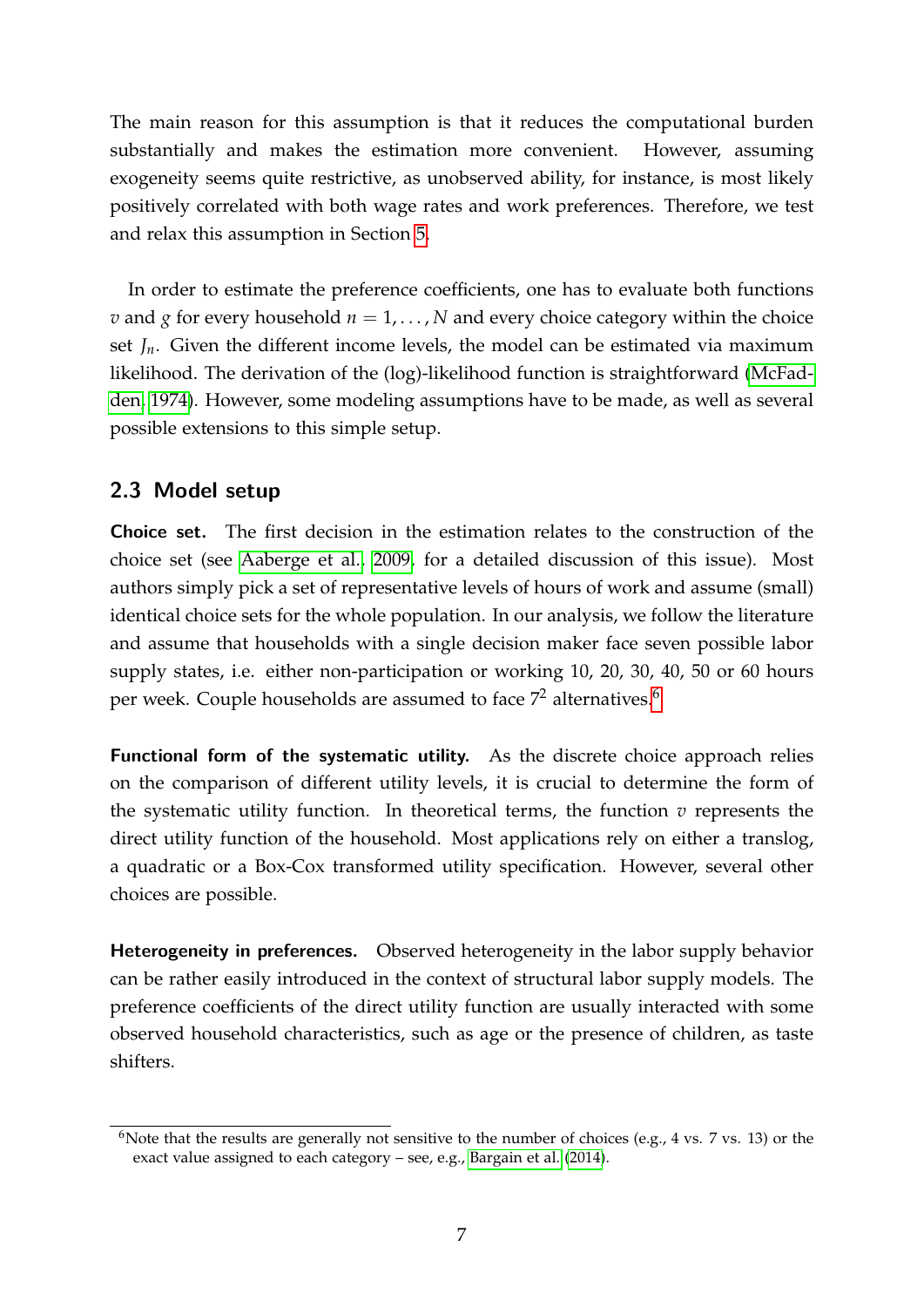Moreover, including also unobserved heterogeneity overcomes the IIA assumption as it allows for unobservable variation in preferences between choice alternatives. There are two main ways to do so: in most applied works, either a *random coefficient model* [\(van Soest, 1995\)](#page-30-0) or a *latent class model* [\(Hoynes, 1996\)](#page-29-5) is assumed. While the former assumes a set of coefficients to be (multivariate) normally distributed, the latter assumes a set of discrete mass points for the estimated coefficients. [Keane and](#page-29-7) [Wasi](#page-29-7) [\(2012\)](#page-29-7) discuss the performance of both approaches. We focus on the random coefficient approach as it has become standard across the literature.

**Welfare stigma and benefit take-up.** While the model as described thus far assumes that households only build their preferences with respect to the levels of consumption and leisure, their utility may also depend on the *source* of income. For example, the participation in welfare programs may be connected to an unobservable stigma that affects the household's utility and prevents some households from taking up benefits [\(Moffitt, 1983\)](#page-30-4). In the discrete choice context, this can be incorporated by accounting for the potential disutility from welfare participation and expanding the choice set such that the household explicitly chooses between benefit take-up and non-participation [\(Hoynes, 1996,](#page-29-5) [Keane and Moffitt, 1998\)](#page-29-8).

**Fixed costs and hours restrictions.** Moreover, [van Soest](#page-30-0) [\(1995\)](#page-30-0) argues that working part-time could also be connected with an unobservable disutility, because part-time jobs may exhibit higher search costs. [Euwals and van Soest](#page-28-10) [\(1999\)](#page-28-10) extend this idea by introducing fixed costs of work, which have since been used in several applications. While both approaches help to explain the observed labor market outcomes, their rational remains rather ad hoc. [Aaberge et al.](#page-27-2) [\(1995\)](#page-27-2) provide a more convenient theoretical framework that delivers a structural interpretation of fixed costs and the utility connected to certain hours alternatives. In their model, households choose between (latent) job offers that not only differ regarding the working hours, but also in terms of availability, wages and non-monetary attributes.

#### **2.4 Wage imputation procedure**

In addition to the specification of the utility function, there are important modeling assumptions regarding the wage imputation. In order to calculate the disposable income for the different choice alternatives, one needs information on the hourly wage rates. While for actual workers the wage rate can be calculated by gross earnings and hours of work (we use standardized working hours to reduce the potential division bias, see [Borjas, 1980,](#page-28-11) and [Ziliak and Kniesner, 1999,](#page-30-5) for a discussion), the wage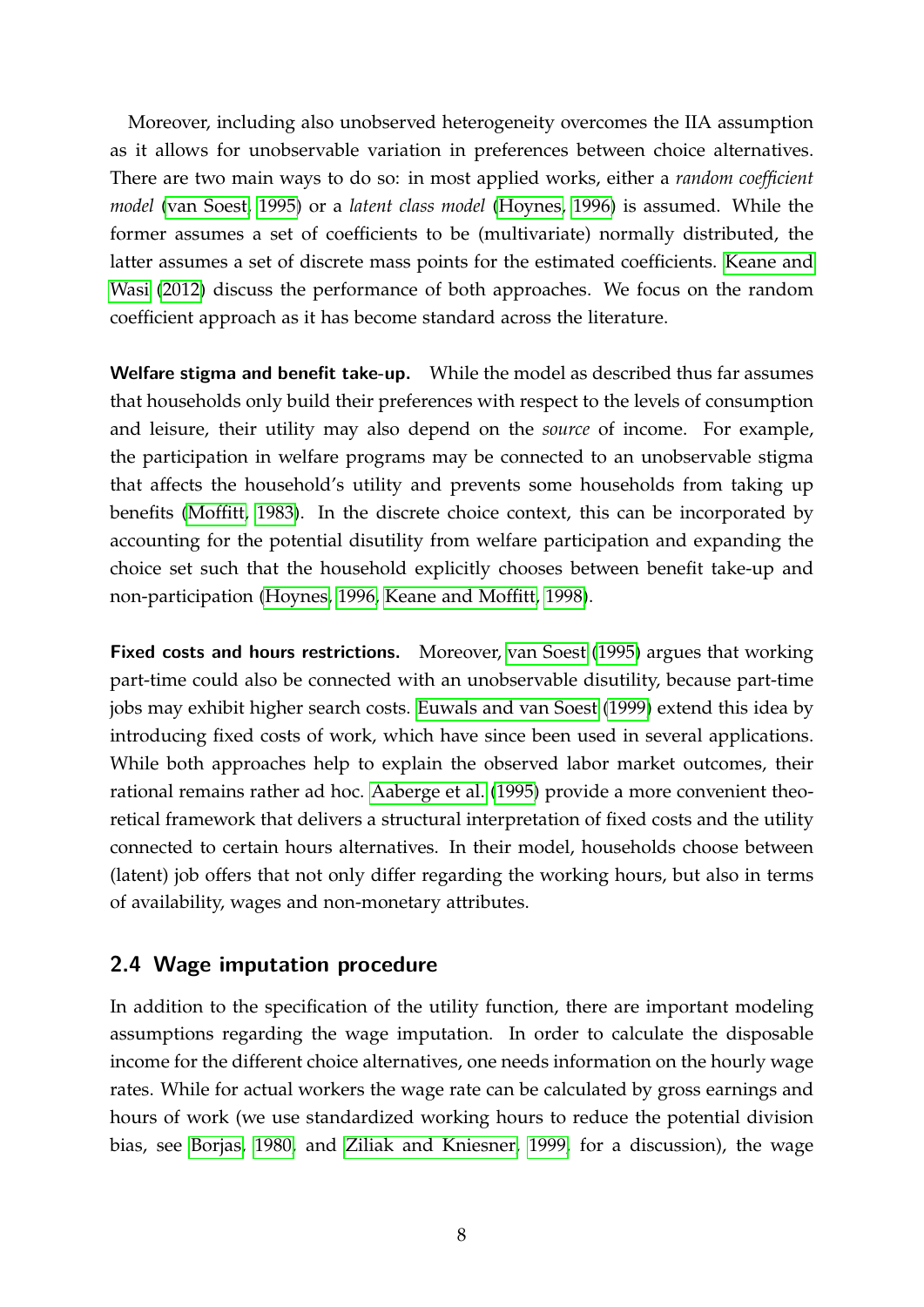information is typically missing for non-workers. The first decision is how to deal with missing wages in the estimation process. In practice, wages are either estimated beforehand and treated as given within the estimation of the labor supply model or wages and preferences are estimated jointly. In addition, one has to decide whether the estimated wage rates are used only if wages are not observed or for the full sample (see [MaCurdy et al., 1990,](#page-29-4) for a discussion of the advantages and disadvantages of both approaches). In either case, one can ignore or explicitly include potential sample selection issues in the observed wages.

After estimating the wage equation, another important question is whether the potential errors in the wage rate prediction are incorporated in the labor supply estimation. Especially when using predicted wages for the full sample, the "new" distribution of wages will typically have a significantly lower variance and the predicted wage will differ considerably from the observed one, at least for some workers. Thus, ignoring the error when predicting wage rates, which is still done in practice, leads to inconsistent estimates. The standard procedure to incorporate wage prediction errors is to integrate over the whole estimated wage distribution and thus integrating out the wage prediction error during the estimation process [\(van Soest, 1995\)](#page-30-0). One approximation used in some applications is to simply add a single random draw to the predicted wage rates [\(Bargain et al., 2014\)](#page-27-6). While this procedure lacks a theoretical rationale, it substantially reduces the computational burden of the estimation.

#### **2.5 Estimation approach**

The named extensions especially regarding the inclusion of unobserved heterogeneity and the incorporation of wage prediction errors complicate the estimation procedure and lead to the more general representation as *mixed logit model* [\(Train, 2009\)](#page-30-2). Taking the most general specification as reference, the likelihood function can be written as:

<span id="page-10-0"></span>
$$
L = \prod_{n=1}^{N} \int_{-\infty}^{+\infty} \int_{-\infty}^{+\infty} \frac{\exp(v_{ni}\{\cdot|\hat{w}_{ni}, \beta_n\}) g(i|\gamma_n)}{\sum_{j\in J_n} \exp(v_{nj}\{\cdot|\hat{w}_{nj}, \beta_n\}) g(j|\gamma_n)} f(\beta_n, \gamma_n) f(\hat{w}_n) d\beta_n d\gamma_n d\hat{w}_n
$$
 (6)

where  $i \in J_n$  denotes the alternative chosen by individual *n*. The likelihood contributions not only depend on the systematical utility function, but also on the availability of the choice alternatives, denoted by  $g(i)$ . This setup implies that the availability of choice alternatives can be separated from the systematic utility, which is a reasonable assumption at least for labor markets in industrialized countries. As the preferences may also include unobserved heterogeneity, the probability that household *n* maximizes its utility at choice alternative *i* has to be integrated over the possible set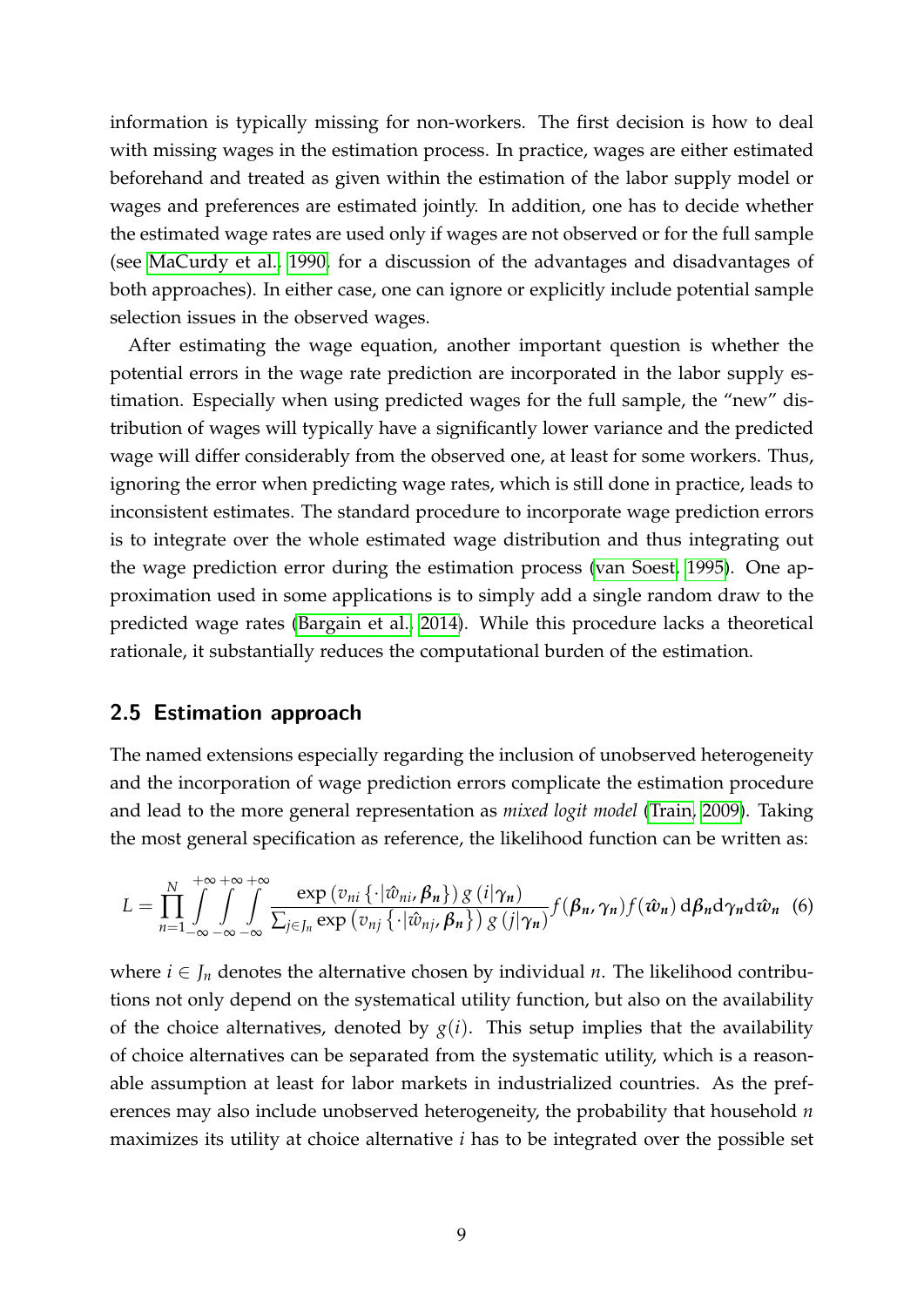of coefficients  $(\beta_n, \gamma_n)$ . Similarly, the individual likelihood contributions have to be integrated over the range of possible wage predictions  $\hat{w}_{ni}$ . As both variables will typically not be uniformly distributed, the choice probability has to be weighted by the probability density of the random components.

The model as written down in equation [\(6\)](#page-10-0) is very general and less restrictive than the conditional logit setup. In turn, it is no longer possible to find an analytical solution. [Train](#page-30-2) [\(2009\)](#page-30-2) proposes the use of maximum simulated likelihood methods instead. In order to retrieve the simulated likelihood, the double integral has to be approximated and averaged over  $r = 1, \ldots, R$  random draws from the distributions of  $(\beta_n, \gamma_n)$  and  $\hat{w}_{ni}$ . The simulated log-likelihood is subsequently given by:

<span id="page-11-0"></span>
$$
\ln(SL) = \sum_{n=1}^{N} \ln \left( \frac{1}{R} \sum_{r=1}^{R} \frac{\exp \left( v_{ni} \left\{ \cdot \left| \hat{w}_{ni}^{(r)}, \beta_{n}^{(r)} \right\} \right\} \right) g \left( i \left| \gamma_{n}^{(r)} \right) \right)}{\sum_{j \in J_{n}} \exp \left( v_{nj} \left\{ \cdot \left| \hat{w}_{nj}^{(r)}, \beta_{n}^{(r)} \right\} \right\} \right) g \left( j \left| \gamma_{n}^{(r)} \right) \right)} \right)
$$
(7)

When the number of draws goes to infinity, the simulated log-likelihood in [\(7\)](#page-11-0) converges to the log-likelihood of the model denoted in [\(6\)](#page-10-0). Instead of relying on conventional random draws, we approximate the likelihood function using pseudo-random Halton sequences. This reduces the number of draws needed to ensure stable results as Halton sequences cover the desired distribution more evenly [\(Train, 2009\)](#page-30-2).<sup>[7](#page-11-1)</sup>

#### **2.6 Existing literature**

Tables [1](#page-12-0) and [2](#page-12-1) provide an overview of the empirical specification of several popular models that have been applied in recent years. As one can see, mainly three utility functions have been used, i.e. either a translog, a quadratic or a Box-Cox transformed specification. As the Stone-Geary function can be interpreted as a simplification of the translog or the Box-Cox utility function, only the higher-degree polynomials used in [van Soest et al.](#page-30-3) [\(2002\)](#page-30-3) stand out from the list. Their approach can be seen as approximation to a non-parametric specification of the utility function. The inclusion of observed heterogeneity shows a similar picture. All studies allow for observed heterogeneity in the preferences for leisure, whereas fewer studies allow for preference heterogeneity regarding consumption. The evidence on unobserved heterogeneity is somewhat more mixed, just like the inclusion of heterogeneity in fixed costs and the potential stigma from welfare participation.

As working hours are typically concentrated in only few hours categories, most authors include in their models fixed costs of working, hours restrictions, or both.

<span id="page-11-1"></span><sup>7</sup>Details on the estimation procedure can be found in [Löffler](#page-29-9) [\(2013\)](#page-29-9).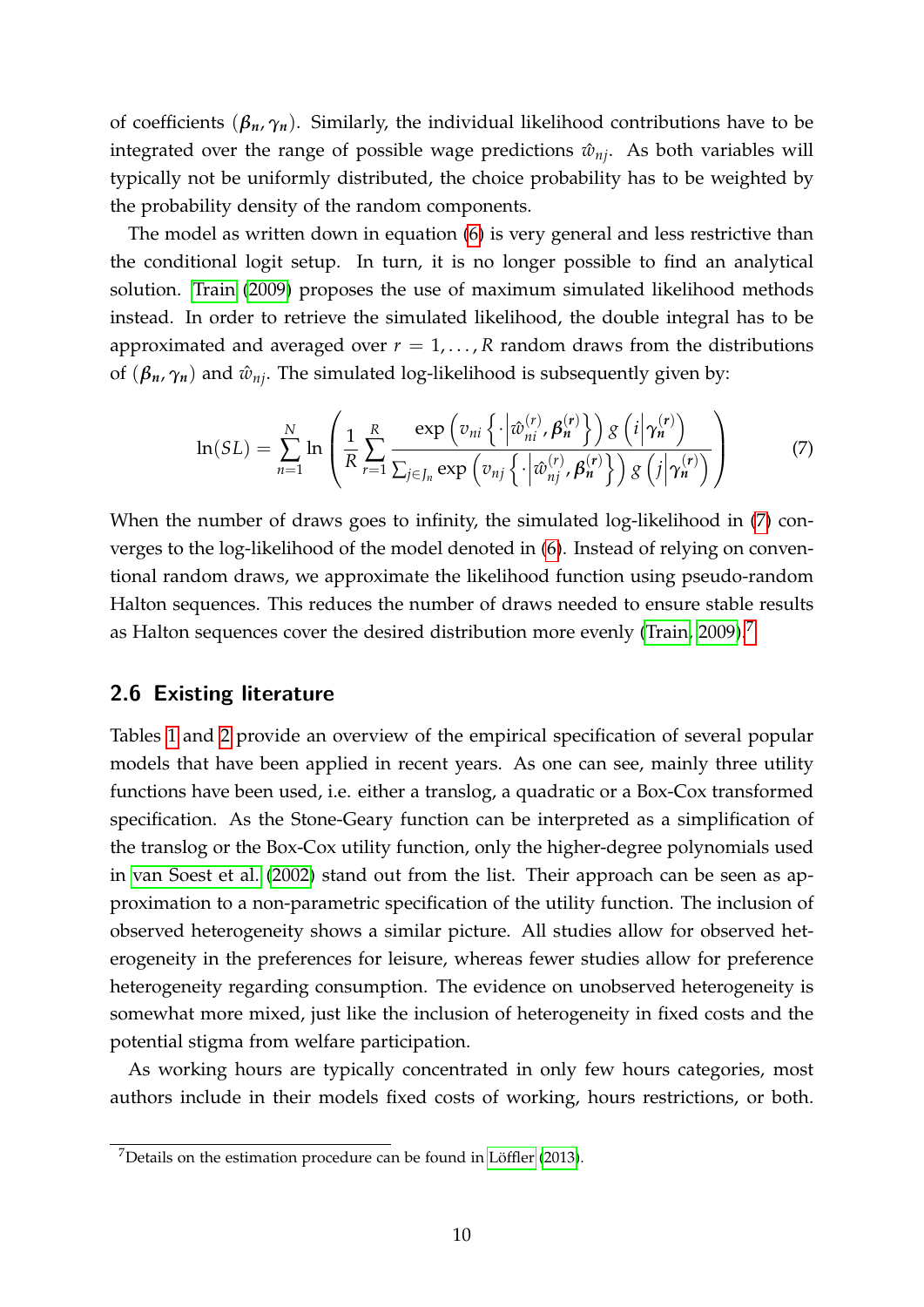|                              | <b>Utility</b> | Heterogeneity <sup>*</sup>  |                | Welfare |                    |
|------------------------------|----------------|-----------------------------|----------------|---------|--------------------|
| Paper                        | Function       | <b>Observed</b>             | Unobs.         | Stigma  | <b>Constraints</b> |
| Aaberge et al. (1995, 2009)  | Box-Cox        | $I_{\cdot}$                 |                |         | FC, HR             |
| Aaberge et al. (1999)        | Box-Cox        | L, FC                       |                |         | FC, HR             |
| Dagsvik and Strøm (2006)     | Box-Cox        | L, FC                       |                |         | FC, HR             |
| Dagsvik et al. (2011)        | Box-Cox        | L, FC                       |                |         | FC, HR             |
| Blundell and Shephard (2012) | Box-Cox        | L, C, S, FC                 | C, S           | Yes     | FC                 |
| van Soest (1995)             | Translog       | $I_{\cdot}$                 | $-L^{\dagger}$ |         | $-\/HR$            |
| Euwals and van Soest (1999)  | Translog       | L, FC                       | L              |         | FC                 |
| van Soest and Das (2001)     | Translog       | $L$ , $FC$                  | L              |         | FC                 |
| Flood et al. (2004)          | Translog       | $L, L^2, S$                 | $L, L^2, S$    | Yes     |                    |
| Haan (2006)                  | Translog       | L, C                        | $-\angle C$    |         | HR                 |
| Flood et al. (2007)          | Translog       | $L, C, FC, S$ $L, C, FC, S$ |                | Yes     | FC                 |
| <b>Hoynes</b> (1996)         | Stone-Geary    | L, S                        | L, S           | Yes     | $-/FC$             |
| van Soest et al. (2002)      | Polynomial     | L                           | L              |         | FC                 |
| Keane and Moffitt (1998)     | Quadratic      | L, S                        | L, S           | Yes     |                    |
| Blundell et al. (1999, 2000) | Quadratic      | L, C, FC                    | C, S           | Yes     | FC                 |
| Bargain et al. (2014)        | Quadratic      | L, C, FC                    | C              |         | FC                 |

<span id="page-12-0"></span>

| Table 1: Different model specifications |  |
|-----------------------------------------|--|
|-----------------------------------------|--|

\* *L* and *C* denote heterogeneity in preferences for leisure and consumption, respectively. *S* denotes the disutility from welfare participation. *FC* refers to fixed costs of working and *HR* to hours restrictions.

† Robustness checks and alternative model specifications are separated by slashes.

| Paper                        | Estimation<br>Approach        | Sample<br><b>Selection</b> | Imputation  | Prediction<br>Error |
|------------------------------|-------------------------------|----------------------------|-------------|---------------------|
| Aaberge et al. (1995, 2009)  | Simultaneous                  |                            | Full sample |                     |
| Aaberge et al. (1999)        | Simultaneous                  |                            | Full sample |                     |
| Keane and Moffitt (1998)     | Simult./Two step <sup>*</sup> |                            | Non-workers |                     |
| van Soest et al. (2002)      | Simultaneous                  |                            | Non-workers | Integrated out      |
| Blundell and Shephard (2012) | Simult./Two step              |                            | Non-workers | Integrated out      |
| van Soest (1995)             | Two step                      | Yes                        | Non-workers | $-$ /Integrated out |
| Euwals and van Soest (1999)  | Two step                      | Yes                        | Non-workers | Integrated out      |
| Blundell et al. (1999, 2000) | Two step                      | Yes                        | Non-workers | Integrated out      |
| van Soest and Das (2001)     | Two step                      | <b>Yes</b>                 | Non-workers | Integrated out      |
| Haan (2006)                  | Two step                      | Yes                        | Non-workers |                     |
| Flood et al. (2007)          | Two step                      | Yes                        | Non-workers | -/Integrated out    |
| Dagsvik et al. (2011)        | Two step                      | <b>Yes</b>                 | Non-workers |                     |
| <b>Hoynes</b> (1996)         | Two step                      | Yes                        | Full sample |                     |
| Flood et al. (2004)          | Two step                      | Yes                        | Full sample |                     |
| Dagsvik and Strøm (2006)     | Two step                      | <b>Yes</b>                 | Full sample | Integrated out      |
| Bargain et al. (2014)        | Two step                      | Yes                        | Full sample | Random draw         |

<span id="page-12-1"></span>Table 2: Wage imputation methods

\* Robustness checks and alternative model specifications are separated by slashes.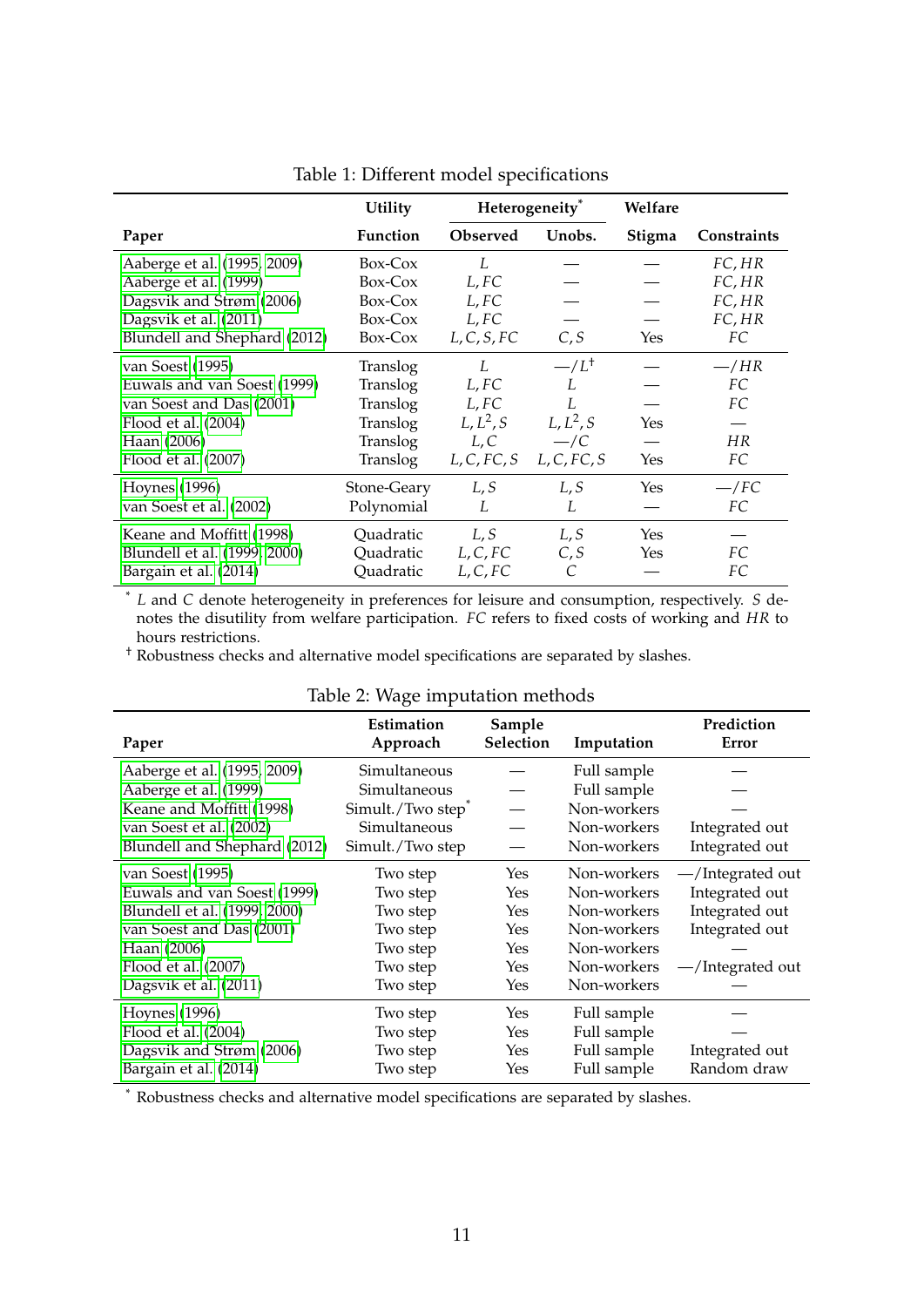Fixed costs and hours restrictions can also be interpreted as measures for the availability of the respective choice alternatives [\(Aaberge et al., 2009\)](#page-27-9). Less than half of the models explicitly allowed for stigma effects and non-take-up of welfare benefits. This is interesting due to the common finding that the benefit participation rate deviates substantially from full take-up. Thus, models that do not explicitly account for the potential disutility are expected to over-predict the number of recipients.

Less variation can be found in terms of the model's treatment of wages. While most studies estimate wages and the labor supply decision in a two-step procedure, only the models of [Aaberge et al.](#page-27-2) [\(1995,](#page-27-2) and follow-ups), [Keane and Moffitt](#page-29-8) [\(1998\)](#page-29-8), [van Soest et al.](#page-30-3) [\(2002\)](#page-30-3) and [Blundell and Shephard](#page-27-4) [\(2012\)](#page-27-4) apply a simultaneous maximum likelihood procedure. In turn, these models neglect potential sample selection issues when estimating wages. As can be seen, there is no consensus in the literature whether predicted wages should be used only for individuals with unobserved wages or for the full sample, the advantage of the latter choice is there is eventually only one wage distribution. Regarding the handling of the wage prediction errors, it becomes increasingly common practice to incorporate and integrate out the errors during the estimation.

# <span id="page-13-0"></span>**3 Data**

The baseline estimations in this paper are performed on the German Socio-Economic Panel (SOEP), a representative household panel survey for Germany [\(Wagner et al.,](#page-30-7) [2007\)](#page-30-7). SOEP includes now more than 24,000 individuals in around 11,000 households. We use the 2008 wave of SOEP, which provides household data from 2008, as well as data on the labor supply behavior and incomes from the preceding year (i.e. the year before the Great Recession). We rely on the tax and transfer system of 2007, focusing our analysis on the working age population and thus excluding individuals younger than 17 or above the retirement age of 65 from our estimations. Our sample is further restricted to those households where at least one decision maker can adjust her labor supply. Therefore, we exclude households where all decision makers are self-employed (since it is difficult to measure true hours and wages for those), civil servants $8$  or in the military service. Moreover, our subsample includes some households with more than two adults, which mainly includes adult children living with their parents. We exclude these young adults from the estimation as it is unclear how their consumption and utility are determined [\(Dagsvik et al., 2011\)](#page-28-12).

<span id="page-13-1"></span><sup>&</sup>lt;sup>8</sup>Tenured civil servants cannot freely adjust the weekly working hours. Note that we keep all other public sector employees.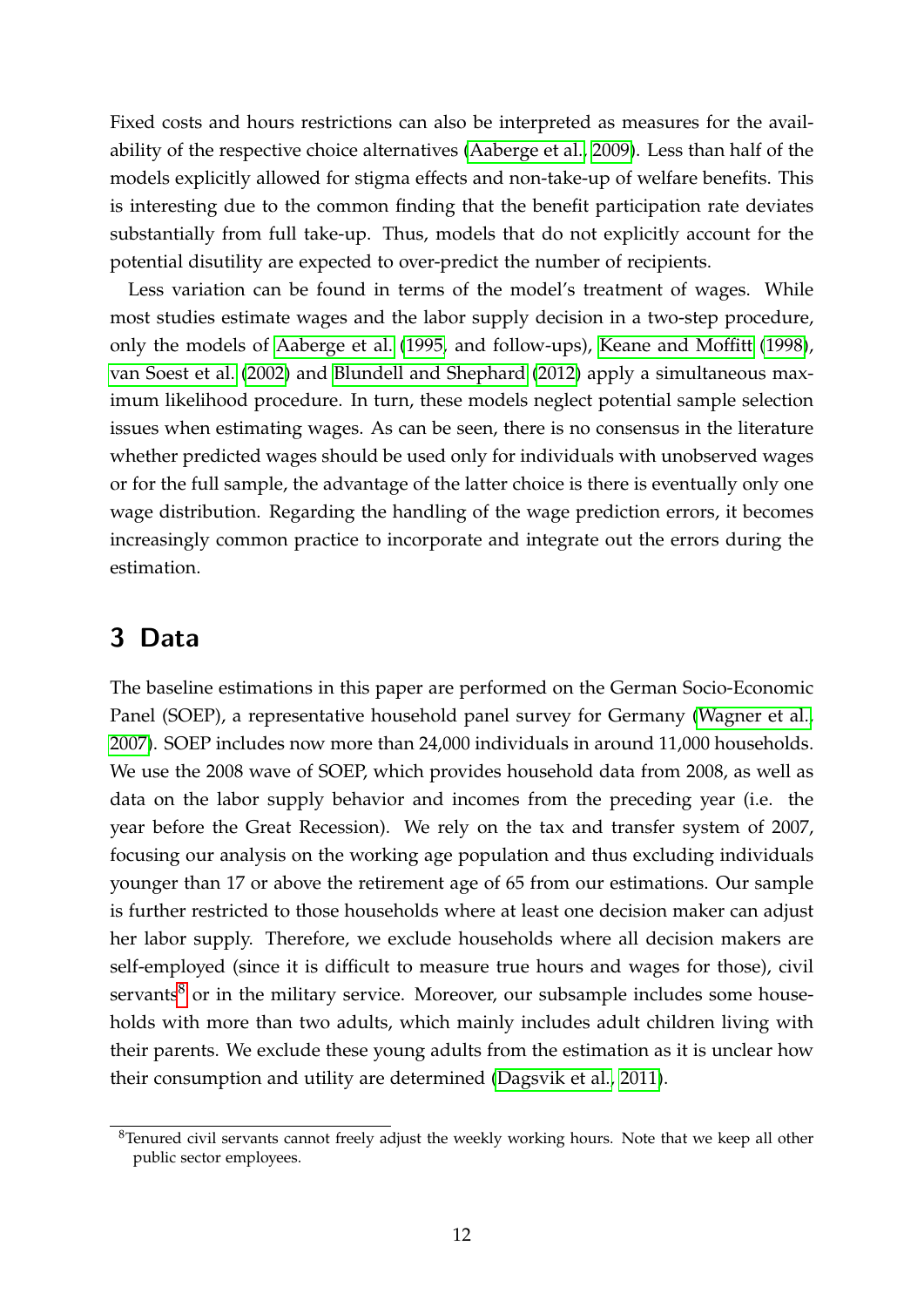As the labor supply decision is known to be rather heterogeneous across population subgroups, we separate the sample into five distinct demographical subpopulations. The first two groups are defined as single men and single women with or without dependent children. Our estimation subsample contains 779 households with single males and 1,065 households with single females. In addition, we specify three different kinds of couple households. First, we define 688 couple households in which the male partner has a flexible labor supply but the female partner is inflexible (e.g. due to self-employment or exclusion restrictions regarding the age). Second, we have 1,042 couple households in which the male partner has an inflexible labor supply but the female partner is flexible. In order to model the household labor supply decision of these "semi-flexible" couple households, we assume that the flexible partner faces his or her labor supply decision conditional on the labor supply behavior of the inflexible partner. Third, our sample includes 3,099 couple households in which both partners are flexible regarding their labor supply behavior.

For the computation of consumption levels for the different choice categories, we rely on IZA's policy simulation model IZAΨMOD (v3.0.0), which incorporates a very detailed representation of the German tax and benefit system (see [Peichl et al., 2010,](#page-30-8) for a comprehensive documentation). Some of the estimated models would require applying the tax and benefit system for every possible wage rate for every household in every step of the numerical likelihood maximization, although doing so would slow down the estimation process substantially. To avoid this cumbersome procedure, we approximate the tax and benefit system by using a highly flexible second-degree polynomial that transforms monthly gross earnings into disposable income while controlling for a rich set of household characteristics, as well as all available sources of non-labor incomes. The resulting  $R^2$  shows a very good fit of more than 99% for all population subgroups but single women (only 97 % for them), which confirms that our approximation performs rather well. In order to also allow for unobserved tax determinants, we balance the predicted amounts of consumption by a single random draw for each household; otherwise, we would mistakenly reduce the variance in the consumption variable. The results are very much in line with those taking advantage of the full representation of the tax and transfer system, we are thus confident that the approximation does not affect our findings.

As a robustness check, we compare our results obtained with German data to results for the USA. For this, we use data from IPUMS-CPS which is an integrated dataset of the March Current Population Survey (CPS) for 2007. In order to calculate income and payroll taxes, we use NBER's simulation model TAXSIM.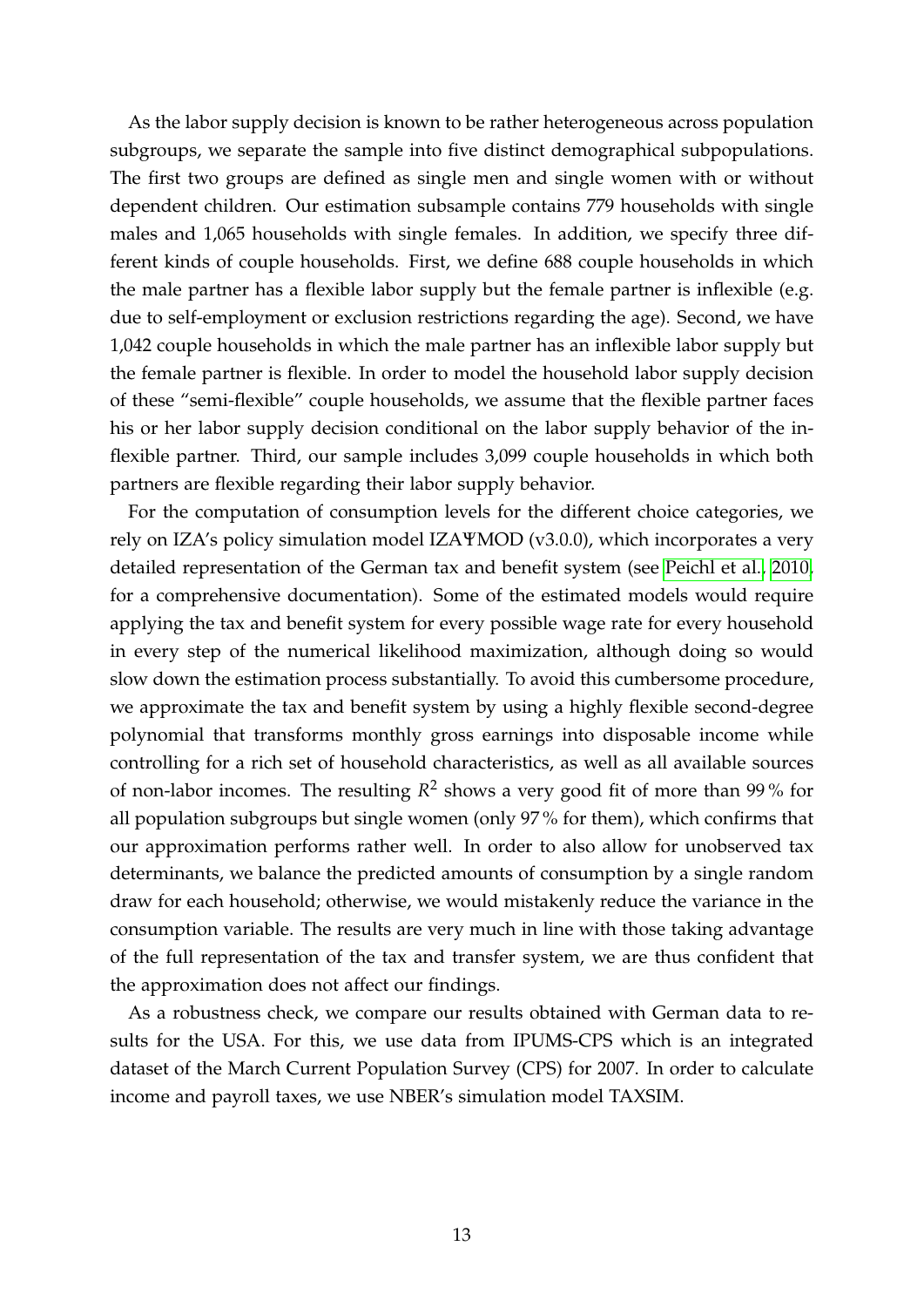## <span id="page-15-0"></span>**4 Empirical results**

Despite the presence of some robustness checks in the literature (see tables [1](#page-12-0) and [2\)](#page-12-1), these checks are usually narrowed down to a small deviation in just one of the modeling assumptions. By contrast, [Evers et al.](#page-28-5) [\(2008\)](#page-28-5) and [Bargain and Peichl](#page-27-7) [\(2013\)](#page-27-7) perform meta-analyses of labor supply models comparing estimated labor supply elasticities for different countries and explain them mainly by study characteristics. In either case, it is difficult to draw detailed and general conclusions on the specification of discrete choice models from the reported results. We overcome these difficulties by estimating a large variety of different modeling assumptions in a controlled environment using the same data. The estimation results allow us to determine how sensitive the estimated outcomes are with respect to the specification and the wage imputation procedure used in the model.

#### **4.1 Analysis setup**

For our analysis, we combine frequently used modeling assumptions and estimate all sensible combinations of these specifications. We estimate 3,456 different model specifications for the five distinct labor supply types, which leads us to 17,280 maximum likelihood estimations. However, the sample of estimation results is reduced because not all models did converge in a reasonable time span as we applied an automatic routine to find initial values and estimate this large number of models. We drop from our analysis those estimation results that did not converge. Depending on the labor supply group we lose up to 6 percent of our sample and end up with 16,730 different estimation results.<sup>[9](#page-15-1)</sup>

Table [3](#page-16-0) shows the different specifications and the number of converged estimation results and reads as follows. We estimate 1,152 distinct models with a Box-Cox transformed utility specification for each of the five labor supply groups, although only 1,022 estimation results for single males and 1,132 for single females are included in our sample. Regardless of the functional form of the utility function, 1,152 of the estimated models neglect any kind of hours restrictions or fixed costs, 1,152 models include part-time restrictions and 1,152 models account for fixed costs of work.

In order to make the estimation results comparable across the different labor supply groups, we standardize the statistical fit and the estimated elasticities within a labor supply group. We subsequently pool the data and regress the estimation results on the different modeling assumptions (mainly represented as dummy variables). We

<span id="page-15-1"></span><sup>9</sup>We drop models that did not converge after 100 iterations of Stata's maximum likelihood implementation. Of course, more complex models take longer to converge. Apart from that, we do not find systematic effects of different types of assumptions on the probability of not converging.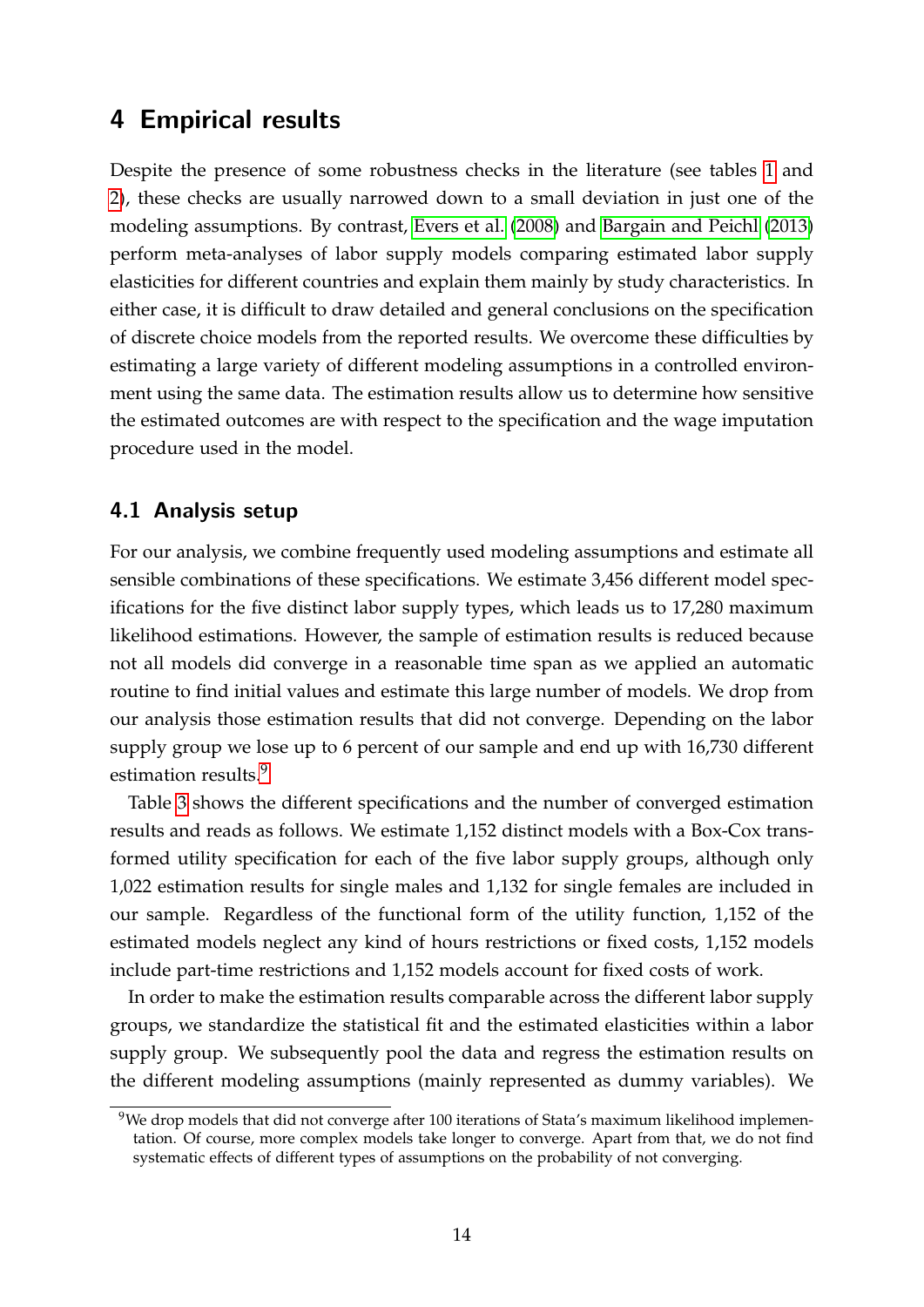|                          |                                                     |                                 |                                 | Number of Converged Models*     |                                 |                                 |                                 |
|--------------------------|-----------------------------------------------------|---------------------------------|---------------------------------|---------------------------------|---------------------------------|---------------------------------|---------------------------------|
| <b>Model Parameter</b>   | Option                                              | N                               | SgM                             | SgF                             | CoM                             | CoF                             | <b>CoMF</b>                     |
| Utility function         | Box-Cox<br>Quadratic<br>Translog                    | 1,152<br>1,152<br>1,152         | 1,022<br>1,152<br>1,125         | 1,132<br>1,151<br>1,144         | 951<br>1,152<br>1,148           | 1,148<br>1,133<br>1,148         | 1,029<br>1,152<br>1,143         |
| Welfare stigma           | No<br>Yes                                           | 1,728<br>1,728                  | 1,642<br>1,657                  | 1,701<br>1,726                  | 1,607<br>1,644                  | 1,713<br>1,716                  | 1,664<br>1,660                  |
| Hours restrictions       | Fixed costs<br>Part-time                            | 1,152<br>1,152<br>1,152         | 1,091<br>1,064<br>1,144         | 1,141<br>1,137<br>1,149         | 1,040<br>1,061<br>1,150         | 1,131<br>1,149<br>1,149         | 1,109<br>1,063<br>1,152         |
| Number of Halton draws   | 10<br>5                                             | 288<br>1,584<br>1,584           | 288<br>1,440<br>1,571           | 288<br>1,564<br>1,575           | 283<br>1,429<br>1,539           | 288<br>1,559<br>1,582           | 286<br>1,456<br>1,582           |
| Observed heterogeneity   | in C only<br>in L only<br>in $L, C$                 | 864<br>864<br>864<br>864        | 835<br>827<br>827<br>810        | 864<br>862<br>858<br>843        | 822<br>834<br>798<br>797        | 860<br>861<br>859<br>849        | 834<br>822<br>836<br>832        |
| Unobserved heterogeneity | in C only<br>in L only<br>in $L, C$<br>with correl. | 576<br>864<br>576<br>864<br>576 | 574<br>863<br>520<br>804<br>538 | 571<br>853<br>574<br>856<br>573 | 566<br>846<br>523<br>795<br>521 | 570<br>862<br>569<br>854<br>574 | 574<br>863<br>541<br>791<br>555 |
| Wage imputation          | Full sample<br>Non-workers                          | 1,728<br>1,728                  | 1,652<br>1,647                  | 1,708<br>1,719                  | 1,635<br>1,616                  | 1,710<br>1,719                  | 1,655<br>1,669                  |
| Wage prediction error    | 1 random draw<br>Integrated out                     | 1,296<br>1,296<br>864           | 1,217<br>1,236<br>846           | 1,293<br>1,291<br>843           | 1,219<br>1,203<br>829           | 1,291<br>1,284<br>854           | 1,245<br>1,239<br>840           |
| Total                    |                                                     | 3,456                           | 3,299                           | 3,427                           | 3,251                           | 3,429                           | 3,324                           |

<span id="page-16-0"></span>Table 3: Estimated model combinations

Single males (females) are denoted by SgM (SgF). Couples where only the male (female) partner has a flexible labor supply are denoted by CoM (CoF). CoMF denotes fully flexible couples. The column N refers to the number of possible model combinations for each choice whereas the subsequent columns report the number of converged models.

measure the statistical fit by the Akaike Information Criterion (AIC) of the models. To retrieve (uncompensated) labor supply elasticities, we increase the own-wage rates by ten percent and simulate the labor supply reaction to this wage change.

#### **4.2 Estimation results**

The results of these meta-regressions can be found in table [4.](#page-17-0) As the dependent variables have been standardized, the coefficients are difficult to interpret. Our results show, e.g. that using a quadratic utility function increases the AIC by 12 % of a standard deviation in the sample and thereby worsens the statistical fit. These results have to be compared to a rather simple reference model using a translog utility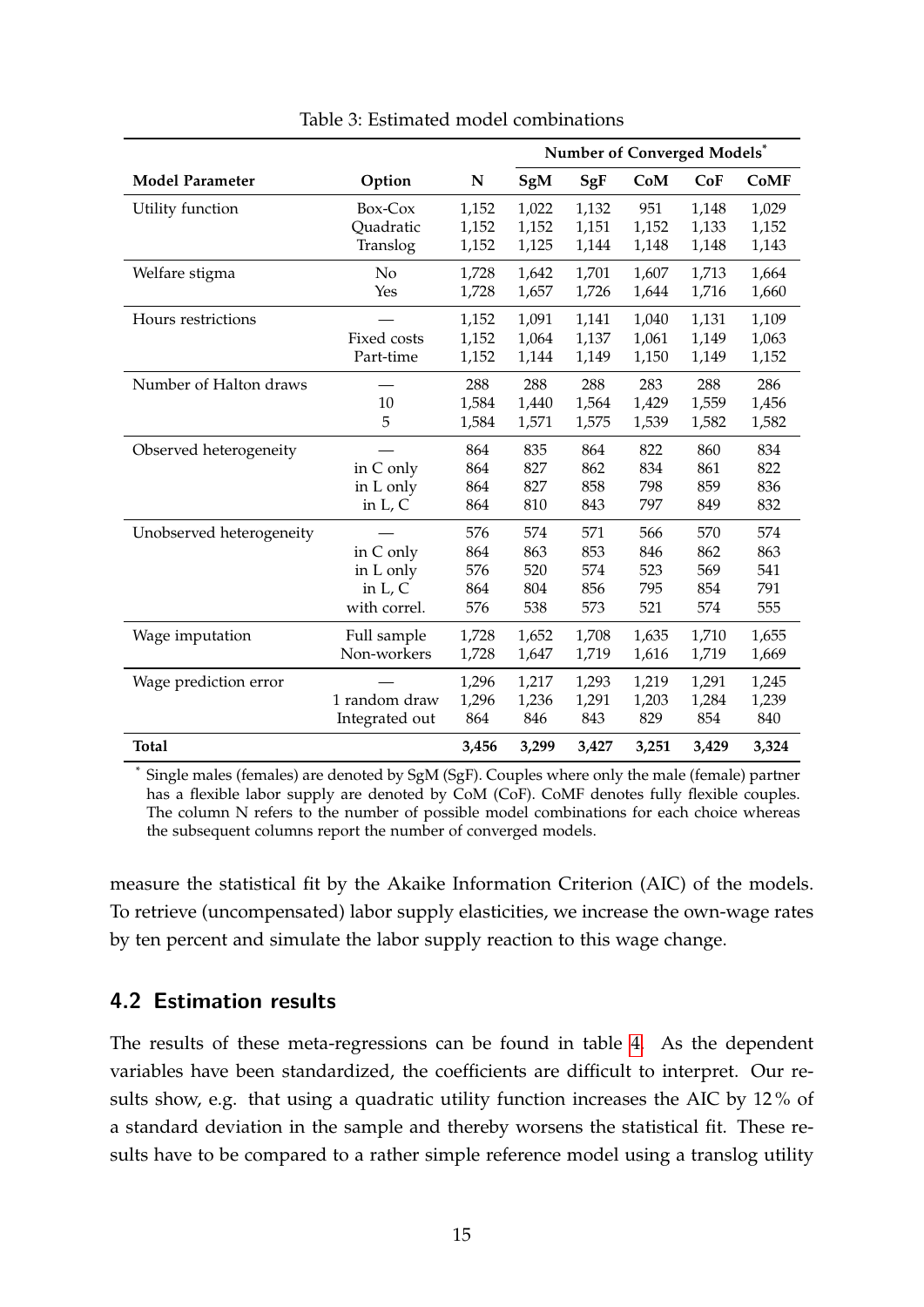|                                   | Fit         | 10 % own wage elasticities |                      |             |  |
|-----------------------------------|-------------|----------------------------|----------------------|-------------|--|
|                                   | AIC         | Ext.                       | Int.                 | Total       |  |
| Utility function                  |             |                            |                      |             |  |
| Quadratic                         | $0.119***$  | $0.124***$                 | $-0.015$             | 0.004       |  |
|                                   | (0.023)     | (0.028)                    | (0.062)              | (0.053)     |  |
| Box-Cox                           | $-0.020$    | $0.116***$                 | $0.080**$            | $0.085**$   |  |
|                                   | (0.026)     | (0.040)                    | (0.035)              | (0.034)     |  |
| Welfare stigma                    | $0.968***$  | 0.045                      | 0.065                | 0.065       |  |
|                                   | (0.076)     | (0.062)                    | (0.047)              | (0.042)     |  |
| Number of Halton draws            | $-0.010***$ | 0.005                      | $-0.003$             | $-0.002$    |  |
|                                   | (0.001)     | (0.004)                    | (0.004)              | (0.004)     |  |
| Hours restrictions                |             |                            |                      |             |  |
| Part-time restrictions            | $-1.647***$ | $0.384***$                 | $0.105***$           | $0.152***$  |  |
|                                   | (0.082)     | (0.070)                    | (0.039)              | (0.042)     |  |
| Fixed costs                       | $-1.093***$ | $0.481***$                 | $0.187***$           | $0.238***$  |  |
|                                   | (0.070)     | (0.067)                    | (0.040)              | (0.041)     |  |
| Observed heterogeneity            |             |                            |                      |             |  |
| in C only                         | $-0.335***$ | $-0.049$                   | $0.060**$            | $0.043*$    |  |
|                                   |             |                            |                      |             |  |
|                                   | (0.057)     | (0.035)                    | (0.022)<br>$0.045**$ | (0.023)     |  |
| in L only                         | $-0.381***$ | 0.048                      |                      | $0.046*$    |  |
|                                   | (0.061)     | (0.038)                    | (0.021)              | (0.023)     |  |
| in C and L                        | $-0.475***$ | 0.016                      | 0.012                | 0.013       |  |
|                                   | (0.070)     | (0.044)                    | (0.019)              | (0.022)     |  |
| Unobserved heterogeneity          |             |                            |                      |             |  |
| in C only                         | 0.005       | $-0.006$                   | $-0.059*$            | $-0.051$    |  |
|                                   | (0.014)     | (0.023)                    | (0.032)              | (0.030)     |  |
| in L only                         | 0.005       | $-0.081***$                | $-0.029$             | $-0.037$    |  |
|                                   | (0.013)     | (0.023)                    | (0.028)              | (0.027)     |  |
| in C and L                        | $-0.041***$ | $-0.037$                   | $-0.069**$           | $-0.064**$  |  |
|                                   | (0.013)     | (0.024)                    | (0.027)              | (0.026)     |  |
| in C and L (with correl.)         | $-0.119***$ | $-0.082**$                 | $-0.102***$          | $-0.101***$ |  |
|                                   | (0.016)     | (0.034)                    | (0.034)              | (0.033)     |  |
| Wage imputation                   |             |                            |                      |             |  |
| Full sample, no correction        | $-0.811***$ | $2.121***$                 | $2.235***$           | $2.240***$  |  |
|                                   | (0.119)     | (0.094)                    | (0.091)              | (0.086)     |  |
| Full sample, error integrated out | $-0.530***$ | 1.399***                   | $1.385***$           | $1.406***$  |  |
|                                   | (0.048)     | (0.119)                    | (0.123)              | (0.124)     |  |
| Full sample, 1 random draw        | $-0.104**$  | 0.071                      | 0.131                | 0.121       |  |
|                                   | (0.049)     | (0.062)                    | (0.093)              | (0.088)     |  |
| Non-workers, error integrated out | 0.000       | 0.048                      | 0.040                | 0.041       |  |
|                                   | (0.067)     | (0.063)                    | (0.041)              | (0.041)     |  |
| Non-workers, 1 random draw        | 0.070       | $-0.230***$                | $-0.232***$          | $-0.235***$ |  |
|                                   | (0.056)     | (0.038)                    | (0.035)              | (0.037)     |  |
|                                   |             |                            |                      |             |  |
| Constant                          | $1.004***$  | $-0.939***$                | $-0.678***$          | $-0.726***$ |  |
|                                   | (0.121)     | (0.094)                    | (0.087)              | (0.087)     |  |
| Labor supply types                | Yes         | Yes                        | Yes                  | Yes         |  |
| Observations                      | 16730       | 13219                      | 13219                | 13219       |  |
| $R^2$                             | 0.854       | 0.849                      | 0.870                | 0.881       |  |

<span id="page-17-0"></span>Table 4: Marginal impact of modeling assumptions (SOEP)

Notes: Uncompensated labor supply elasticities are simulated by increasing the individual wage rates by 10 percent and aggregating individual labor supply responses. Dependent variables have been standardized, i.e., an estimate of 1.0 indicates an increase of one standard deviation in the outcome. The AIC is negatively related to the statistical fit of the model—the better the fit, the lower the AIC. Standard errors clusted by labor supply group and wage imputation procedure.  $*$   $p$  < 0.1,  $**$ *p* < 0.05, ∗∗∗ *p* < 0.01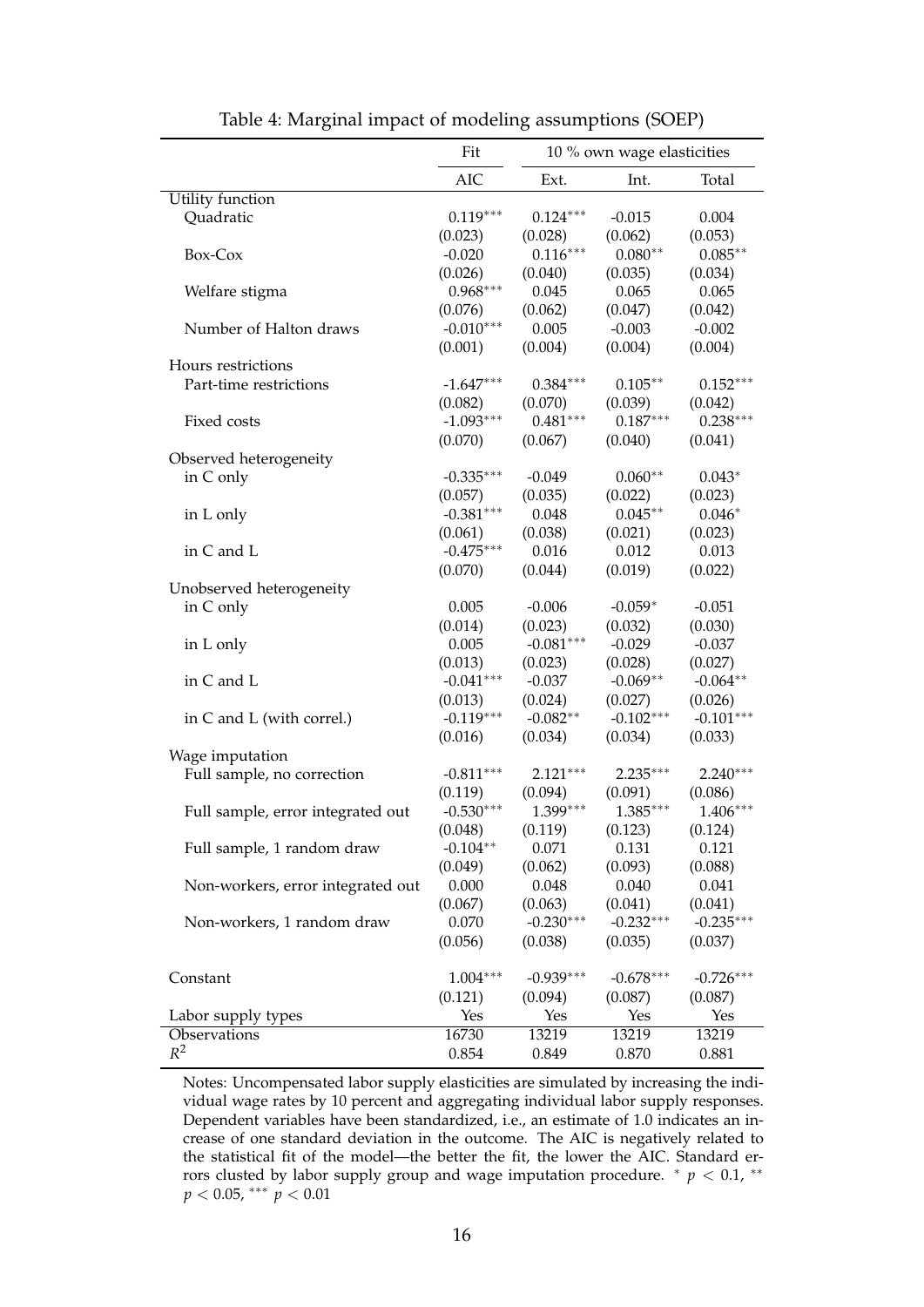function, neglecting observed and unobserved heterogeneity in preferences as well as fixed costs of working, hours restrictions or any stigma from welfare participation. In this reference model, we use observed wage rates for actual workers and predict wages for non-workers without incorporating the wage prediction error in the labor supply estimation. We find many statistically significant relationships. However, the presented standard errors are not bootstrapped, given that this would render our sensitivity analysis computationally infeasible. Bootstrapped standard errors would be substantially larger than those presented. As the coefficients are measured in standard deviations, only those of at least one standard deviation (in absolute values) are also economically interesting. We summarize the key findings below.

**Goodness of fit.** Although the statistical fit is usually not the main outcome of interest, our results show several interesting patterns for future applications (see table [4\)](#page-17-0). First, the choice of the utility function does not systematically improve or worsen the statistical fit. Our analysis confirms the usual finding that the implementation of hours restrictions, fixed costs and observed preference heterogeneity clearly help to explain the labor supply choices. Estimating random coefficients models that also allow for unobserved heterogeneity yields little value-added compared to the computational burden of the estimation. The results regarding the wage imputation show that these specification decisions also affect the statistical fit of the model substantially. Predicting wages not only for non-workers but also for the full sample improves the fit significantly. However, this is unsurprising as it demonstrates how much of the variation in the data is lost by using predicted instead of actual wages for the full sample when not accounting for errors in the wage rate prediction.

More generally, our results show that apart from the implementation of fixed costs or hours restrictions, there is hardly a single modeling assumption that guarantees a good fit. Instead, several small issues help to explain the observed labor market outcomes and add up to a good fit.

**Labor supply elasticities.** Even more important than the statistical fit is whether specific modeling assumptions systematically influence the out-of-sample predictions when simulating policy or wage changes. Figure [1](#page-19-0) shows the distribution of labor supply elasticities across the converged models for the four labor supply types.<sup>[10](#page-18-0)</sup> The graph shows considerable variation across the different modeling setups (within a specific labor supply group as well as across groups). In line with the literature, we find that the estimated elasticities are rather robust regarding the specification of the

<span id="page-18-0"></span> $10$ We aggregated semi-flex couples and couples with two flexible partners to calculate elasticities.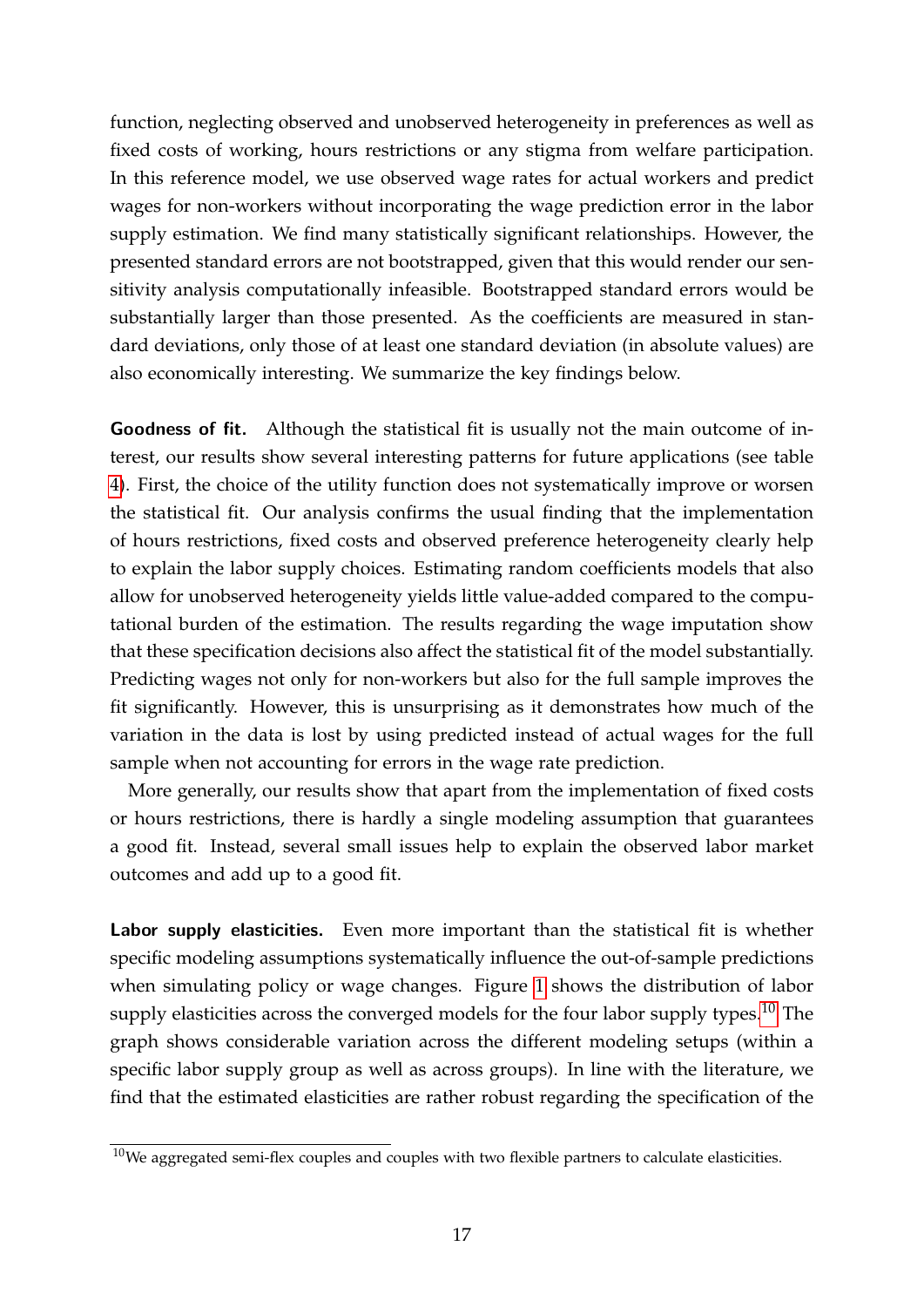utility function, as well as the implementation of observed and unobserved heterogeneity. This is reassuring as it shows that the frequently applied specifications do not restrict the labor supply decision a priori. The only (weak) exception seems to be the implementation of hours restrictions or fixed costs, which tend to drive extensive elasticities up. This finding supports the view that jobs with very few weekly working hours are harder to find than regular part-time or full-time jobs. It is thus more likely that people switch from non-participation to 20 or 40 than to 5 or 10 hours of work when accounting for this fact, which leads to higher elasticities at the extensive margin.



<span id="page-19-0"></span>Figure 1: Labor supply elasticities of converged models

Substantially more of the variation can be explained when analyzing the impact of the wage imputation and the handling of wage prediction errors. Our results hold the important message that this part of the model specification is much more relevant to the estimated elasticities than the utility specification. For instance, using predicted wages not only for non-workers but also for the full sample roughly doubles the estimated elasticities when not accounting for the wage prediction error. This substantial difference can be explained by the fact that predicting wages for the full sample reduces the variance of the wage distribution substantially. To explain the observed working hours with less variation in wages and thus income and consumption,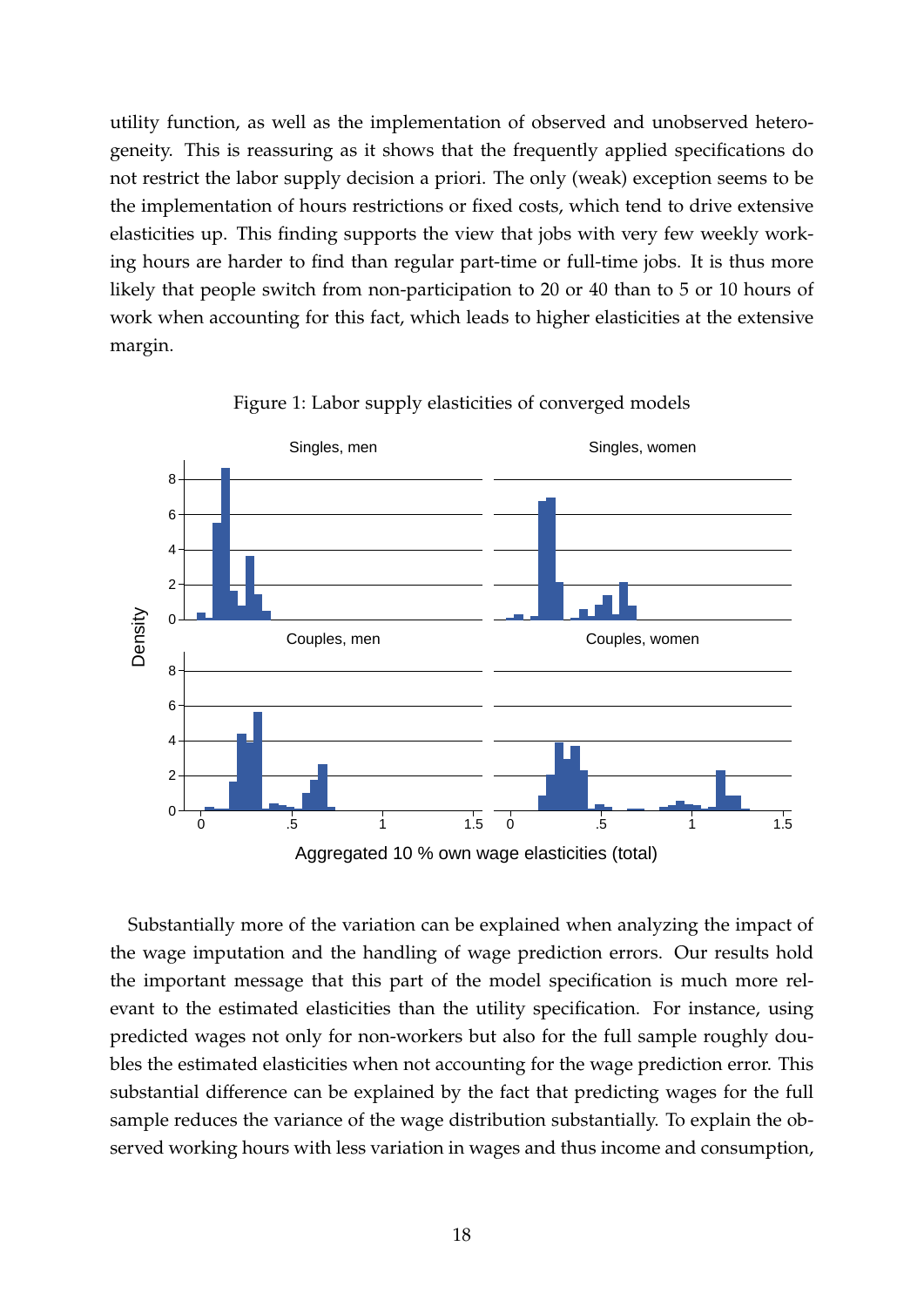the implied elasticities have to increase. Accounting for wage prediction errors and integrating them out during the estimation markedly reduces the difference. Interestingly, the results differ substantially depending on whether a single random draw or higher numbers are used. The ad hoc procedure of adding a single random draw tends to cancel out the effect of a full sample prediction. In contrast, correcting for the wage prediction error tends to reduce the elasticities, but we still observe the estimated elasticities to be significantly higher than those in which the wage rates were only imputed for non-workers.

**Robustness.** We performed a wide range of robustness checks to confirm that our results are not special to the used data and methods. In particular, we also used a different wave from the same data set and performed our analysis also using data from the CPS for the US (see table [8](#page-39-0) in the online appendix). In addition to the marginal impact (holding all other specification details constant), we investigated the partial impact of the modeling assumptions (in table [9](#page-40-0) in the online appendix), which only shows the differences in means due to the specific assumptions (e.g. mean of elasticities using a translog utility specification vs. mean of elasticities using other functional forms, irrespective of other modeling issues). The results we obtained were qualitatively the same. We also checked the robustness regarding the calculation of elasticities and found no differences whether we simulated 1 % or 10 % changes in the own-wage rate (table [10\)](#page-41-0). Also switching the calculation of the elasticities from aggregated to mean, median or other quantile measures did not affect our findings (tables [11](#page-42-0) and [12\)](#page-43-0).

**Summary.** Our results partly confirm previous findings in the literature. While the empirical specification of the systematic utility function has an impact on the statistical fit, we find only little differences in the estimated elasticities. It thus may be justified to rely on simpler model setups when the computational burden is a major concern. However, the majority of applied robustness checks focus on the effects of different utility specifications and usually ignore how the underlying wage treatment may influence the results. We find that these assumptions explain much more variation in outcomes than the specification of the utility function. Most previous robustness checks have thus concentrated on issues of secondary order. Instead, more attention should be paid to the wage imputation and the handling of wage prediction errors. Modeling choices regarding the wage handling may thus also explain part of the large variation found in labor supply studies.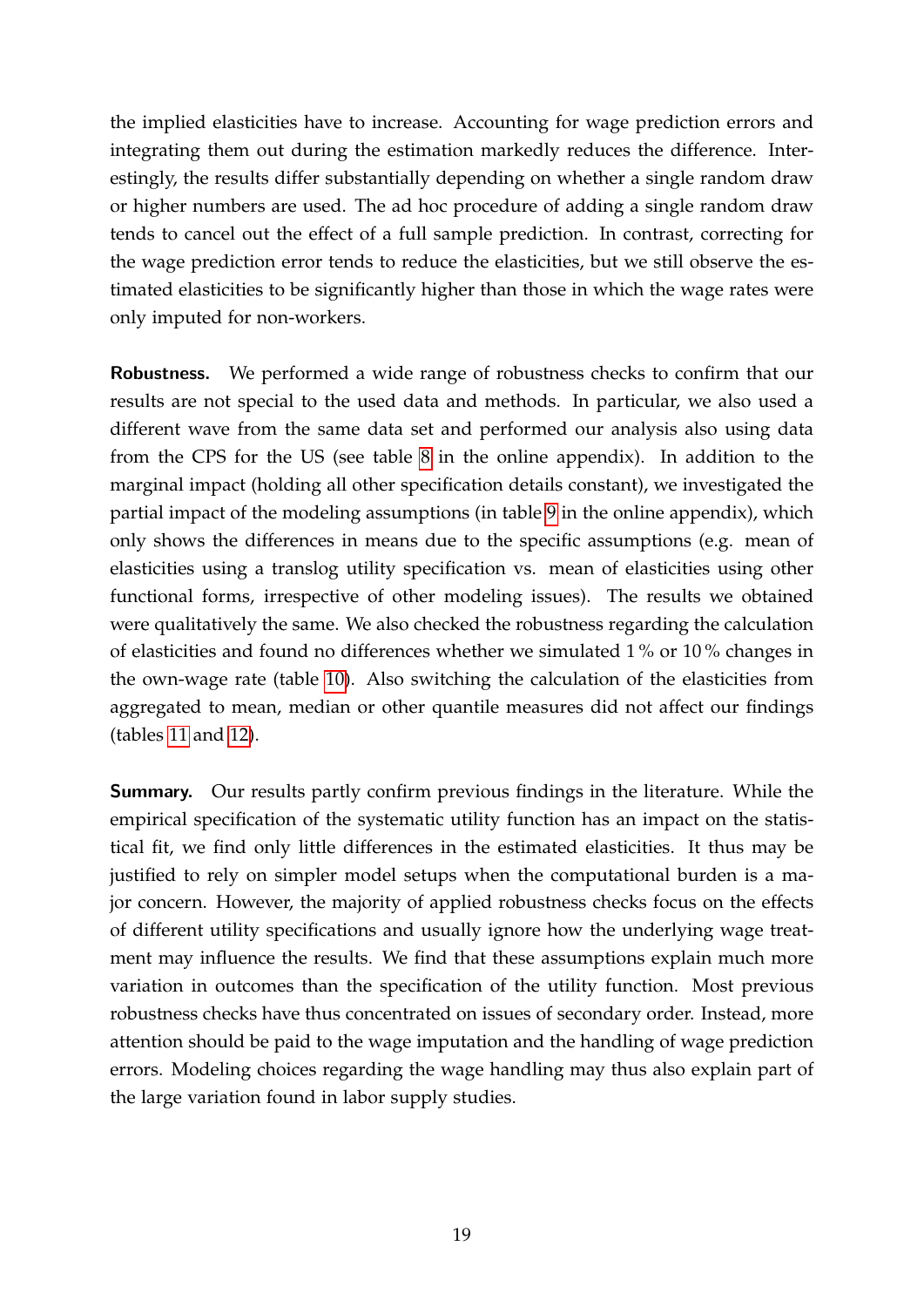# <span id="page-21-0"></span>**5 Joint estimation of wages and preferences**

Our analysis shows that the wage imputation procedure and the handling of the wage prediction error have a huge impact on estimated labor supply elasticities. Nonetheless, it is common practice to estimate the labor supply decision conditional on observed or predicted wages. Wage rates are estimated beforehand and treated as exogenous within the labor supply estimation. This procedure reduces the computational burden, but is naturally rather restrictive. While there are some Hausman-type studies that loosen this fairly strong assumption and find correlation between wages and hours of work [\(Moffitt, 1984,](#page-30-9) [Tummers and Woittiez, 1991\)](#page-30-10), only little effort has been taken so far in the context of discrete choice labor supply models. [Aaberge](#page-27-2) [et al.](#page-27-2) [\(1995\)](#page-27-2) and follow-ups estimate labor supply on a random choice set based upon draws from hours and wage distributions they estimate simultaneously. [Breunig et al.](#page-28-4) [\(2008\)](#page-28-4) and [Blundell and Shephard](#page-27-4) [\(2012\)](#page-27-4) assume a fixed individual-specific wage rate but allow one specific preference parameter to be correlated with the error term of the wage equation. Although this accounts for at least some interaction between preferences and wages, it still assumes that the labor supply decision is exogenous to the wage rate. Moreover, the correlation structure is rather arbitrary and restrictive. For instance, one may think of potential correlation between the wage rate and several different preference parameters.

This issue is especially important as we expect that correlations between preferences and wages may drive the estimated elasticities. Consider two identical workers with the same observed characteristics but different unobservable productivity and thus wage rates. Suppose in case A that there are indeed no feedback effects between wages and preferences. Subsequently both workers will have the same preferences and their reaction to wage increases will only differ due to their initial consumption level. Now consider case B, in which preferences for, say, consumption are negatively correlated with productivity. Hence, the less productive worker has now a higher preference for consumption, whereas preferences of the more productive worker stay constant. As the less productive worker now values consumption and income more compared to case A, it follows that his labor supply elasticity increases. We show this mechanism in a simple model at the end of Appendix [A.](#page-31-0)

#### **5.1 Estimation setup**

We propose a very flexible estimation strategy that overcomes the restrictive exogeneity assumptions of the standard estimation procedure in equation [\(5\)](#page-7-0) to examine this issue empirically. More specific, we allow the wage rate to depend on hours of work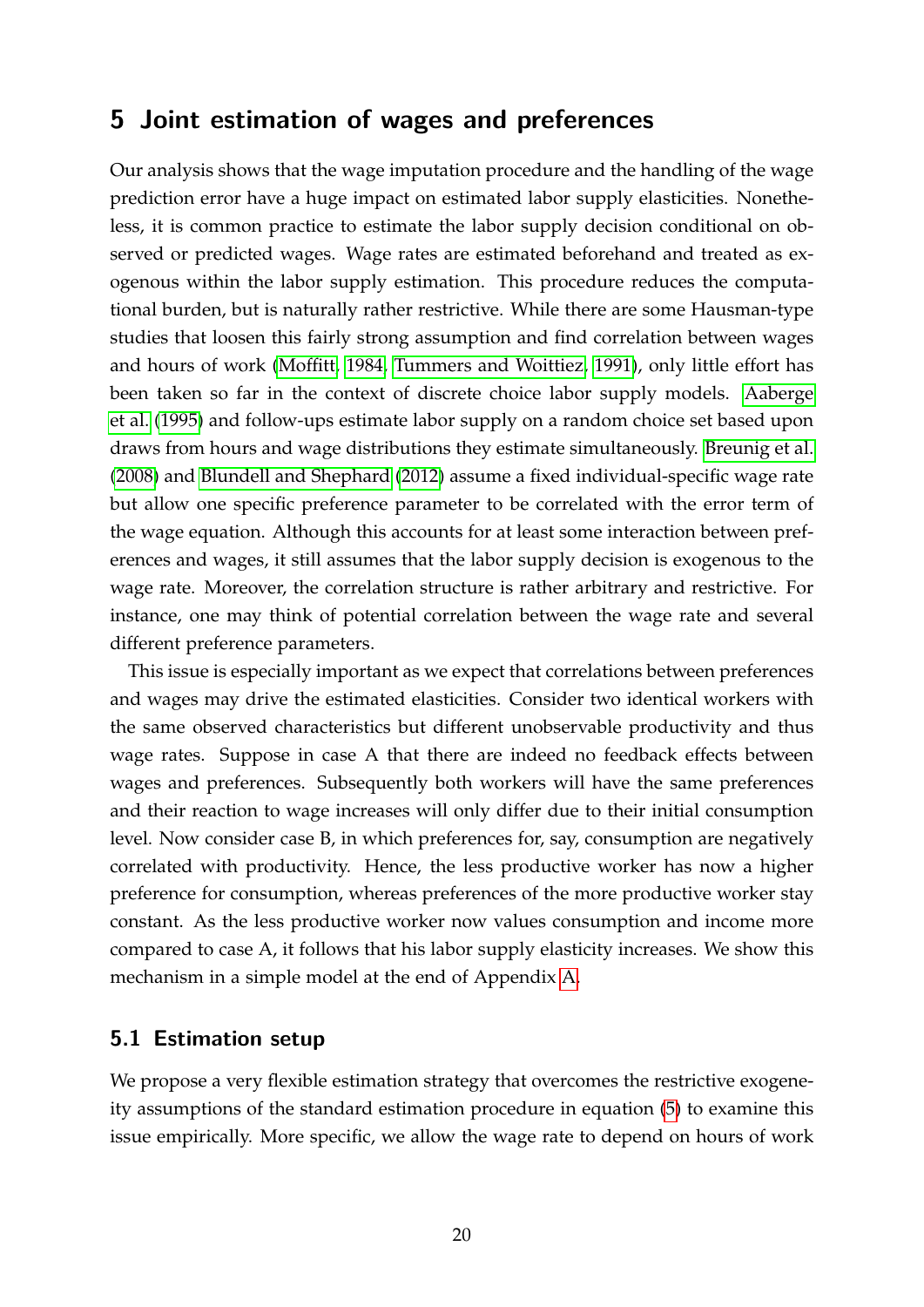and preferences for leisure and consumption to be correlated with the error term of the wage equation. However, to render this model feasible, we have to impose some distributional assumptions on the random terms. More precisely, preferences for consumption and leisure and the wage equation residuals are assumed to follow a multivariate normal distribution. We assume that wages are log-normally distributed and estimate them on tenure, education and dummies for having migrated, living in East Germany, being handicapped or working either part-time or overtime. Labor supply and wages are estimated jointly using a full information maximum likelihood framework:

$$
\ln(SL) = \sum_{n \in E} \ln \left( \frac{1}{R} \sum_{r=1}^{R} P \left\{ U_{ni}^{(r)} > U_{nj}^{(r)}, \forall j \neq i \middle| \beta_{n}^{(r)}, \beta_{w}, \epsilon_{w,n}^{(r)} = \frac{\ln w_{ni} - x_{w,ni} \beta_{w}'}{\sigma_{w}} \right\} \right) + \sum_{n \in U} \ln \left( \frac{1}{R} \sum_{r=1}^{R} P \left\{ U_{ni}^{(r)} > U_{nj}^{(r)}, \forall j \neq i \middle| \beta_{n}^{(r)}, \beta_{w}, \epsilon_{w,n}^{(r)} \right\} \right) + \sum_{n \in E} \left( \ln \phi \left\{ \frac{\ln w_{ni} - x_{w,ni} \beta_{w}'}{\sigma_{w}} \right\} - \ln \sigma_{w} \right)
$$
(8)

where *U* denotes the subset of unemployed individuals and  $\beta_n^{(r)}$ ,  $\epsilon_{w,n}^{(r)}$  are the (randomly drawn) preference coefficients and the error terms of the log-wage equation, respectively.  $\phi(\cdot)$  is the density of a standard normal distribution. This framework relates to the estimation approach outlined in [Blundell and Shephard](#page-27-4) [\(2012\)](#page-27-4), although we approximate the likelihood function using a set of *R* Halton draws instead of Gaussian Hermite quadrature. Fitting preferences and wages jointly makes it possible to estimate both the influence of hours of work on the wage rate and the variancecovariance matrix of preferences and wages. See Appendix [A](#page-31-0) for details on the model.

**Identification.** In order to separate and identify both effects properly, we use the actual wage equation residual for workers whose wage rate is observed (subset *E*), whereas we use multivariate normally distributed Halton sequences to integrate over a set of possible wage equation errors for unemployed individuals. While the standard model assumes preferences and wages to be exogenous, we allow for (multivariate normal) correlation patterns. This makes our estimation approach more flexible, but in turn places another functional form assumption on the estimated covariances.

[Chiou and Walker](#page-28-13) [\(2007\)](#page-28-13) show that the use of small numbers of draws may mask identification of mixed logit models. We therefore run our estimations using different numbers of draws. While most studies rely on even fewer than 50 (Halton) draws, we use up to 4,000 Halton draws to check the robustness of our results. Reassuringly the estimated variance-covariance matrix is robust to the approximation in terms of both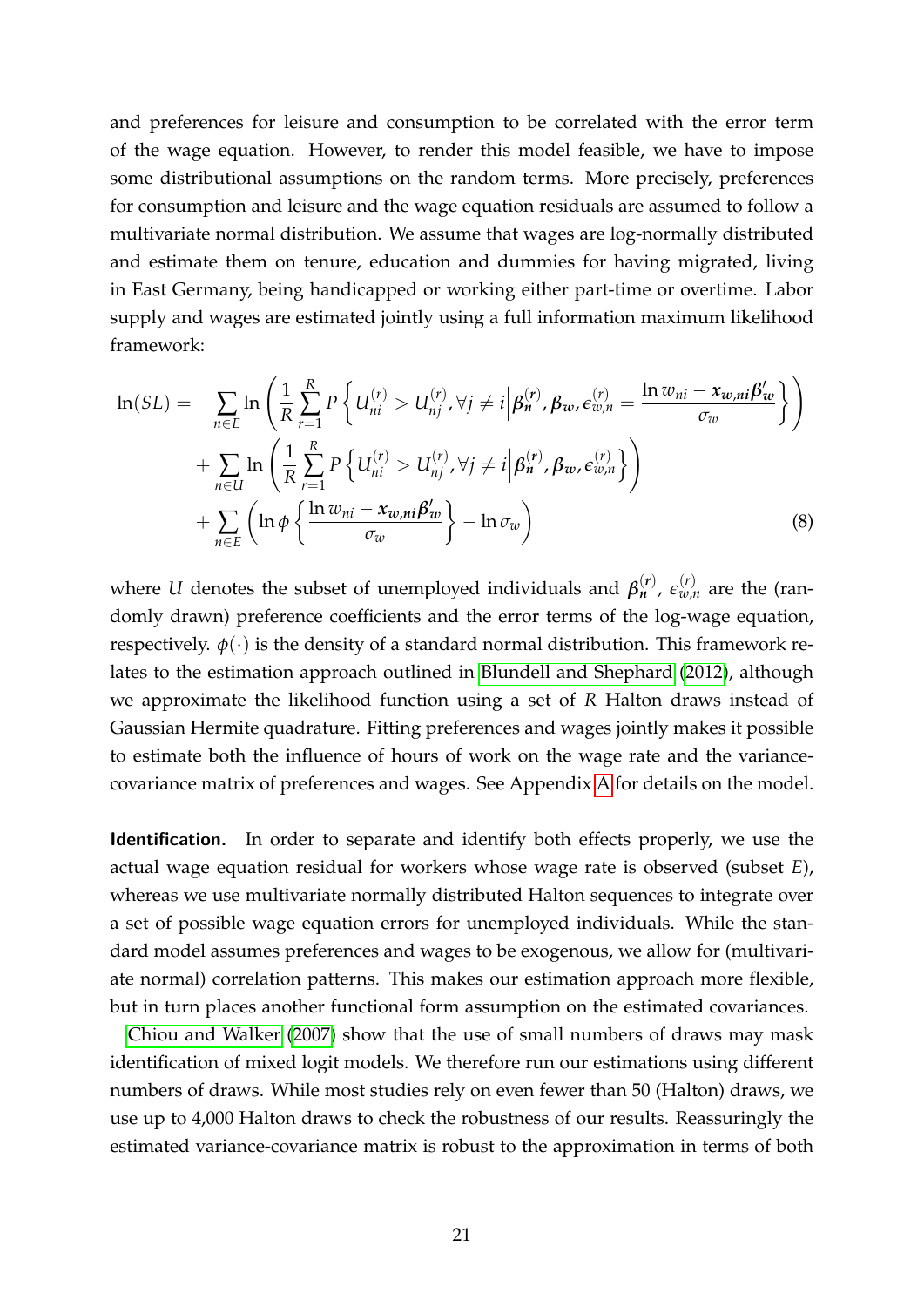the coefficients and their standard errors with as few as 50 draws. Table [7](#page-35-0) in Appendix [B](#page-32-0) shows the estimation results for our most flexible model using different numbers of draws, varying between 10 and 4,000, indicating that the results are remarkably stable when using at least 50 draws.

## **5.2 Empirical results**

Due to computational constraints, we only estimate our model for the subset of single females in our sample. Table [5](#page-24-0) summarizes the results regarding the correlation patterns for this group. We do not present the complete table of estimates here to save space. Full results can be found in Appendix [B](#page-32-0) (table  $6$ ).<sup>[11](#page-23-0)</sup> The different models are defined as follows:

- (1) Common two-step estimation assuming wages as exogenous.
- (2) Estimates preferences and wages jointly.
- (3) Extends (2) by allowing for hours-dependent wages.
- (4) Extends (3) by additionally allowing for correlation between wages and preferences for consumption.
- (5) Extends (4) by additionally allowing for correlation between wages and taste for leisure.

Our results show that there is indeed correlation between wages and hours of work. For single women, working part-time yields a wage decrease of roughly 7 % on average compared to a typical full-time job (see column (5)). The results are statistically significant different from zero at the 5 % level. Working 50 or more hours a week is also connected to a decrease in hourly wages compared to full-time employment, although the effect is economically small and statistically not different from zero. These findings indicate an inverted U-shaped relationship between wages and hours of work, and thereby confirm the findings of [Moffitt](#page-30-9) [\(1984\)](#page-30-9) within the classical continuous hours approach. The estimated variance-covariance matrix between wages and preferences for consumption and leisure shows that there is also significant correlation, whereby we find that higher wages are strongly negatively correlated with preferences for consumption and positively correlated with preferences for leisure (suggesting a backward bending labor supply curve).

<span id="page-23-0"></span> $11$ The estimated labor supply and wage equations show the expected signs for the covariates.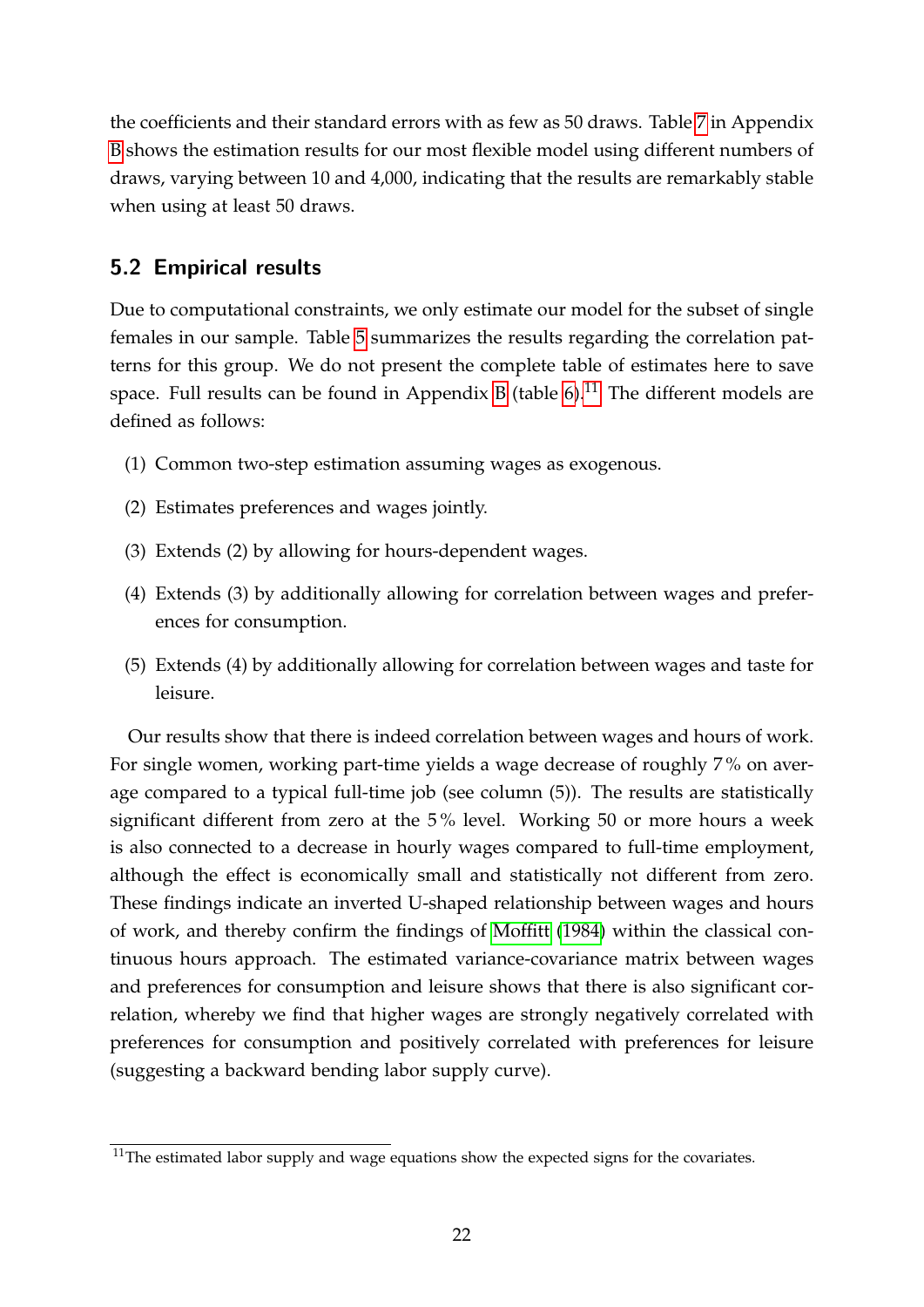|                             | (1)     | (2)     | (3)         | (4)         | (5)         |
|-----------------------------|---------|---------|-------------|-------------|-------------|
| Log-wages                   |         |         |             |             |             |
| Part time                   |         |         | 0.038       | $-0.041$    | $-0.075**$  |
|                             |         |         | (0.030)     | (0.032)     | (0.031)     |
| Over time                   |         |         | $-0.107***$ | $-0.053$    | $-0.016$    |
|                             |         |         | (0.029)     | (0.036)     | (0.029)     |
| N                           | 7455    | 7455    | 7455        | 7455        | 7455        |
| Pseudo $R^2$                | 0.175   | 0.465   | 0.466       | 0.475       | 0.477       |
| Log-likelihood              | $-1710$ | $-2228$ | $-2220$     | $-2186$     | $-2176$     |
| AIC                         | 3461    | 4513    | 4503        | 4438        | 4419        |
| <b>BIC</b>                  | 3607    | 4714    | 4717        | 4666        | 4654        |
| Halton draws                | 50      | 50      | 50          | 50          | 50          |
|                             |         |         |             |             |             |
| Correlation                 |         |         |             |             |             |
| $\rho_{C,\ln W}$            |         |         |             | $-0.774***$ | $-0.717***$ |
|                             |         |         |             | (0.061)     | (0.088)     |
| $\rho_{L,\ln W}$            |         |         |             |             | $0.511***$  |
|                             |         |         |             |             | (0.107)     |
| Mean 10% Elasticities       |         |         |             |             |             |
| <i>Intensive</i>            | 0.210   | 0.259   | 0.285       | 0.456       | 0.575       |
| Extensive                   | 0.308   | 0.450   | 0.457       | 0.789       | 1.004       |
| Total                       | 0.222   | 0.283   | 0.307       | 0.501       | 0.631       |
| Aggregated 10% elasticities |         |         |             |             |             |
| <i>Intensive</i>            | 0.172   | 0.200   | 0.227       | 0.365       | 0.461       |
| Extensive                   | 0.030   | 0.039   | 0.041       | 0.063       | 0.076       |

<span id="page-24-0"></span>Table 5: Joint estimation results single females

*Notes:* Standard errors in parentheses,  $p < 0.1$ , \*\*  $p < 0.05$ , \*\*\* *p* < 0.01. Model (1) corresponds to a common two-step estimation assuming wages as exogeneous. Model (2) estimates preferences and wages jointly. Model (3) allows in addition wages to depend on hours of work. Model (4) also allows for correlation between wages and preferences for consumption. Model (5) extends model (4) by allowing in addition for correlation between wages and taste for leisure. Note that table [7](#page-35-0) in Appendix [B](#page-32-0) shows the estimation results for model (5) using different numbers of draws, varying between 10 and 4,000.

The statistical criteria show that models (3) to (5) clearly outperform model (2) irrespective of the specific measure.<sup>[12](#page-24-1)</sup> Even more importantly, both intensive and extensive elasticities rise when the model allows for more flexible preference and wage patterns (compare model (1) to the other four models). In fact, switching from the most restrictive (1) to the most flexible model (5) more than doubles the estimated elasticities from above 0.2 to around 0.6—despite using the same data and identify-

<span id="page-24-1"></span><sup>&</sup>lt;sup>12</sup>An often used approach to evaluate the performance of different estimators is to run Monte Carlo simulations. However, in our setting, the (joint) significance of the additional regressors and the information criteria presented below allow us to conclude whether our flexible model outperforms the standard approach. In addition, the outcome of the Monte Carlo study depends on the data generating process. If it is chosen with a complex (without a) correlation structure, it would be tautological to conclude that the model allowing for correlation performs best (worst).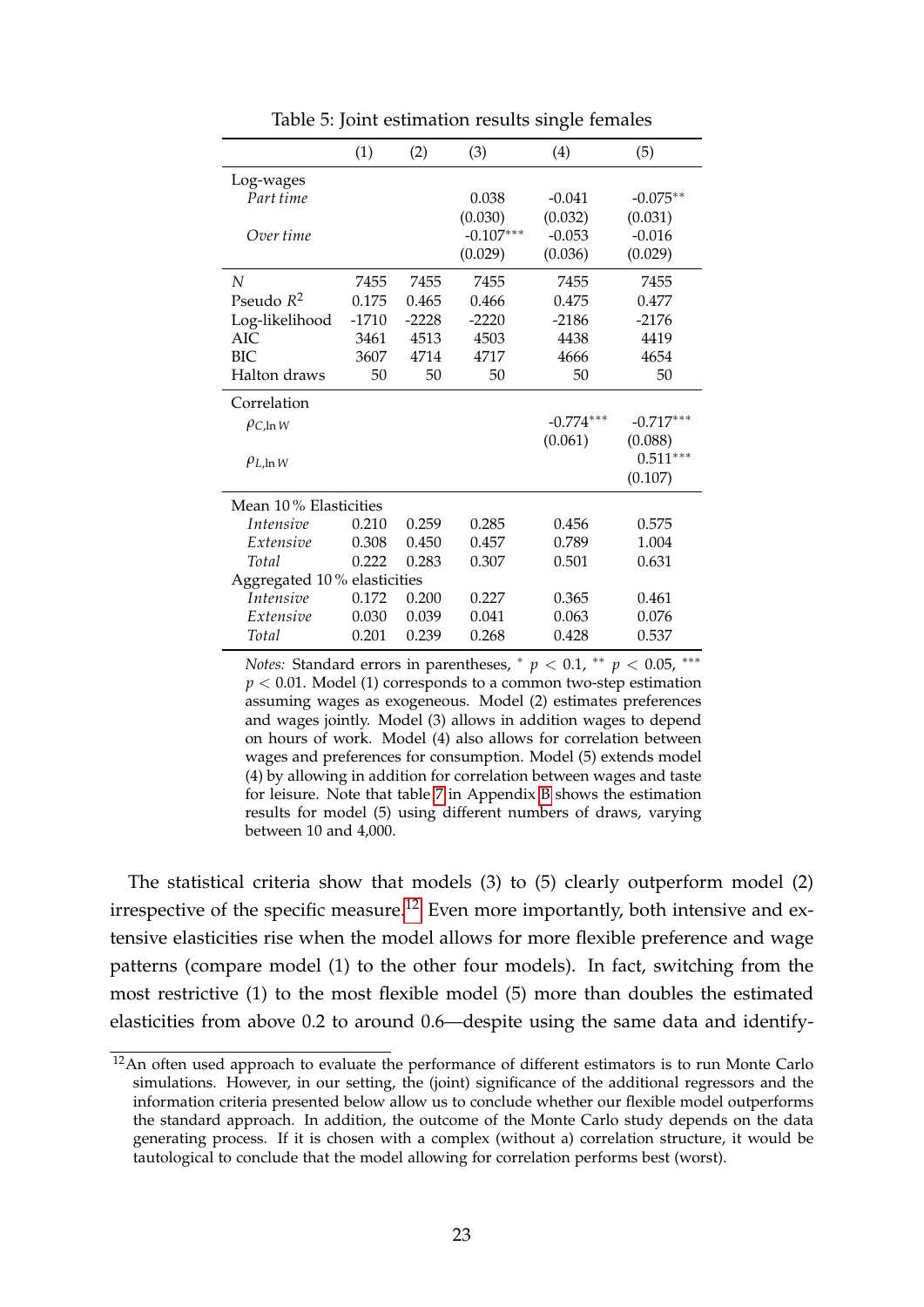ing variation. Indeed, this is strongly in line with the theoretical intuition described above. Our results show that the usual approach to estimate wages separately and independently from the labor supply decision neglects important correlation patterns that determine a households' response to wage changes, driving elasticities towards zero. Hence, when allowing for a more flexible specification, microeconometrically estimated elasticities come closer to macroeconomic ones [\(Keane, 2011,](#page-29-13) [Chetty et al.,](#page-28-2) [2011,](#page-28-2) [Keane and Rogerson, 2012\)](#page-29-1). One reason for this could be that the more flexible model implicitly captures some of the frictions that are seen as key in explaining these differences. It would be interesting to explicitly incorporate frictions, which are right now captured, among other things, by, e.g., dummies for different hour categories, into the structural estimation and compare the findings to our results in future research.

# <span id="page-25-0"></span>**6 Conclusion**

Structural labor supply models are frequently used in the empirical labor supply analysis for many different purposes. In recent years, it has become a standard procedure to estimate labor supply decisions as a choice among a set of different hours alternatives or job opportunities. In contrast to this popularity, little is known about how the numerous modeling assumptions influence the statistical fit, as well as the estimated labor supply elasticities.

In this paper, we provide an overview of the most important specification issues and conduct a comprehensive sensitivity analysis to disentangle the driving factors behind the results from structural labor supply models. Our results show that even if the modeling assumptions concerning the direct utility specification increase or worsen the statistical fit, i.e. the power to explain the observed labor supply behavior, the models are robust in terms of estimated labor supply elasticities. In contrast, the models are highly sensitive to changes in the underlying wage distribution, a mechanisms almost completely neglected in the literature to date. Thus, the question of whether to use predicted or observed wages for actual workers and whether and how to integrate the wage prediction error out during the estimation process has a large and statistically significant impact on the statistical fit of the model and the estimated labor supply elasticities.

We further tackle this issue and propose an alternative estimation method that overcomes the restrictive independence assumptions between wages and work preferences. We allow for correlation between wages and preferences, as well as wage rates that depend on hours of work. Our results show that there are indeed significant cor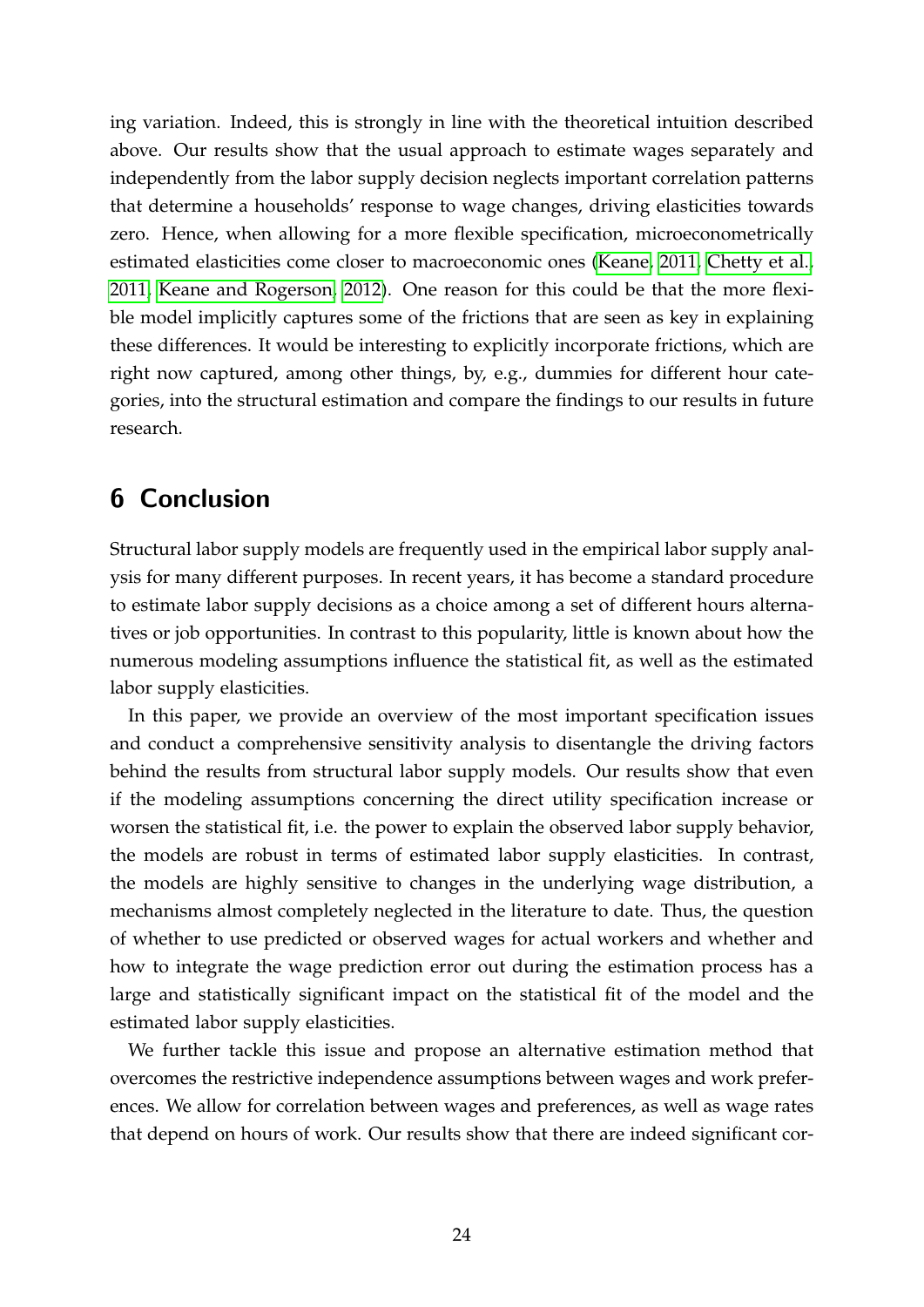relation patterns in both dimension, which were usually ignored in previous empirical applications. While the standard approach assumes that every worker faces a fixed wage rate irrespective of hours of work, we find that working part-time significantly lowers the hourly wage rate by 7 %. Moreover, we find significant correlation between wages and preferences for both leisure and consumption. Our findings clearly reject the exogeneity assumptions that are implicitly made in most discrete choice labor supply applications.

Our findings have important implications for tax policy design. [Diamond and Saez](#page-28-1) [\(2011\)](#page-28-1) derive simple formulas for the optimal (top) marginal tax rates based upon la-bor supply elasticities.<sup>[13](#page-26-0)</sup> They assume an elasticity of 0.25 as an "a mid-range estimate from the empirical literature" which is close to our estimate for the restrictive model. This leads to an optimal top marginal tax rate of  $\tau = \frac{1}{1+1.5*0.25} = 72.7$ %. However, an elasticity of 0.6 as found in our most flexible model reduces the optimal tax rate to 52.6 % bringing it closer to actually observed values (the top labor tax rate in the US is 42.5 %). While we cannot claim that we have identified the true value for the labor supply elasticity—which might not even exist—our analysis shows that more attention should be paid to the specification of structural labor supply models before using them for policy analysis.

<span id="page-26-0"></span><sup>&</sup>lt;sup>13</sup>The formula for the optimal top tax rate is  $\tau = \frac{1-g}{1-g+ae}$  where g is the marginal social welfare weight for the top earners, a is the parameter of the Pareto (income) distribution and e is the labor supply elasticity. [Diamond and Saez](#page-28-1) [\(2011\)](#page-28-1) assume  $g = 0$  to derive the optimal revenue maximizing top tax rate and use an estimated Pareto coefficient of 1.5 for the US.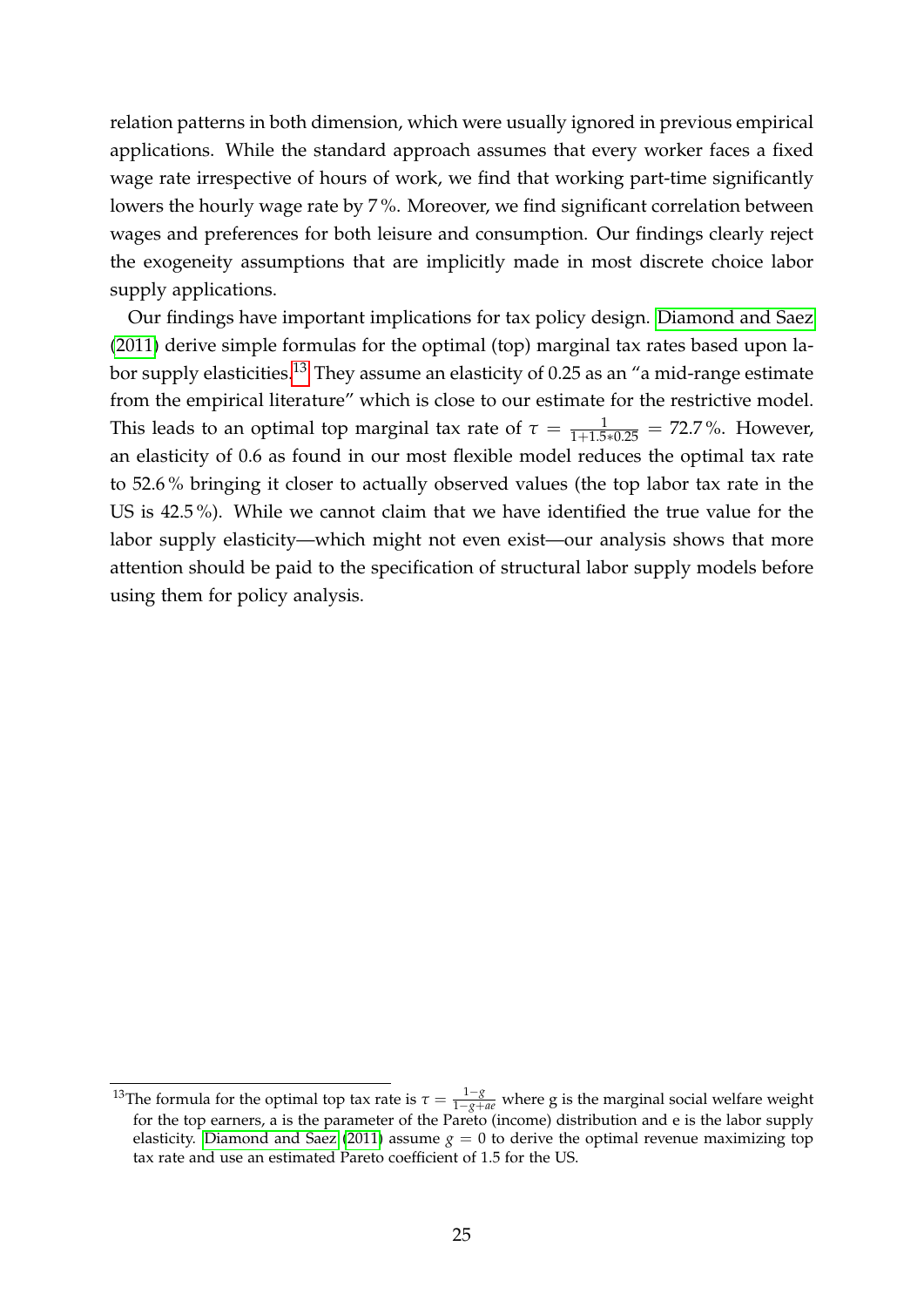# **References**

- <span id="page-27-10"></span>Aaberge, R., Colombino, U. and Strøm, S. (1999). Labour Supply in Italy: An Empirical Analysis of Joint Houshold Decisions, with Taxes and Quantity Constraints, *Journal of Applied Econometrics* **14**(4): 403–422.
- <span id="page-27-9"></span>Aaberge, R., Colombino, U. and Wennemo, T. (2009). Evaluating Alternative Representations of the Choice Sets in Models of Labor Supply, *Journal of Economic Surveys* **23**(3): 586–612.
- <span id="page-27-2"></span>Aaberge, R., Dagsvik, J. K. and Strøm, S. (1995). Labor Supply Responses and Welfare Effects of Tax Reforms, *The Scandinavian Journal of Economics* **97**(4): 635–659.
- <span id="page-27-1"></span>Alesina, A. F., Glaeser, E. L. and Sacerdote, B. (2006). Work and Leisure in the United States and Europe: Why So Different?, *NBER Macroeconomics Annual 2005*, Vol. 20, MIT Press, pp. 1–64.
- <span id="page-27-6"></span>Bargain, O., Orsini, K. and Peichl, A. (2014). Comparing Labor Supply Elasticities in Europe and the US: New Results, *Journal of Human Resources* (forthcoming).
- <span id="page-27-7"></span>Bargain, O. and Peichl, A. (2013). Steady-State Labor Supply Elasticities: An International Comparison, *IZA Discussion Paper* **7698**.
- <span id="page-27-0"></span>Blanchard, O. (2007). Comment on "Do Taxes Explain European Employment? Indivisible Labor, Human Capital, Lotteries, and Savings" (by L. Ljungqvist and T. J. Sargent), *NBER Macroeconomics Annual 2006*, Vol. 21, MIT Press, pp. 225–232.
- <span id="page-27-8"></span>Bloemen, H. G. and Kapteyn, A. (2008). The estimation of utility-consistent labor supply models by means of simulated scores, *Journal of Applied Econometrics* **23**(4): 395– 422.
- <span id="page-27-11"></span>Blundell, R., Duncan, A., McCrae, J. and Meghir, C. (1999). Evaluating In-Work Benefit Reform: the Working Families Tax Credit in the UK. paper presented at the Joint Center for Poverty Research conference, Northwestern University.
- <span id="page-27-3"></span>Blundell, R., Duncan, A., McCrae, J. and Meghir, C. (2000). The Labour Market Impact of the Working Families' Tax Credit, *Fiscal Studies* **21**(1): 75–104.
- <span id="page-27-5"></span>Blundell, R. and MaCurdy, T. E. (1999). Labor Supply: A Review of Alternative Approaches, *in* O. Ashenfelter and D. Card (eds), *Handbook of Labor Economics*, North-Holland, Amsterdam.
- <span id="page-27-4"></span>Blundell, R. and Shephard, A. (2012). Employment, Hours of Work and the Optimal Taxation of Low-Income Families, *Review of Economic Studies* **79**(2): 481–510.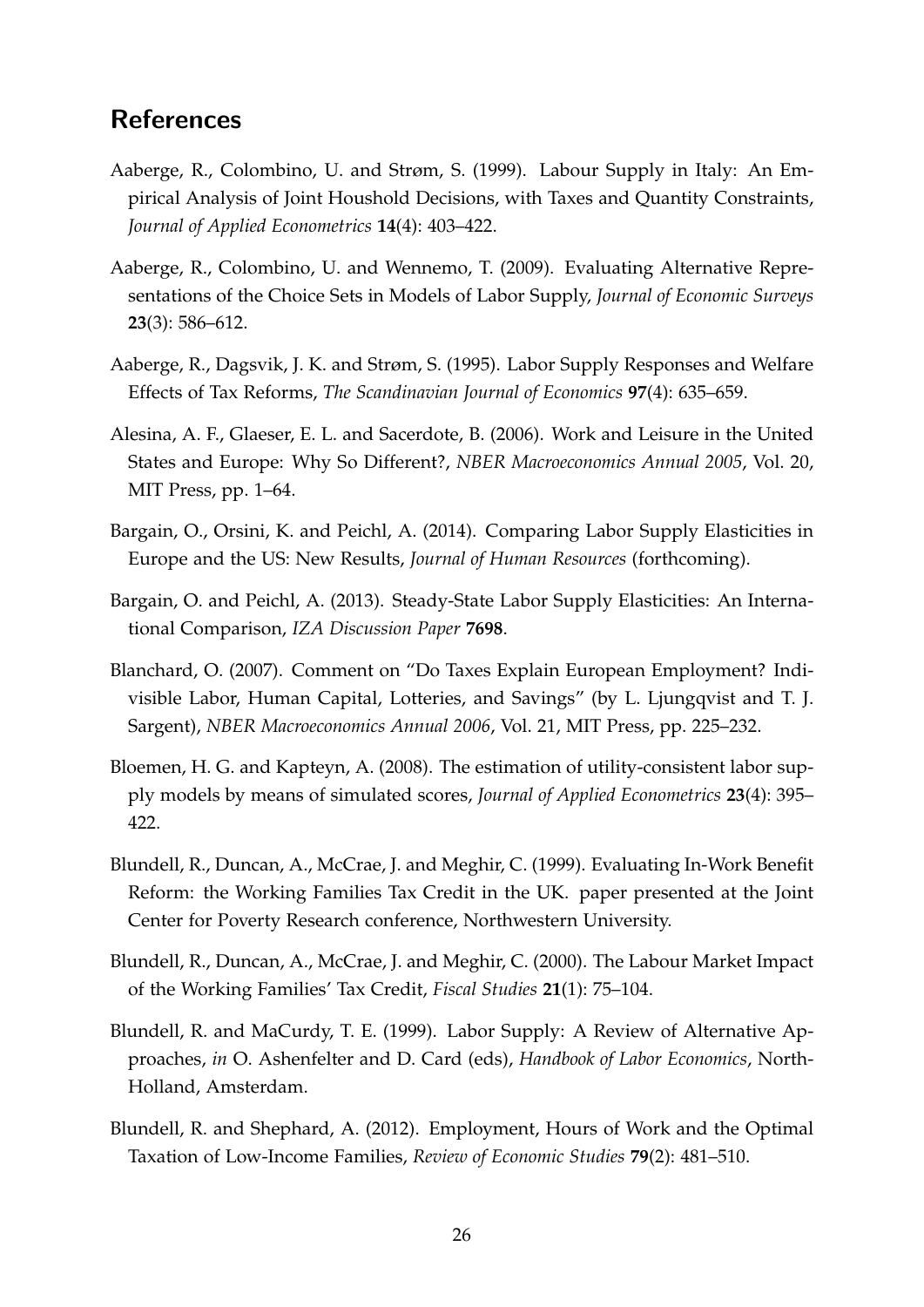- <span id="page-28-11"></span>Borjas, G. J. (1980). The Relationship between Wages and Weekly Hours of Work: The Role of Division Bias, *Journal of Human Resources* **15**(3): 409–423.
- <span id="page-28-4"></span>Breunig, R., Cobb-Clark, D. A. and Gong, X. (2008). Improving the Modelling of Couples' Labour Supply, *Economic Record* **84**(267): 466–485.
- <span id="page-28-3"></span>Chetty, R. (2012). Bounds on Elasticities with Optimization Frictions: A Synthesis of Micro and Macro Evidence on Labor Supply, *Econometrica* **80**(3): 969–1018.
- <span id="page-28-2"></span>Chetty, R., Guren, A., Manoli, D. and Weber, A. (2011). Are Micro and Macro Labor Supply Elasticities Consistent? A Review of Evidence on the Intensive and Extensive Margins, *American Economic Review: Papers and Proceedings* **101**(3): 471–475.
- <span id="page-28-13"></span>Chiou, L. and Walker, J. L. (2007). Masking identification of discrete choice models under simulation methods, *Journal of Econometrics* **141**(2): 683–703.
- <span id="page-28-12"></span>Dagsvik, J. K., Jia, Z., Orsini, K. and van Camp, G. (2011). Subsidies on low-skilled workers' social security contributions: the case of Belgium, *Empirical Economics* **40**(3): 779–806.
- <span id="page-28-8"></span>Dagsvik, J. K. and Strøm, S. (2004). Sectoral Labor Supply, Choice Restrictions and Functional Form, *Discussion Papers Statistics Norway* **388**.
- <span id="page-28-9"></span>Dagsvik, J. K. and Strøm, S. (2006). Sectoral Labor Supply, Choice Restrictions and Functional Form, *Journal of Applied Econometrics* **21**(6): 803–826.
- <span id="page-28-1"></span>Diamond, P. and Saez, E. (2011). The Case for a Progressive Tax: From Basic Research to Policy Recommendations, *Journal of Economic Perspectives* **25**(4): 165–190.
- <span id="page-28-0"></span>Eissa, N., Kleven, H. J. and Kreiner, C. T. (2008). Evaluation of Four Tax Reforms in The United States: Labor Supply and Welfare Effects For Single Mothers, *Journal of Public Economics* **92**(3-4): 795–816.
- <span id="page-28-7"></span>Eklöf, M. and Sacklén, H. (2000). The Hausman-MaCurdy Controversy: Why Do the Results Differ across Studies?, *Journal of Human Resources* **35**(1): 204–220.
- <span id="page-28-6"></span>Ericson, P. and Flood, L. (1997). A Monte Carlo Evaluation of Labor Supply Models, *Empirical Economics* **22**(3): 431–460.
- <span id="page-28-10"></span>Euwals, R. and van Soest, A. (1999). Desired and actual labour supply of unmarried men and women in the Netherlands, *Labour Economics* **6**(1): 95–118.
- <span id="page-28-5"></span>Evers, M., de Mooij, R. and van Vuuren, D. (2008). The Wage Elasticity of Labour Supply: A Synthesis of Empirical Estimates, *De Economist* **156**(1): 25–43.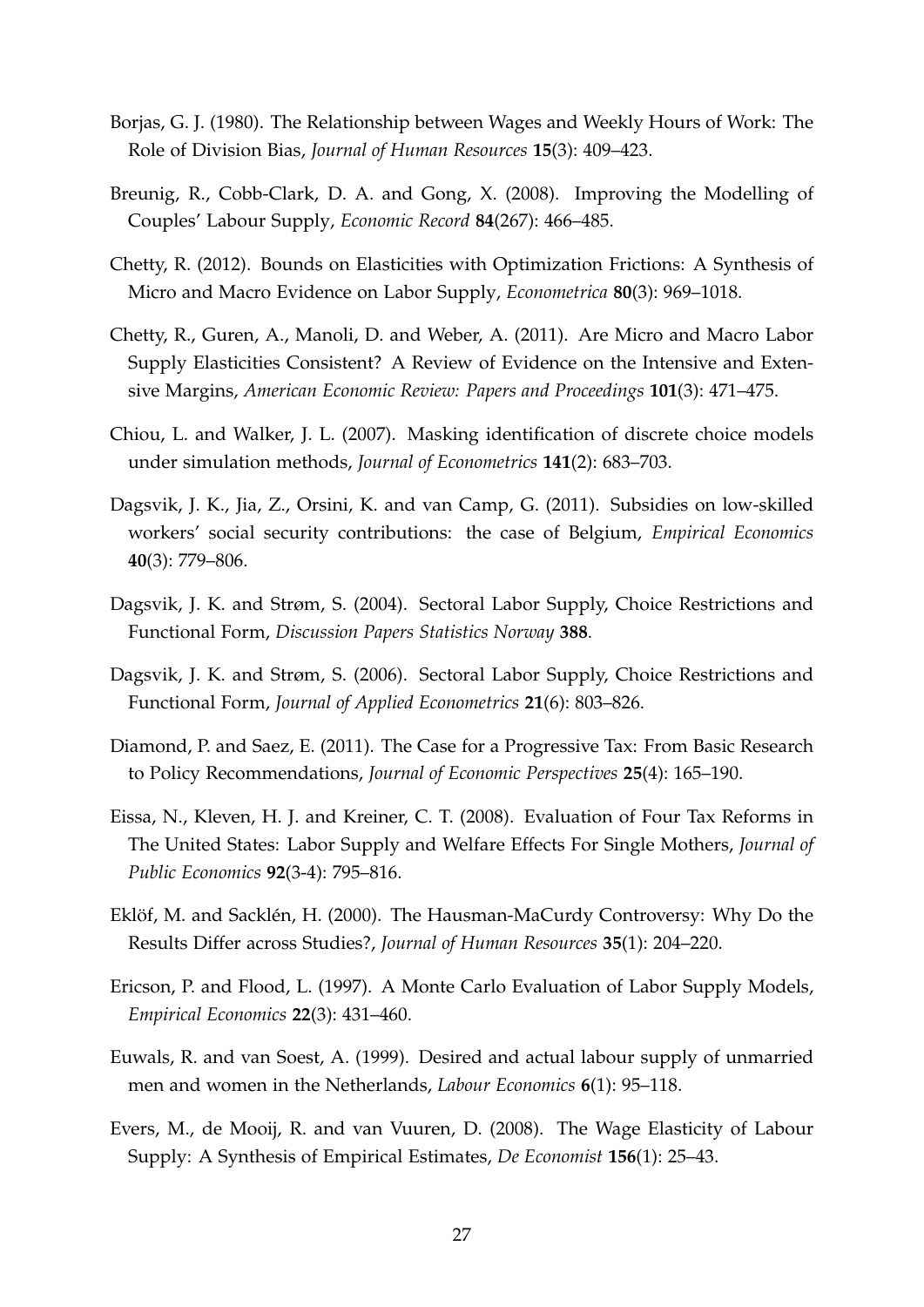- <span id="page-29-10"></span>Flood, L., Hansen, J. and Wahlberg, R. (2004). Household Labor Supply and Welfare Participation in Sweden, *Journal of Human Resources* **39**(4): 1008–1032.
- <span id="page-29-12"></span>Flood, L., Wahlberg, R. and Pylkkänen, E. (2007). From Welfare to Work: Evaluating a Tax and Benefit Reform Targeted at Single Mothers in Sweden, *LABOUR* **21**(3): 443– 471.
- <span id="page-29-11"></span>Haan, P. (2006). Much ado about nothing: conditional logit vs. random coefficient models for estimating labour supply elasticities, *Applied Economics Letters* **13**(4): 251– 256.
- <span id="page-29-3"></span>Hausman, J. A. (1981). Labor Supply, *in* H. J. Aaron and J. A. Pechman (eds), *How taxes affect economic behavior*, Brookings Institution, pp. 27–72.
- <span id="page-29-5"></span>Hoynes, H. W. (1996). Welfare Transfers in Two-Parent Families: Labor Supply and Welfare Participation Under AFDC-UP, *Econometrica* **64**(2): 295–332.
- <span id="page-29-0"></span>Immervoll, H., Kleven, H. J., Kreiner, C. T. and Verdelin, N. (2011). Optimal tax and transfer programs for couples with extensive labor supply responses, *Journal of Public Economics* **95**(11): 1485–1500.
- <span id="page-29-2"></span>Keane, M. P. (2010). Structural vs. atheoretic approaches to econometrics, *Journal of Econometrics* **156**(1): 3–20.
- <span id="page-29-13"></span>Keane, M. P. (2011). Labor Supply and Taxes: A Survey, *Journal of Economic Literature* **49**(4): 961–1075.
- <span id="page-29-8"></span>Keane, M. P. and Moffitt, R. (1998). A Structural Model of Multiple Welfare Program Participation and Labor Supply, *International Economic Review* **39**(3): 553–589.
- <span id="page-29-7"></span>Keane, M. P. and Wasi, N. (2012). Comparing Alternative Models of Heterogeneity in Consumer Choice Behavior, *Journal of Applied Econometrics* **28**(6): 1018–1045.
- <span id="page-29-1"></span>Keane, M. and Rogerson, R. (2012). Micro and Macro Labor Supply Elasticities: A Reassessment of Conventional Wisdom, *Journal of Economic Literature* **50**(2): 464–476.
- <span id="page-29-9"></span>Löffler, M. (2013). Fitting Complex Mixed Logit Models: An Application to Labor Supply. Mimeo, presented at the Stata Conference in New Orleans, July 2013.
- <span id="page-29-6"></span>Luce, R. D. (1959). *Individual Choice Behavior: A Theoretical Analysis*, Wiley, New York.
- <span id="page-29-4"></span>MaCurdy, T. E., Green, D. and Paarsch, H. (1990). Assessing Empirical Approaches for Analyzing Taxes and Labor Supply, *Journal of Human Resources* **25**(3): 412–490.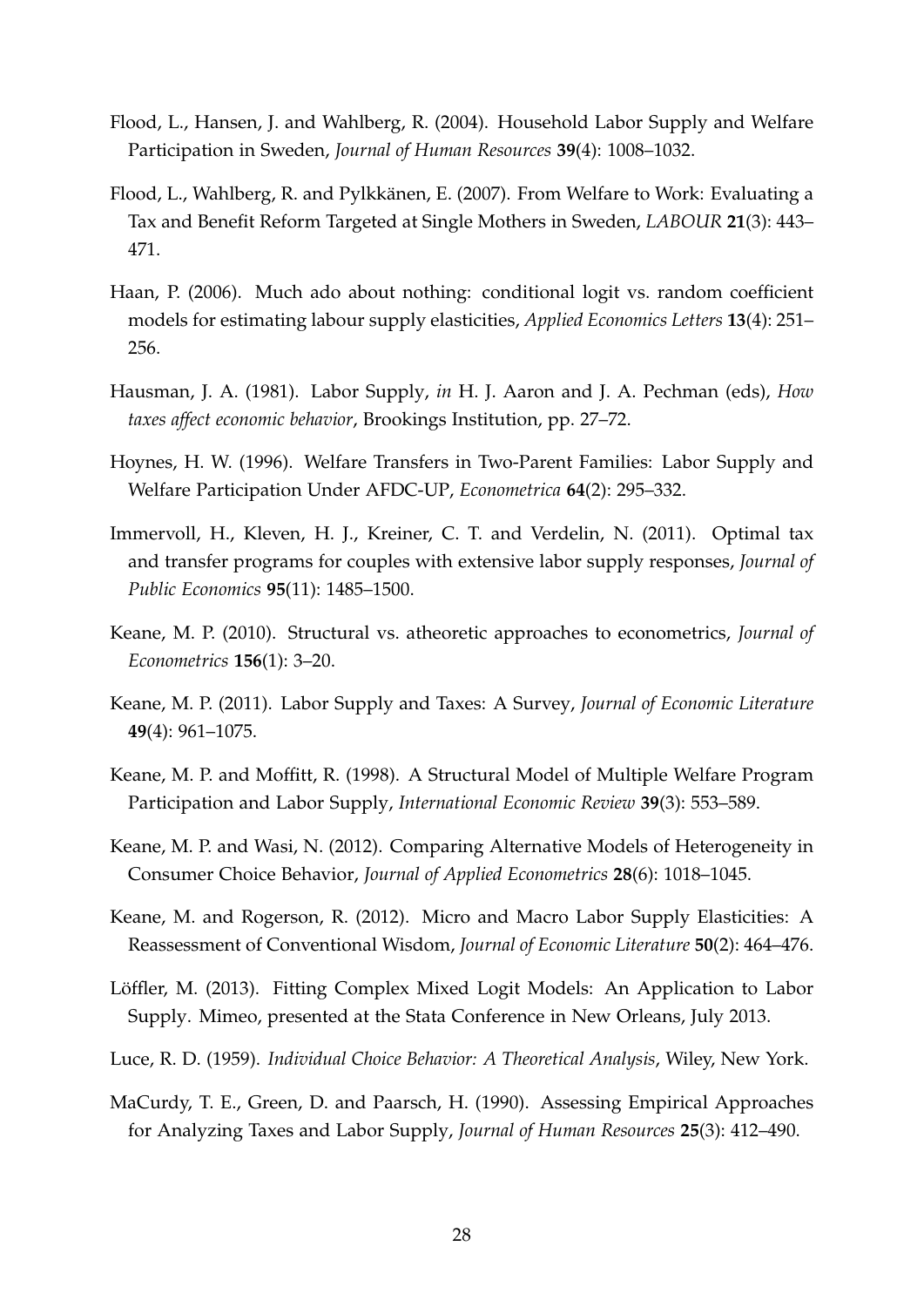- <span id="page-30-1"></span>McFadden, D. (1974). Conditional logit analysis of qualitative choice behavior, *in* P. Zarembka (ed.), *Frontiers in Econometrics*, Academic Press, New York.
- <span id="page-30-4"></span>Moffitt, R. (1983). An Economic Model of Welfare Stigma, *American Economic Review* **73**(5): 1023–1035.
- <span id="page-30-9"></span>Moffitt, R. (1984). The Estimation of a Joint Wage-Hours Labor Supply Model, *Journal of Labor Economics* **2**(4): 550–566.
- <span id="page-30-8"></span>Peichl, A., Schneider, H. and Siegloch, S. (2010). Documentation IZAΨMOD: The IZA Policy Simulation Model, *IZA Discussion Papers* **4865**.
- <span id="page-30-2"></span>Train, K. E. (2009). *Discrete Choice Methods with Simulation*, second edn, Cambridge University Press.
- <span id="page-30-10"></span>Tummers, M. P. and Woittiez, I. (1991). A Simultaneous Wage and Labor Supply Model With Hours Restrictions, *Journal of Human Resources* **26**(3): 393–423.
- <span id="page-30-0"></span>van Soest, A. (1995). Structural Models of Family Labor Supply – A Discrete Choice Approach, *Journal of Human Resources* **30**(1): 63–88.
- <span id="page-30-6"></span>van Soest, A. and Das, M. (2001). Family Labor Supply and Proposed Tax Reforms in the Netherlands, *De Economist* **149**(2): 191–218.
- <span id="page-30-3"></span>van Soest, A., Das, M. and Gong, X. (2002). A structural labour supply model with flexible preferences, *Journal of Econometrics* **107**(1-2): 345–374.
- <span id="page-30-7"></span>Wagner, G. G., Frick, J. R. and Schupp, J. (2007). The German Socio-Economic Panel Study (SOEP) – Scope, Evolution and Enhancements, *Journal of Applied Social Science Studies* **127**(1): 139–169.
- <span id="page-30-5"></span>Ziliak, J. P. and Kniesner, T. J. (1999). Estimating life-cycle labor supply tax effects, *Journal of Political Economy* **107(2)**: 326–359.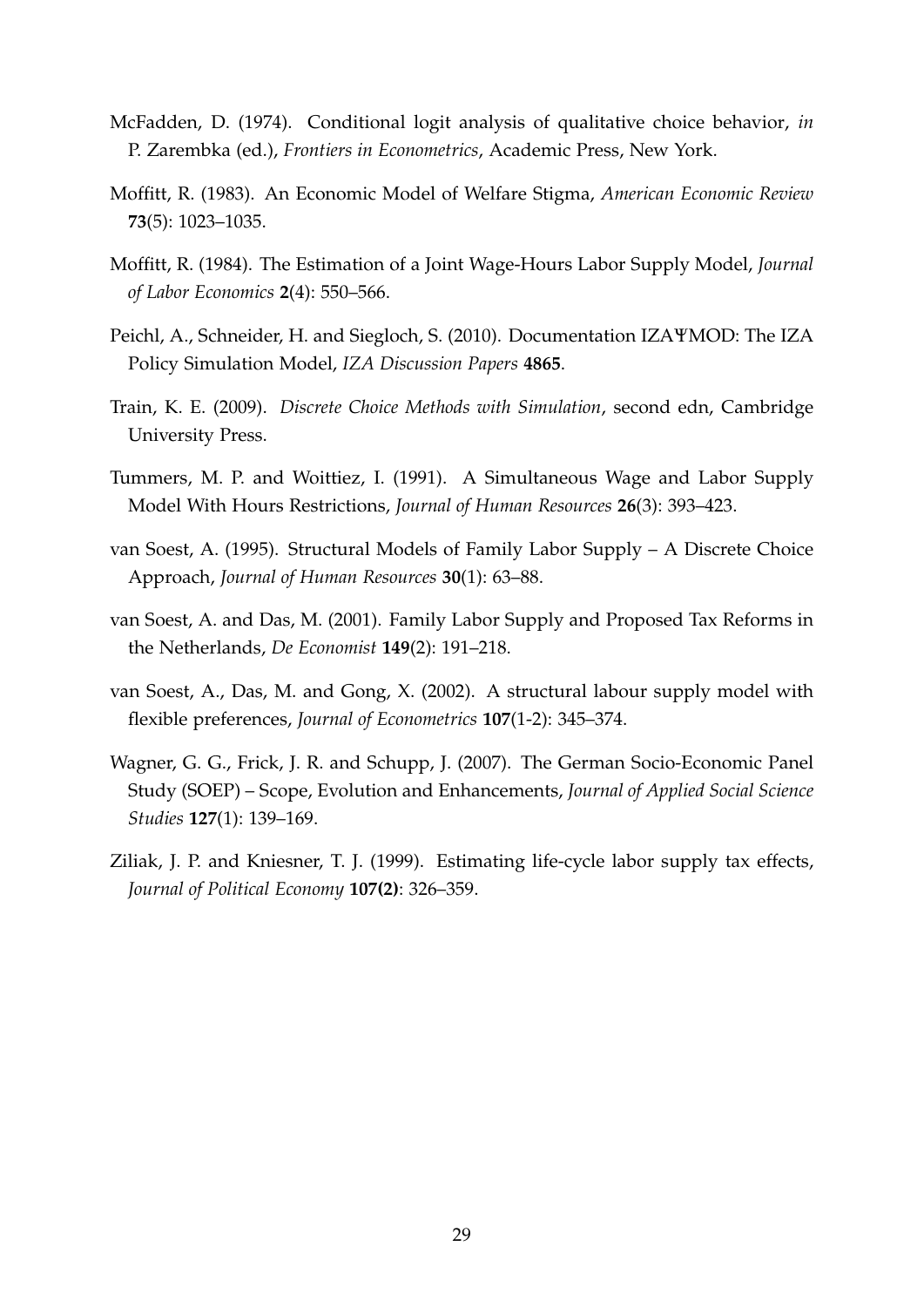# <span id="page-31-0"></span>**A Joint estimation**

For the joint maximum likelihood estimation in Section [5,](#page-21-0) we use a Box-Cox transformed utility specification. Thus, the systematic utility of individual *n* choosing alternative *j* is given by:

$$
v(C_{nj}, L_j) = (x_n \beta'_1 + \beta_{C,n}) C_{nj}^{(\lambda_C)} + \beta_2 C_{nj}^{(\lambda_C)} L_j^{(\lambda_L)} + (x_n \beta'_3 + \beta_{L,n}) L_j^{(\lambda_L)} + \beta_{FC,n} 1^{(h_j > 0)} + \beta_4 1^{(h_j = 20)} + \beta_5 1^{(h_j = 40)}
$$
\n(9)

with  $C_{nj}^{(\lambda_C)}$  and  $L_j^{(\lambda_L)}$  $j^{\langle n_L \rangle}$  defined as:

$$
C_{nj}^{(\lambda_C)} = \begin{cases} \frac{C_{nj}^{*\lambda_C} - 1}{\lambda_C} & \text{if } \lambda_C \neq 0 \\ \ln C_{nj}^* & \text{if } \lambda_C = 0 \end{cases} \qquad L_j^{(\lambda_L)} = \begin{cases} \frac{L_j^{*\lambda_L} - 1}{\lambda_L} & \text{if } \lambda_L \neq 0 \\ \ln L_j^* & \text{if } \lambda_L = 0 \end{cases} \tag{10}
$$

$$
C_{nj}^* = C_{nj}/1000 \qquad L_{nj}^* = L_{nj}/80 \qquad (11)
$$

and wages given by the wage equation:

<span id="page-31-2"></span><span id="page-31-1"></span>
$$
\ln w_n = z_n \gamma' + \epsilon_{w,n} \tag{12}
$$

We further assume that preferences ( $\beta_{C,n}$ ,  $\beta_{L,n}$ ,  $\beta_{FC,n}$ ) and wages (the residual  $\epsilon_{w,n}$ of the log-wage equation) are multivariate normally distributed:

$$
\begin{pmatrix}\n\epsilon_{w,n} \\
\beta_{C,n} \\
\beta_{L,n} \\
\beta_{FC,n}\n\end{pmatrix}\n\sim N\n\begin{pmatrix}\n\mu =\n\begin{bmatrix}\n0 \\
\beta_C \\
\beta_L \\
\beta_{FC}\n\end{bmatrix}, \Omega =\n\begin{bmatrix}\n\sigma_w^2 & \sigma_C^2 \\
\sigma_{C,w} & \sigma_C^2 \\
\sigma_{L,w} & \sigma_{C,L} & \sigma_L^2 \\
0 & \sigma_{C,FC} & \sigma_{L,FC} & \sigma_{FC}^2\n\end{bmatrix} = LL'\n\end{pmatrix}
$$
\n(13)

Instead of estimating the variance-covariance-matrix directly, we estimate its Cholesky decomposition *L*. As we cannot directly simulate from the joint distribution, we draw *R* Halton sequences  $\mu_{i,n}^{(r)}$  $\int_{i,n}^{(r)}$   $(i = 1,\ldots,4, r = 1,\ldots,R)$  from a standard normal and transform them accordingly to the estimated factorization *L*:

$$
\begin{pmatrix}\n\hat{\epsilon}_{w,n}^{(r)} \\
\hat{\beta}_{C,n}^{(r)} \\
\hat{\beta}_{L,n}^{(r)} \\
\hat{\beta}_{FC,n}^{(r)}\n\end{pmatrix} = \begin{pmatrix}\n0 \\
\hat{\beta}_{C} \\
\hat{\beta}_{L} \\
\hat{\beta}_{FC}\n\end{pmatrix} + \begin{pmatrix}\n\hat{l}_{w,w} & 0 & 0 & 0 \\
\hat{l}_{C,w} & \hat{l}_{C,C} & 0 & 0 \\
\hat{l}_{L,w} & 0 & \hat{l}_{L,L} & 0 \\
0 & 0 & 0 & \hat{l}_{FC,FC}\n\end{pmatrix} \begin{pmatrix}\n\mu_{1,n}^{(r)} \\
\mu_{2,n}^{(r)} \\
\mu_{3,n}^{(r)} \\
\mu_{4,n}^{(r)}\n\end{pmatrix}
$$
\n(14)

We use the actual wage equation residual if the wage is observed, thus  $\mu_{1,n}^{(r)} =$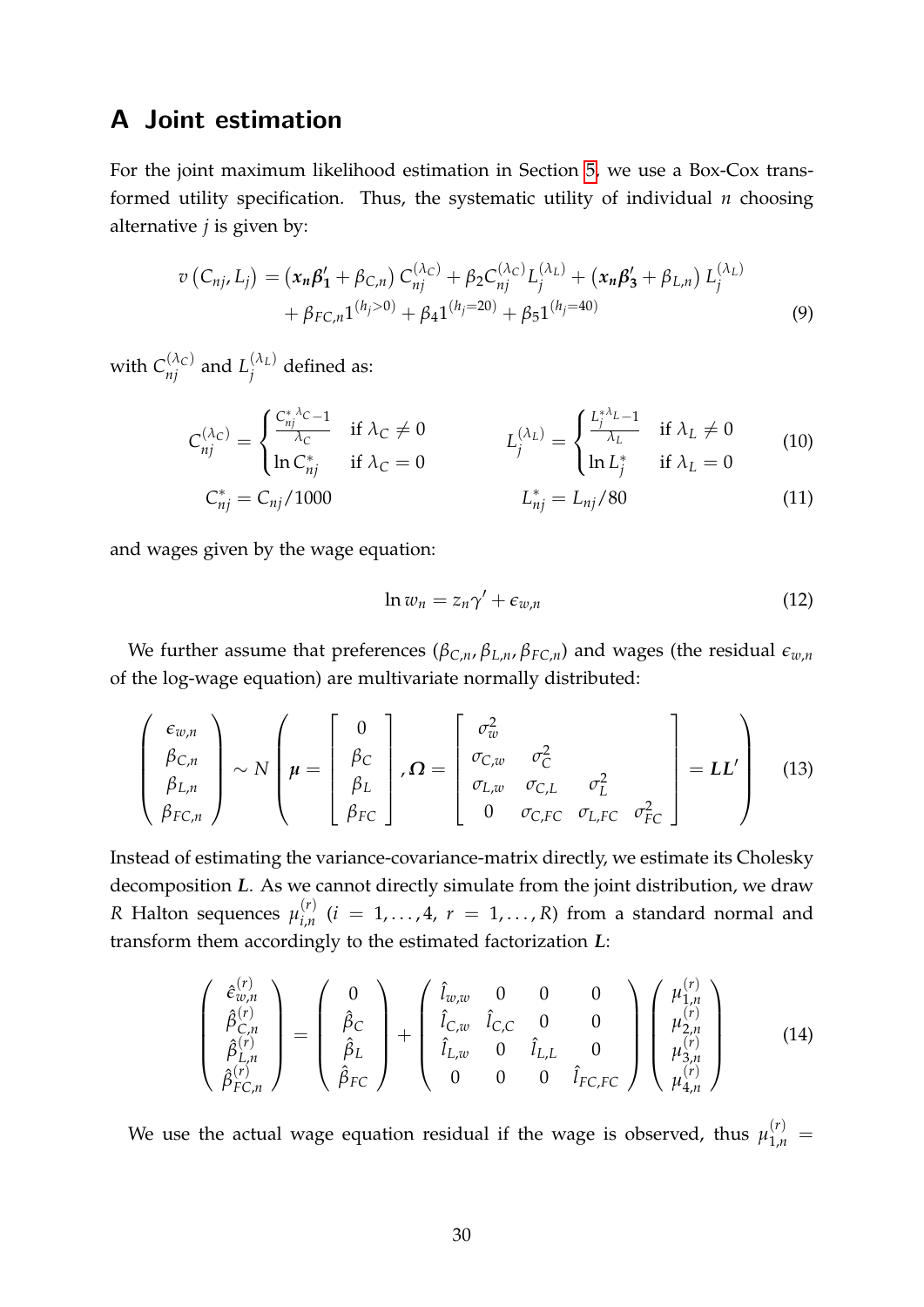$\left(\ln w_n - x_{w,n} \hat{\beta}'_w\right)$   $\Big/\sigma_w$  and  $\mu_{i,n}^{(r)} \sim N(0,1)$  (*i* = 2, 3, 4). If individual *n* is unemployed and we do not observe her wage rate, we also draw her log-wage equation residual from a normal distribution,  $\mu_{1,n}^{(r)} \sim N(0,1)$ .

Using a simplified version of the above model makes it possible to show how the commonly neglected covariance terms influence resulting labor supply elasticities. Consider the utility function outlined in equation [\(9\)](#page-31-1) and set  $\beta_1$ ,  $\beta_2$ ,  $\beta_3$ ,  $\beta_{FC,n}$ ,  $\beta_4$ , *β*<sub>5</sub>,  $λ$ <sub>*C*</sub> and  $λ$ <sub>*L*</sub> equal to zero and give  $β$ <sub>*L*,*n*</sub> zero variance for simplicity. Now let us assume that leisure is the residual of total time of the week minus hours worked  $(L_j = T - H_j)$  and consumption is a function of wages, hours and non-labor income  $(C_{nj} = w_n H_j + R_n)$ . The agent's problem can subsequently be written as:

$$
\max_{H} \beta_{C,n} \ln C_{n,j} + \beta_{L,n} \ln L_j = \max_{H} \beta_{C,n} \ln(w_n H_j + R_n) + \beta_{L,n} \ln(T - H_j). \tag{15}
$$

It follows from utility maximization that the labor supply function is given by:

$$
H_n^* = \frac{\beta_{C,n}T}{\beta_{L,n} + \beta_{C,n}} - \frac{\beta_{L,n}R_n}{\beta_{L,n} + \beta_{C,n}} w_n^{-1}.
$$
 (16)

We can derive individual labor supply elasticities as:

$$
\epsilon_{H,w,n} = \frac{\partial H_n^*}{\partial w_n} \frac{w_n}{H_n^*} = \frac{\beta_{L,n} R_n / T}{\beta_{C,n} w_n - \beta_{L,n} R_n / T}.
$$
\n(17)

The elasticity depends inversely on the product of preferences for consumption  $\beta_{C,n}$ and hourly wage rates  $w_n$ . Moreover,  $\beta_{C,n}$  and  $\ln w_n$  are assumed to be bivariate normally distributed (see equation [\(13\)](#page-31-2)). It follows that labor supply elasticities decrease with increasing covariance between wages and consumption preferences.

## <span id="page-32-1"></span><span id="page-32-0"></span>**B Joint estimation results**

| Table 6: Joint estimation results single females—full results |             |             |             |                   |             |  |  |  |  |  |
|---------------------------------------------------------------|-------------|-------------|-------------|-------------------|-------------|--|--|--|--|--|
|                                                               | (1)         | (2)         | (3)         | $\left( 4\right)$ | (5)         |  |  |  |  |  |
| Preferences                                                   |             |             |             |                   |             |  |  |  |  |  |
| $C \times Age$                                                | $0.678***$  | $0.920***$  | $0.698***$  | $0.569***$        | $0.591***$  |  |  |  |  |  |
|                                                               | (0.204)     | (0.315)     | (0.184)     | (0.213)           | (0.221)     |  |  |  |  |  |
| $C \times Age^2$                                              | $-0.008***$ | $-0.011***$ | $-0.008***$ | $-0.007***$       | $-0.007***$ |  |  |  |  |  |
|                                                               | (0.002)     | (0.004)     | (0.002)     | (0.003)           | (0.003)     |  |  |  |  |  |
| $C \times$ Handicap                                           | 0.527       | 1.457       | 1.194       | 1.507             | 1.675       |  |  |  |  |  |
|                                                               | (1.550)     | (2.044)     | (1.627)     | (1.936)           | (1.909)     |  |  |  |  |  |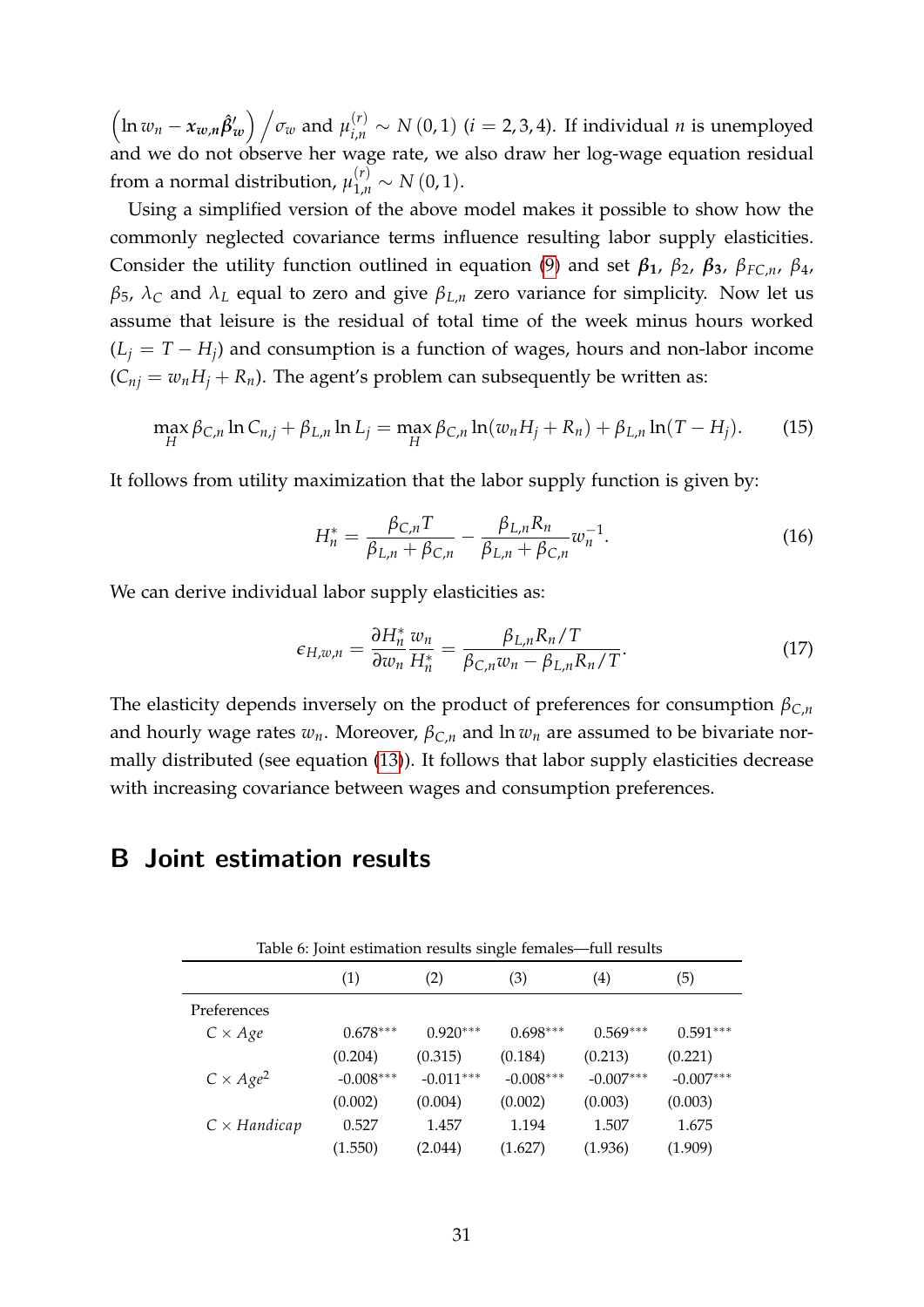| С                          | $-8.253**$ | $-7.741$    | $-7.740**$  | $-1.031$    | $-0.194$    |
|----------------------------|------------|-------------|-------------|-------------|-------------|
|                            | (3.910)    | (4.746)     | (3.458)     | (3.964)     | (3.936)     |
| $C \times L$               | $0.801**$  | $1.042*$    | 0.491       | $0.797*$    | $-0.352$    |
|                            | (0.354)    | (0.542)     | (0.392)     | (0.466)     | (0.475)     |
| $\lambda_C$                | 0.255      | 0.164       | 0.302       | $0.485***$  | $0.330**$   |
|                            | (0.183)    | (0.140)     | (0.202)     | (0.120)     | (0.130)     |
| $L \times Age$             | 0.093      | 0.075       | 0.104       | 0.059       | 0.043       |
|                            | (0.095)    | (0.105)     | (0.084)     | (0.116)     | (0.103)     |
| $L \times Age^2$           | $-0.001$   | $-0.000$    | $-0.001$    | $-0.000$    | 0.000       |
|                            | (0.001)    | (0.001)     | (0.001)     | (0.001)     | (0.001)     |
| $L \times$ Handicap        | 0.440      | 0.888       | 0.592       | 0.809       | 0.610       |
|                            | (0.785)    | (0.922)     | (0.751)     | (1.071)     | (0.938)     |
| $L \times Care$            | $2.624**$  | 3.700*      | $2.749**$   | $4.337**$   | $4.000**$   |
|                            | (1.284)    | (1.890)     | (1.361)     | (1.938)     | (1.787)     |
| $L \times Children_2$      | $1.536*$   | 1.847       | $1.575*$    | $2.113*$    | $2.054*$    |
|                            | (0.894)    | (1.135)     | (0.892)     | (1.185)     | (1.099)     |
| $L \times Children_{3.6}$  | 0.456      | 0.401       | 0.436       | 0.220       | 0.233       |
|                            | (0.306)    | (0.358)     | (0.296)     | (0.372)     | (0.333)     |
| $L \times Children_{7.16}$ | $0.402**$  | $0.393**$   | $0.384**$   | $0.364*$    | $0.348*$    |
|                            | (0.160)    | (0.192)     | (0.153)     | (0.213)     | (0.197)     |
| L                          | $-1.296$   | 0.382       | $-1.204$    | 1.448       | 2.787       |
|                            | (1.875)    | (1.867)     | (1.491)     | (2.317)     | (2.025)     |
| $\lambda_L$                | $-0.775**$ | $-0.988***$ | $-0.754***$ | $-0.736**$  | $-1.013***$ |
|                            | (0.371)    | (0.315)     | (0.275)     | (0.308)     | (0.320)     |
| Restrictions               |            |             |             |             |             |
| Fixed costs                | $-0.745**$ | $-1.000***$ | $-1.109***$ | $-1.078***$ | $-1.049***$ |
|                            | (0.319)    | (0.232)     | (0.185)     | (0.209)     | (0.206)     |
| $1(h = 20)$                | $-0.071$   | $-0.063$    | $-0.029$    | $-0.070$    | $-0.124$    |
|                            | (0.123)    | (0.124)     | (0.126)     | (0.126)     | (0.128)     |
| $1(h = 40)$                | $0.811***$ | $0.739***$  | $0.628***$  | $0.411**$   | $0.407**$   |
|                            | (0.089)    | (0.095)     | (0.128)     | (0.195)     | (0.201)     |
|                            |            |             |             |             |             |
| Log-wages                  |            |             |             |             |             |
| Tenure                     |            | $0.051***$  | $0.052***$  | $0.049***$  | $0.045***$  |
|                            |            | (0.005)     | (0.005)     | (0.004)     | (0.004)     |
| $Tenure^2/100$             |            | $-0.089***$ | $-0.091***$ | $-0.084***$ | $-0.075***$ |
|                            |            | (0.014)     | (0.014)     | (0.013)     | (0.012)     |
| University                 |            | $0.295***$  | $0.310***$  | $0.276***$  | $0.253***$  |
|                            |            | (0.033)     | (0.033)     | (0.031)     | (0.029)     |
| Unskilled                  |            | $-0.259***$ | $-0.266***$ | $-0.272***$ | $-0.255***$ |
|                            |            | (0.057)     | (0.057)     | (0.051)     | (0.047)     |
| East                       |            | $-0.287***$ | $-0.286***$ | $-0.242***$ | $-0.209***$ |
|                            |            | (0.037)     | (0.037)     | (0.035)     | (0.033)     |
| Foreigner                  |            | $-0.072$    | $-0.070$    | $-0.060$    | $-0.045$    |
|                            |            | (0.072)     | (0.071)     | (0.065)     | (0.059)     |
| Handicapped                |            | $-0.192**$  | $-0.205**$  | $-0.195**$  | $-0.179**$  |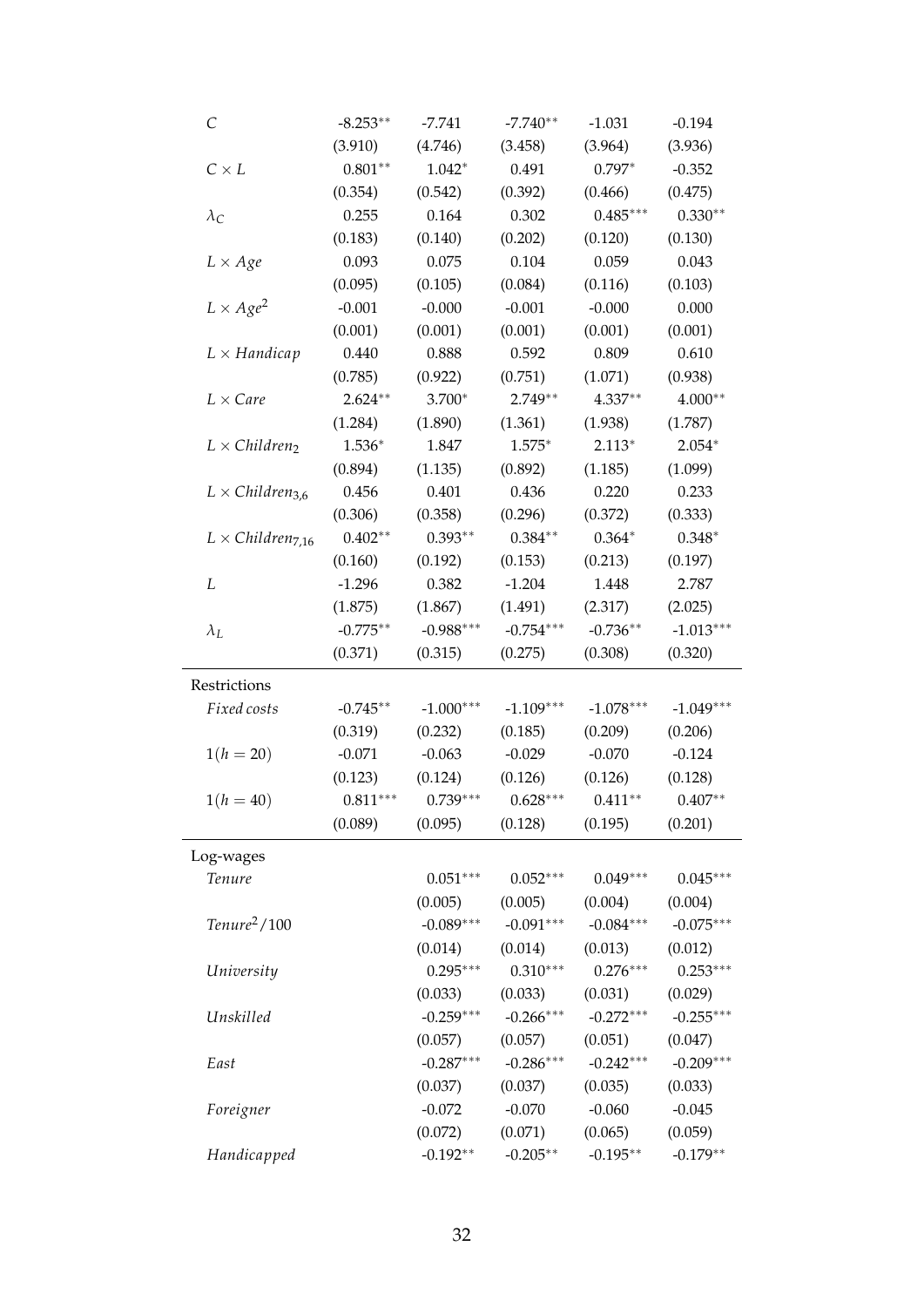|                             |         | (0.082)    | (0.082)     | (0.084)     | (0.083)     |
|-----------------------------|---------|------------|-------------|-------------|-------------|
| Part time                   |         |            | 0.038       | $-0.041$    | $-0.075**$  |
|                             |         |            | (0.030)     | (0.032)     | (0.031)     |
| Over time                   |         |            | $-0.107***$ | $-0.053$    | $-0.016$    |
|                             |         |            | (0.029)     | (0.036)     | (0.029)     |
| Constant                    |         | $2.169***$ | $2.170***$  | $2.219***$  | $2.251***$  |
|                             |         | (0.030)    | (0.034)     | (0.034)     | (0.033)     |
| Cholesky matrix             |         |            |             |             |             |
| $l_{\ln W}$                 |         |            |             | $0.450***$  | $0.447***$  |
|                             |         |            |             | (0.011)     | (0.011)     |
| $l_{\rm C, ln}$ W           |         |            |             | $-2.249***$ | $-2.040***$ |
|                             |         |            |             | (0.640)     | (0.529)     |
| $l_{\rm C}$                 | 0.249   | $2.838**$  | $1.361***$  | $1.838***$  | 1.982***    |
|                             | (1.158) | (1.127)    | (0.504)     | (0.682)     | (0.723)     |
| $l_{L,\ln W}$               |         |            |             |             | $0.957***$  |
|                             |         |            |             |             | (0.286)     |
| $l_L$                       | 0.286   | 1.496***   | 0.095       | $1.605**$   | $1.607***$  |
|                             | (0.889) | (0.543)    | (0.382)     | (0.684)     | (0.487)     |
| $l_{FC}$                    | 0.939   | 0.842      | 0.220       | 0.413       | 0.357       |
|                             | (0.730) | (0.614)    | (0.477)     | (0.570)     | (0.575)     |
| $\boldsymbol{N}$            | 7455    | 7455       | 7455        | 7455        | 7455        |
| Pseudo $R^2$                | 0.175   | 0.465      | 0.466       | 0.475       | 0.477       |
| Log-likelihood              | $-1710$ | $-2228$    | $-2220$     | $-2186$     | $-2176$     |
| <b>AIC</b>                  | 3461    | 4513       | 4503        | 4438        | 4419        |
|                             |         |            |             |             |             |
| <b>BIC</b>                  | 3607    | 4714       | 4717        | 4666        | 4654        |
| Halton draws                | 50      | 50         | 50          | 50          | 50          |
| Correlation                 |         |            |             |             |             |
| $\rho_{C,\ln W}$            |         |            |             | $-0.774***$ | $-0.717***$ |
|                             |         |            |             | (0.061)     | (0.088)     |
| $\rho_{L,\ln W}$            |         |            |             |             | $0.511***$  |
|                             |         |            |             |             | (0.107)     |
| Aggregated 10% elasticities |         |            |             |             |             |
| Intensive                   | 0.172   | 0.200      | 0.227       | 0.365       | 0.461       |
| Extensive                   | 0.030   | 0.039      | 0.041       | 0.063       | 0.076       |
| Total                       | 0.201   | 0.239      | 0.268       | 0.428       | 0.537       |
| Mean 10% Elasticities       |         |            |             |             |             |
| Intensive                   | 0.210   | 0.259      | 0.285       | 0.456       | 0.575       |
| Extensive                   | 0.308   | 0.450      | 0.457       | 0.789       | 1.004       |

*Notes:* Standard errors in parentheses,  $*$   $p$  < 0.1,  $*$   $*$   $p$  < 0.05,  $**$   $p$  < 0.01.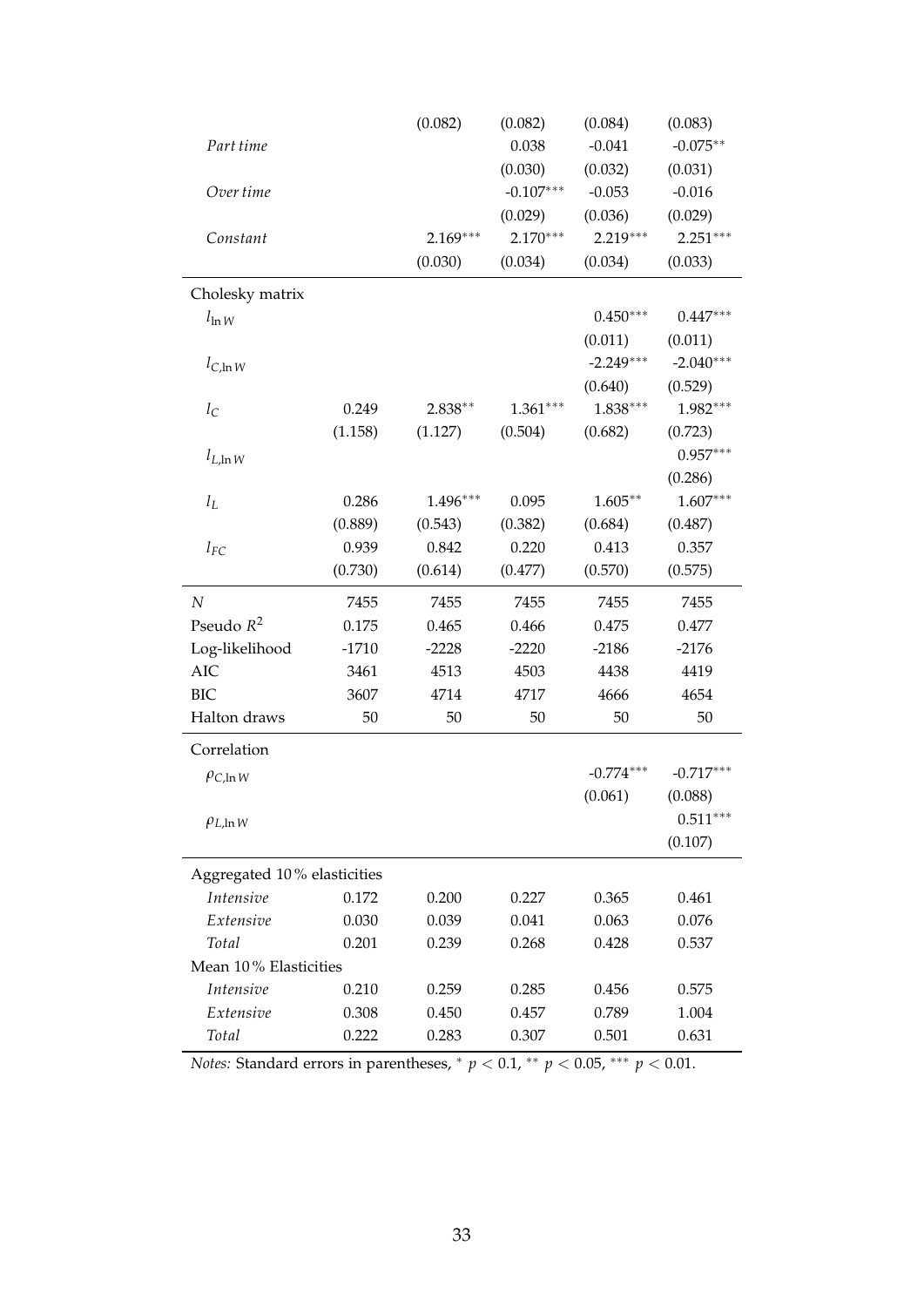|                            | (1)         | (2)         | (3)         | (4)         | (5)         | (6)         | (7)         |
|----------------------------|-------------|-------------|-------------|-------------|-------------|-------------|-------------|
| Preferences                |             |             |             |             |             |             |             |
| $C \times Age$             | $0.463***$  | $0.591***$  | $0.538**$   | $0.546**$   | $0.543**$   | $0.540**$   | $0.540**$   |
|                            | (0.168)     | (0.221)     | (0.211)     | (0.219)     | (0.217)     | (0.215)     | (0.215)     |
| $C \times Age^2$           | $-0.006***$ | $-0.007***$ | $-0.007***$ | $-0.007***$ | $-0.007***$ | $-0.007***$ | $-0.007***$ |
|                            | (0.002)     | (0.003)     | (0.003)     | (0.003)     | (0.003)     | (0.003)     | (0.003)     |
| $C \times Handicap$        | 1.525       | 1.675       | 1.379       | 1.309       | 1.250       | 1.264       | 1.299       |
|                            | (1.590)     | (1.909)     | (1.846)     | (1.855)     | (1.799)     | (1.808)     | (1.818)     |
| $\mathcal{C}$              | $-1.943$    | $-0.194$    | 0.458       | 0.829       | 0.867       | 0.683       | 0.742       |
|                            | (3.312)     | (3.936)     | (3.891)     | (4.023)     | (3.998)     | (3.960)     | (3.969)     |
| $C \times L$               | $-0.286$    | $-0.352$    | $-0.311$    | $-0.324$    | $-0.313$    | $-0.306$    | $-0.312$    |
|                            | (0.495)     | (0.475)     | (0.459)     | (0.467)     | (0.476)     | (0.472)     | (0.474)     |
| $\lambda_C$                | $0.315***$  | $0.330**$   | $0.349***$  | $0.346***$  | $0.350***$  | $0.351***$  | $0.349**$   |
|                            | (0.148)     | (0.130)     | (0.135)     | (0.134)     | (0.135)     | (0.136)     | (0.136)     |
| $L \times Age$             | 0.060       | 0.043       | 0.020       | 0.016       | 0.017       | 0.018       | 0.018       |
|                            | (0.106)     | (0.103)     | (0.100)     | (0.101)     | (0.101)     | (0.101)     | (0.101)     |
| $L \times Age^2$           | $-0.000$    | 0.000       | 0.000       | 0.000       | 0.000       | 0.000       | 0.000       |
|                            | (0.001)     | (0.001)     | (0.001)     | (0.001)     | (0.001)     | (0.001)     | (0.001)     |
| $L \times$ Handicap        | 0.582       | 0.610       | 0.451       | 0.384       | 0.345       | 0.357       | 0.380       |
|                            | (0.962)     | (0.938)     | (0.895)     | (0.869)     | (0.830)     | (0.849)     | (0.855)     |
| $L \times Care$            | $3.263**$   | $4.000**$   | $3.769**$   | $3.821**$   | $3.819**$   | $3.795***$  | $3.805**$   |
|                            | (1.423)     | (1.787)     | (1.697)     | (1.733)     | (1.733)     | (1.714)     | (1.716)     |
| $L \times Children_2$      | $1.657*$    | $2.054*$    | $2.050*$    | $2.088*$    | $2.091*$    | $2.076*$    | $2.079*$    |
|                            | (0.879)     | (1.099)     | (1.073)     | (1.096)     | (1.095)     | (1.084)     | (1.085)     |
| $L \times Children_{3.6}$  | 0.159       | 0.233       | 0.290       | 0.319       | 0.312       | 0.303       | 0.304       |
|                            | (0.302)     | (0.333)     | (0.340)     | (0.357)     | (0.354)     | (0.350)     | (0.351)     |
| $L \times Children_{7,16}$ | 0.267       | $0.348*$    | $0.362*$    | $0.360*$    | $0.361*$    | $0.364*$    | $0.362*$    |
|                            | (0.169)     | (0.197)     | (0.194)     | (0.194)     | (0.193)     | (0.195)     | (0.194)     |
| L                          | 1.397       | 2.787       | 3.010       | 3.201       | 3.195       | 3.113       | 3.137       |
|                            | (2.055)     | (2.025)     | (1.991)     | (2.037)     | (2.026)     | (2.017)     | (2.022)     |
| $\lambda_L$                | $-0.580**$  | $-1.013***$ | $-1.067***$ | $-1.116***$ | $-1.115***$ | $-1.090***$ | $-1.091***$ |
|                            | (0.232)     | (0.320)     | (0.335)     | (0.333)     | (0.339)     | (0.338)     | (0.335)     |
| Restrictions               |             |             |             |             |             |             |             |
| Fixed costs                | $-0.949***$ | $-1.049***$ | $-1.076***$ | $-1.088***$ | $-1.086***$ | $-1.081***$ | $-1.081***$ |
|                            | (0.187)     | (0.206)     | (0.201)     | (0.202)     | (0.202)     | (0.201)     | (0.201)     |
| $1(h = 20)$                | $-0.094$    | $-0.124$    | $-0.128$    | $-0.136$    | $-0.136$    | $-0.131$    | $-0.132$    |
|                            | (0.124)     | (0.128)     | (0.128)     | (0.129)     | (0.129)     | (0.128)     | (0.128)     |
| $1(h = 40)$                | $0.497***$  | $0.407**$   | $0.428**$   | $0.422**$   | $0.422**$   | $0.424**$   | $0.423**$   |
|                            | (0.159)     | (0.201)     | (0.196)     | (0.200)     | (0.200)     | (0.199)     | (0.199)     |
|                            |             |             |             |             |             |             |             |
| Log-wages                  |             |             |             |             |             |             |             |
| Tenure                     | $0.045***$  | $0.045***$  | $0.045***$  | $0.045***$  | $0.045***$  | $0.045***$  | $0.045***$  |
|                            | (0.004)     | (0.004)     | (0.004)     | (0.004)     | (0.004)     | (0.004)     | (0.004)     |
| $Tenure^2/100$             | $-0.075***$ | $-0.075***$ | $-0.075***$ | $-0.075***$ | $-0.075***$ | $-0.075***$ | $-0.075***$ |

<span id="page-35-0"></span>Table 7: Joint estimation results single females—sensitivity of model (5) w.r.t. number of Halton draws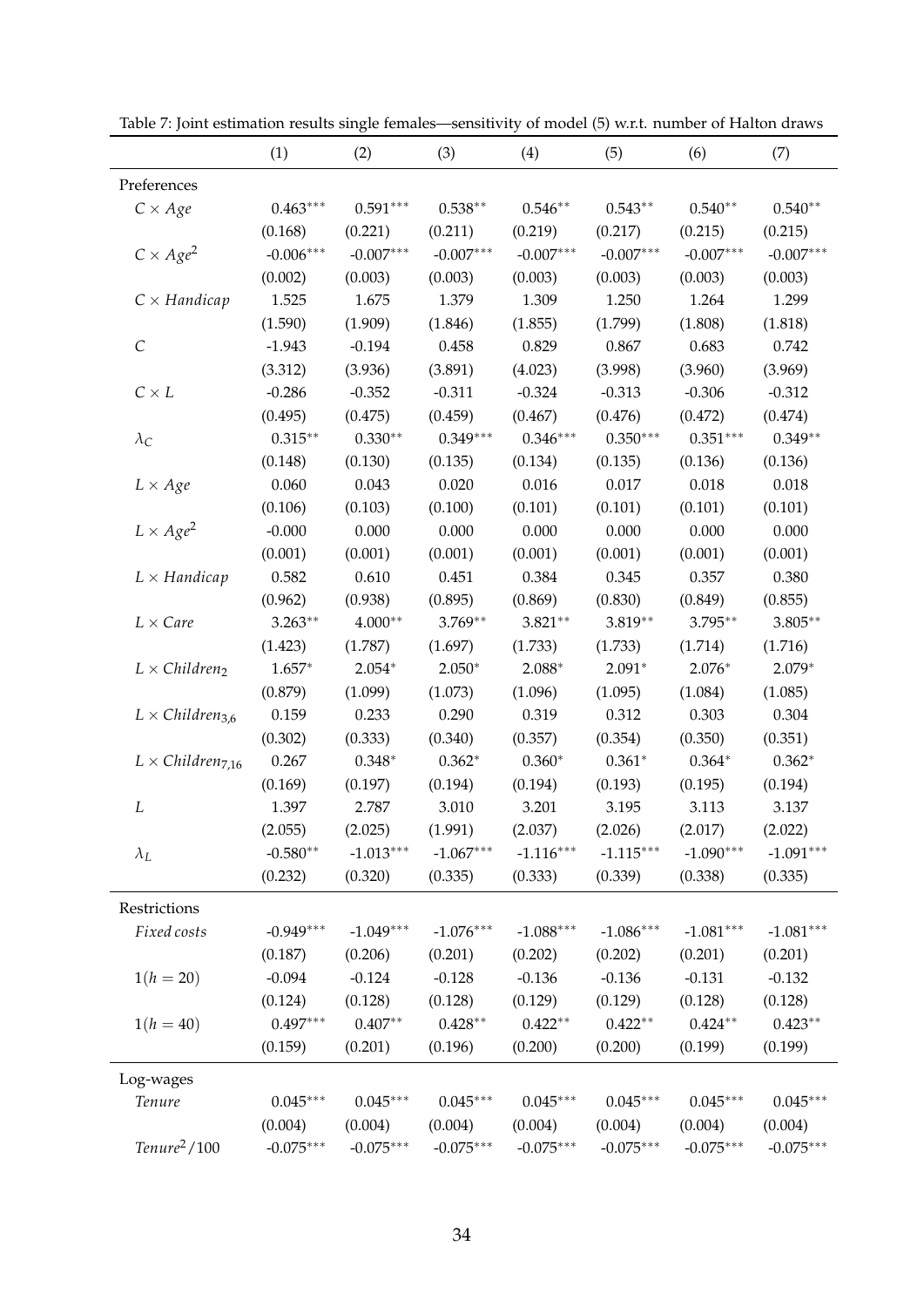|                             | (0.012)     | (0.012)     | (0.012)     | (0.012)     | (0.012)     | (0.012)     | (0.012)     |
|-----------------------------|-------------|-------------|-------------|-------------|-------------|-------------|-------------|
| University                  | $0.253***$  | $0.253***$  | $0.249***$  | $0.248***$  | $0.248***$  | $0.248***$  | $0.248***$  |
|                             | (0.029)     | (0.029)     | (0.029)     | (0.029)     | (0.029)     | (0.029)     | (0.029)     |
| Unskilled                   | $-0.258***$ | $-0.255***$ | $-0.257***$ | $-0.256***$ | $-0.256***$ | $-0.256***$ | $-0.256***$ |
|                             | (0.047)     | (0.047)     | (0.046)     | (0.046)     | (0.046)     | (0.046)     | (0.046)     |
| East                        | $-0.209***$ | $-0.209***$ | $-0.207***$ | $-0.206***$ | $-0.205***$ | $-0.206***$ | $-0.206***$ |
|                             | (0.034)     | (0.033)     | (0.033)     | (0.033)     | (0.033)     | (0.033)     | (0.033)     |
| Foreigner                   | $-0.053$    | $-0.045$    | $-0.047$    | $-0.046$    | $-0.046$    | $-0.046$    | $-0.046$    |
|                             | (0.059)     | (0.059)     | (0.058)     | (0.058)     | (0.058)     | (0.058)     | (0.058)     |
| Handicapped                 | $-0.184**$  | $-0.179**$  | $-0.175**$  | $-0.174**$  | $-0.173**$  | $-0.174**$  | $-0.174**$  |
|                             | (0.082)     | (0.083)     | (0.083)     | (0.083)     | (0.083)     | (0.083)     | (0.083)     |
| Part time                   | $-0.069**$  | $-0.075**$  | $-0.076**$  | $-0.079**$  | $-0.079**$  | $-0.078**$  | $-0.078**$  |
|                             | (0.033)     | (0.031)     | (0.032)     | (0.031)     | (0.032)     | (0.032)     | (0.032)     |
| Over time                   | $-0.052$    | $-0.016$    | $-0.011$    | $-0.006$    | $-0.005$    | $-0.008$    | $-0.008$    |
|                             | (0.033)     | (0.029)     | (0.031)     | (0.031)     | (0.032)     | (0.031)     | (0.031)     |
| Constant                    | $2.259***$  | $2.251***$  | $2.252***$  | $2.253***$  | $2.253***$  | $2.253***$  | $2.253***$  |
|                             | (0.034)     | (0.033)     | (0.033)     | (0.033)     | (0.033)     | (0.033)     | (0.033)     |
| Cholesky matrix             |             |             |             |             |             |             |             |
| $l_{\ln W}$                 | $0.444***$  | $0.447***$  | $0.447***$  | $0.447***$  | $0.447***$  | $0.447***$  | $0.447***$  |
|                             | (0.011)     | (0.011)     | (0.011)     | (0.011)     | (0.011)     | (0.011)     | (0.011)     |
| $l_{C,\ln W}$               | $-1.244***$ | $-2.040***$ | $-1.959***$ | $-2.050***$ | $-2.057***$ | $-2.021***$ | $-2.023***$ |
|                             | (0.267)     | (0.529)     | (0.494)     | (0.534)     | (0.525)     | (0.520)     | (0.514)     |
| $l_{\rm C}$                 | $0.789*$    | $1.982***$  | $1.791***$  | $1.928**$   | $1.925***$  | $1.876***$  | $1.881***$  |
|                             | (0.403)     | (0.723)     | (0.692)     | (0.748)     | (0.719)     | (0.712)     | (0.706)     |
| $l_{L,\ln W}$               | $0.820***$  | $0.957***$  | $0.942***$  | $0.980***$  | $0.985***$  | $0.965***$  | $0.969***$  |
|                             | (0.239)     | (0.286)     | (0.283)     | (0.295)     | (0.295)     | (0.289)     | (0.290)     |
| $l_L$                       | 0.555       | $1.607***$  | $1.532***$  | $1.609***$  | $1.607***$  | $1.572***$  | $1.578***$  |
|                             | (0.487)     | (0.487)     | (0.459)     | (0.495)     | (0.487)     | (0.475)     | (0.476)     |
| $l_{FC}$                    | 0.284       | 0.357       | 0.084       | 0.051       | $-0.054$    | 0.005       | $-0.002$    |
|                             | (0.310)     | (0.575)     | (0.663)     | (0.704)     | (0.677)     | (0.671)     | (0.675)     |
| $\cal N$                    | 7455        | 7455        | 7455        | 7455        | 7455        | 7455        | 7455        |
| Pseudo $R^2$                | 0.476       | 0.477       | 0.477       | 0.477       | 0.477       | 0.477       | 0.477       |
| Log-likelihood              | $-2179$     | $-2176$     | $-2176$     | $-2176$     | $-2175$     | $-2176$     | $-2176$     |
| AIC                         | 4427        | 4419        | 4420        | 4419        | 4419        | 4419        | 4419        |
| <b>BIC</b>                  | 4662        | 4654        | 4655        | 4655        | 4654        | 4654        | 4654        |
| Halton draws                | 10          | 50          | 250         | 500         | 1000        | 2000        | 4000        |
| Correlation                 |             |             |             |             |             |             |             |
| $\rho_{C,\ln W}$            | $-0.845***$ | $-0.717***$ | $-0.738***$ | $-0.728***$ | $-0.730***$ | $-0.733***$ | $-0.732***$ |
|                             | (0.108)     | (0.088)     | (0.095)     | (0.092)     | (0.090)     | (0.090)     | (0.090)     |
| $\rho_{L,\ln W}$            | $0.828***$  | $0.511***$  | $0.524***$  | $0.520***$  | $0.523***$  | $0.523***$  | $0.523***$  |
|                             | (0.231)     | (0.107)     | (0.103)     | (0.099)     | (0.098)     | (0.101)     | (0.100)     |
| Aggregated 10% elasticities |             |             |             |             |             |             |             |
| Intensive                   | 0.463       | 0.461       | 0.463       | 0.462       | 0.463       | 0.463       | 0.463       |
| Extensive                   | 0.074       | 0.076       | 0.077       | 0.077       | 0.077       | 0.077       | 0.077       |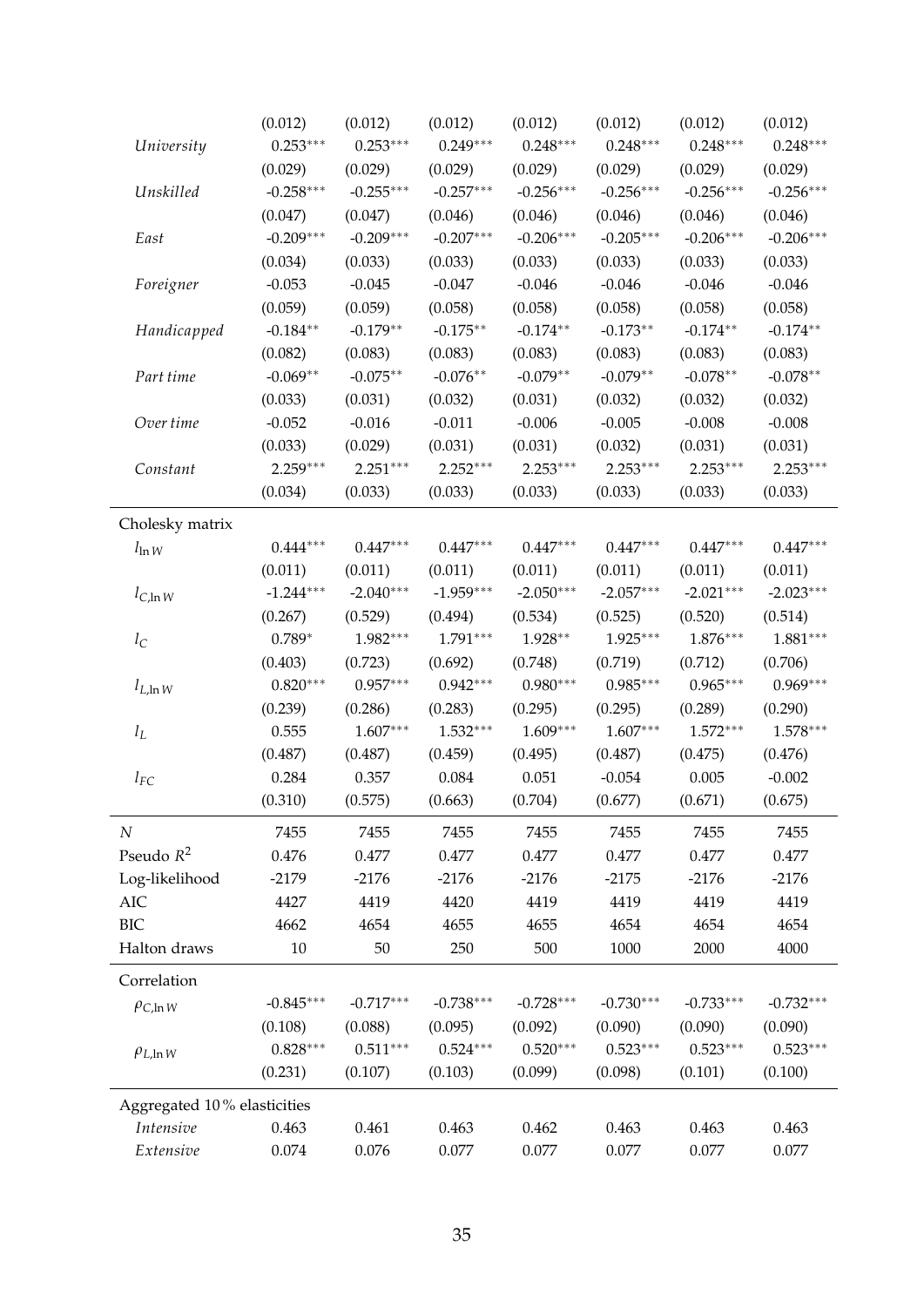| Total                 | 0.537 | 0.537 | 0.540 | 0.539 | 0.540 | 0.540 | 0.540 |
|-----------------------|-------|-------|-------|-------|-------|-------|-------|
| Mean 10% Elasticities |       |       |       |       |       |       |       |
| <i>Intensive</i>      | 0.573 | 0.575 | 0.577 | 0.580 | 0.578 | 0.578 | 0.578 |
| Extensive             | 0.922 | 1.004 | 1.005 | 1.011 | 1.012 | 1.008 | 1.009 |
| Total                 | 0.618 | 0.631 | 0.635 | 0.638 | 0.636 | 0.636 | 0.636 |

*Notes:* Standard errors in parentheses,  $*$   $p < 0.1$ ,  $**$   $p < 0.05$ ,  $***$   $p < 0.01$ .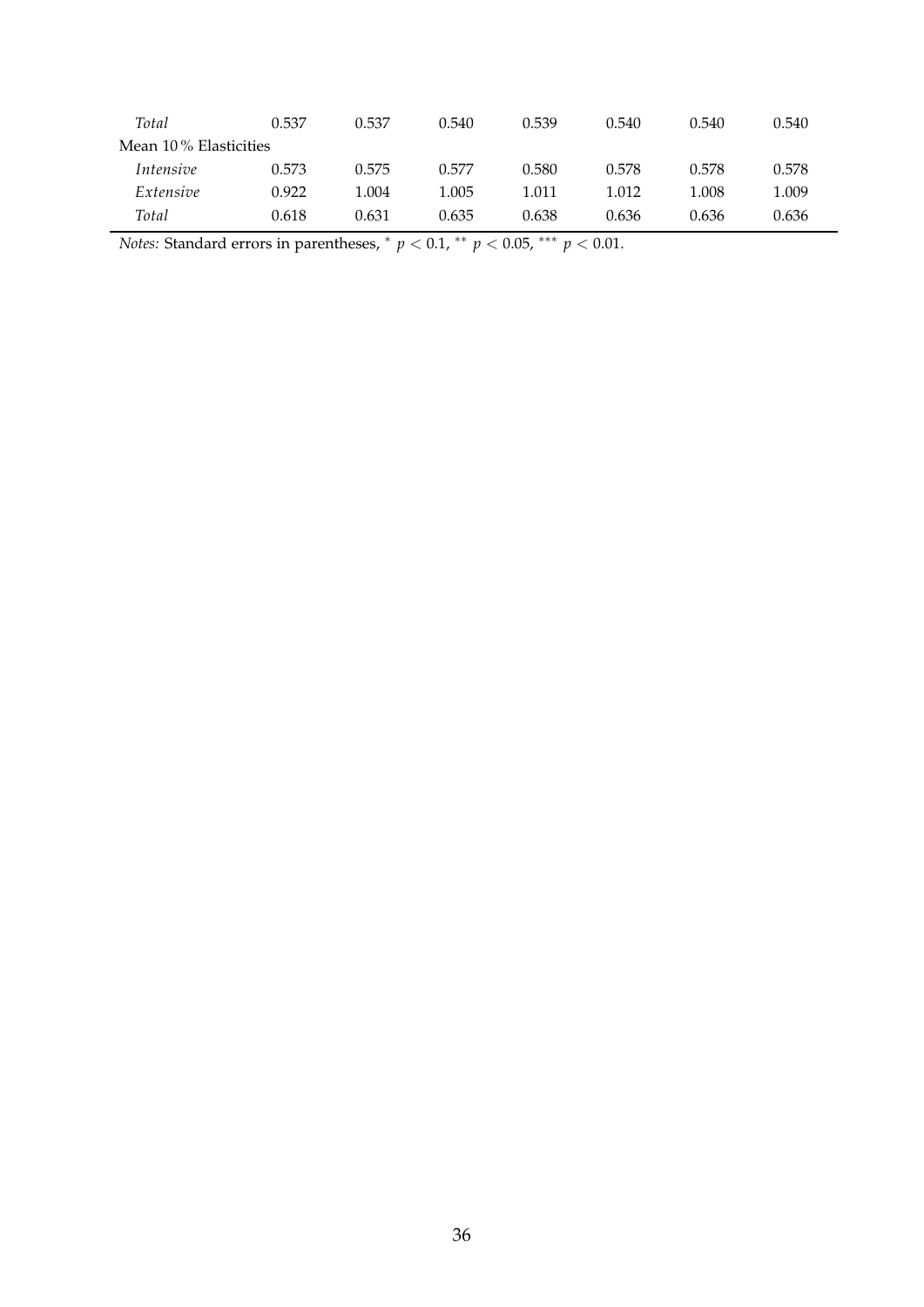# **C Online appendix**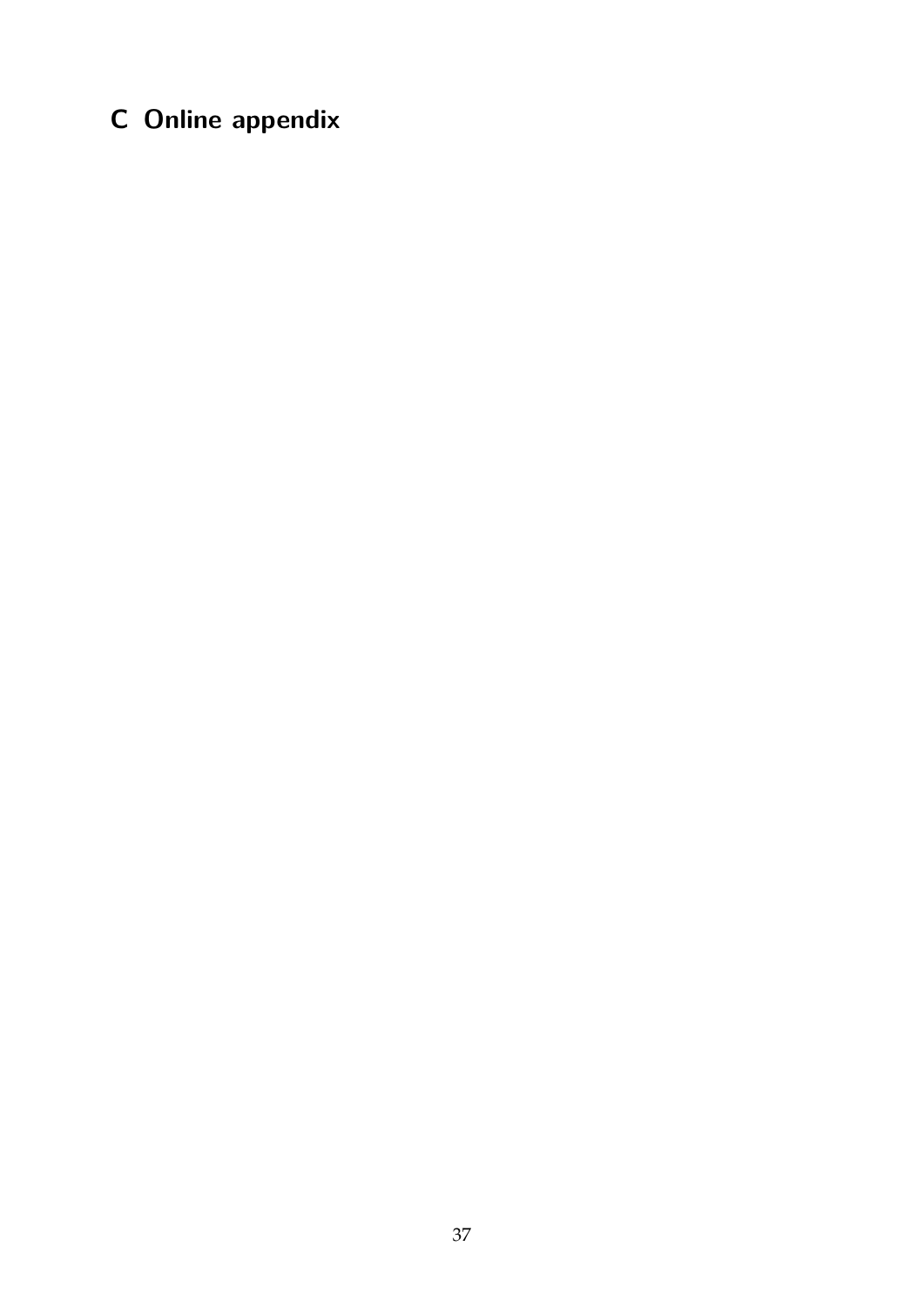|                            | Fit         | 10 % own wage elasticities |             |             |
|----------------------------|-------------|----------------------------|-------------|-------------|
|                            | <b>AIC</b>  | Ext.                       | Int.        | Total       |
| <b>Utility</b> function    |             |                            |             |             |
| Quadratic                  | $0.640***$  | 0.217                      | 0.207       | 0.210       |
|                            | (0.062)     | (0.183)                    | (0.185)     | (0.185)     |
| Number of Halton draws     | $-0.015***$ | $0.022**$                  | $0.023**$   | $0.022**$   |
|                            | (0.002)     | (0.008)                    | (0.008)     | (0.008)     |
| Hours restrictions         |             |                            |             |             |
| Part-time restrictions     | $-1.855***$ | $0.420**$                  | $0.397*$    | $0.403*$    |
|                            | (0.089)     | (0.188)                    | (0.189)     | (0.190)     |
| Fixed costs                | $-1.279***$ | 0.192                      | 0.125       | 0.142       |
|                            | (0.067)     | (0.120)                    | (0.104)     | (0.106)     |
| Observed heterogeneity     |             |                            |             |             |
| in C only                  | $-0.138***$ | $-0.152***$                | $-0.051$    | $-0.078**$  |
|                            | (0.015)     | (0.036)                    | (0.031)     | (0.031)     |
| in L only                  | $-0.258***$ | $-0.066*$                  | $-0.080*$   | $-0.076*$   |
|                            | (0.026)     | (0.036)                    | (0.044)     | (0.042)     |
| in C and L                 | $-0.309***$ | $-0.115**$                 | $-0.094*$   | $-0.097**$  |
|                            | (0.027)     | (0.040)                    | (0.044)     | (0.043)     |
| Unobserved heterogeneity   |             |                            |             |             |
| in C only                  | $0.067***$  | $-0.118***$                | $-0.113**$  | $-0.114**$  |
|                            | (0.013)     | (0.037)                    | (0.044)     | (0.043)     |
| in L only                  | $0.070***$  | $-0.119**$                 | $-0.121**$  | $-0.120**$  |
|                            | (0.007)     | (0.053)                    | (0.054)     | (0.055)     |
| in C and L                 | $0.046***$  | $-0.089**$                 | $-0.083**$  | $-0.084**$  |
|                            | (0.009)     | (0.032)                    | (0.036)     | (0.035)     |
| in C and L (with correl.)  | $0.021***$  | $-0.063**$                 | $-0.058**$  | $-0.059**$  |
|                            | (0.007)     | (0.029)                    | (0.025)     | (0.026)     |
| Wage imputation            |             |                            |             |             |
| Full sample, no correction | $-0.111*$   | $0.912***$                 | $0.918***$  | $0.921***$  |
|                            | (0.057)     | (0.284)                    | (0.300)     | (0.299)     |
| Full sample, 1 random draw | 0.025       | 0.338                      | $0.428*$    | $0.413*$    |
|                            | (0.046)     | (0.244)                    | (0.229)     | (0.230)     |
| Non-workers, 1 random draw | 0.030       | $-0.329$                   | $-0.237$    | $-0.255$    |
|                            | (0.053)     | (0.362)                    | (0.362)     | (0.363)     |
|                            |             |                            |             |             |
| Constant                   | $0.832***$  | $-0.813***$                | $-0.864***$ | $-0.857***$ |
|                            | (0.098)     | (0.271)                    | (0.270)     | (0.270)     |
| Labor supply types         | Yes         | Yes                        | Yes         | Yes         |
| Observations               | 4305        | 3439                       | 3439        | 3439        |
| $R^2$                      | 0.820       | 0.353                      | 0.340       | 0.344       |

<span id="page-39-0"></span>Table 8: Marginal impact of modeling assumptions (CPS)

Notes: Uncompensated labor supply elasticities are simulated by increasing the individual wage rates by 10 percent and aggregating individual labor supply responses. Dependent variables have been standardized, i.e., an estimate of 1.0 indicates an increase of one standard deviation in the outcome. The AIC is negatively related to the statistical fit of the model—the better the fit, the lower the AIC. Standard errors clusted by labor supply group and wage imputation procedure. <sup>∗</sup> *p* < 0.1, ∗∗ *p* < 0.05, ∗∗∗ *p* < 0.01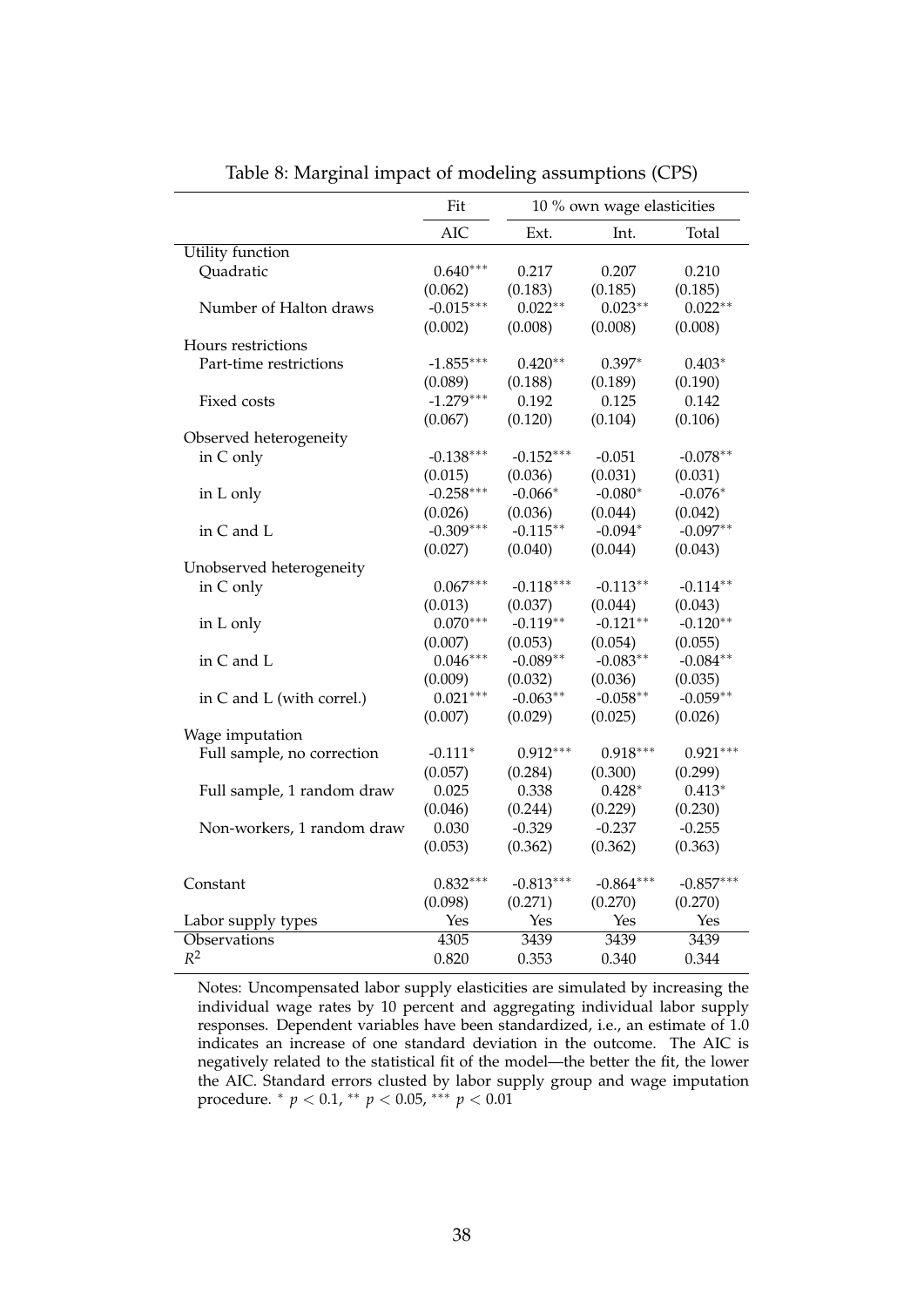|                                   | Fit         | 10 % own wage elasticities |             |             |
|-----------------------------------|-------------|----------------------------|-------------|-------------|
|                                   | <b>AIC</b>  | Ext.                       | Int.        | Total       |
| Utility function                  |             |                            |             |             |
| Translog                          | $-0.045*$   | $-0.125***$                | $-0.035$    | $-0.047$    |
|                                   | (0.024)     | (0.021)                    | (0.045)     | (0.040)     |
| Quadratic                         | $0.135***$  | $0.067*$                   | $-0.054$    | $-0.037$    |
|                                   | (0.013)     | (0.039)                    | (0.053)     | (0.046)     |
| Box-Cox                           | $-0.093***$ | 0.061                      | $0.094**$   | $0.090**$   |
|                                   | (0.017)     | (0.049)                    | (0.034)     | (0.034)     |
| Welfare stigma                    | $0.965***$  | 0.051                      | 0.072       | 0.071       |
|                                   | (0.076)     | (0.061)                    | (0.047)     | (0.042)     |
| Number of Halton draws            | $-0.013***$ | 0.008                      | $-0.003$    | $-0.001$    |
|                                   | (0.003)     | (0.007)                    | (0.007)     | (0.007)     |
| Hours restrictions                |             |                            |             |             |
| None                              | $1.376***$  | $-0.425***$                | $-0.139***$ | $-0.188***$ |
|                                   | (0.075)     | (0.067)                    | (0.038)     | (0.039)     |
| Part-time restrictions            | $-1.110***$ | $0.145***$                 | 0.013       | 0.035       |
|                                   | (0.052)     | (0.041)                    | (0.024)     | (0.026)     |
| Fixed costs                       | $-0.244***$ | $0.278***$                 | $0.127***$  | $0.153***$  |
|                                   | (0.034)     | (0.033)                    | (0.024)     | (0.023)     |
| Observed heterogeneity            |             |                            |             |             |
| None                              | $0.398***$  | $-0.002$                   | $-0.035*$   | $-0.030$    |
|                                   | (0.063)     | (0.038)                    | (0.019)     | (0.021)     |
| in C only                         | $-0.046**$  | $-0.070***$                | $0.042***$  | $0.024*$    |
|                                   | (0.017)     | (0.015)                    | (0.014)     | (0.013)     |
| in L only                         | $-0.121***$ | $0.067***$                 | $0.028*$    | $0.035**$   |
|                                   | (0.020)     | (0.015)                    | (0.014)     | (0.014)     |
| in C and L                        | $-0.235***$ | 0.004                      | $-0.036***$ | $-0.030***$ |
|                                   | (0.031)     | (0.022)                    | (0.010)     | (0.010)     |
| Unobserved heterogeneity          |             |                            |             |             |
| None                              | 0.057       | 0.090                      | 0.125       | 0.122       |
|                                   | (0.040)     | (0.110)                    | (0.117)     | (0.117)     |
| in C only                         | $0.029*$    | $0.075**$                  | 0.013       | 0.023       |
|                                   | (0.015)     | (0.036)                    | (0.038)     | (0.038)     |
| in L only                         | 0.050       | $-0.123$                   | $-0.032$    | $-0.047$    |
|                                   | (0.040)     | (0.110)                    | (0.110)     | (0.111)     |
| in C and L                        | $-0.035**$  | 0.039                      | 0.006       | 0.011       |
|                                   | (0.015)     | (0.039)                    | (0.038)     | (0.038)     |
| in C and L (with correl.)         | $-0.102**$  | $-0.128$                   | $-0.124$    | $-0.127$    |
|                                   | (0.039)     | (0.102)                    | (0.111)     | (0.110)     |
| Wage imputation                   |             |                            |             |             |
| Full sample imputation            | $-0.498***$ | $1.248***$                 | $1.313***$  | 1.317***    |
|                                   | (0.100)     | (0.288)                    | (0.294)     | (0.296)     |
| Error integrated out              | $-0.037$    | 0.267                      | 0.190       | 0.207       |
|                                   | (0.125)     | (0.351)                    | (0.359)     | (0.362)     |
| Full sample, no correction        | $-0.720***$ | $1.921***$                 | $2.033***$  | $2.036***$  |
|                                   | (0.119)     |                            | (0.144)     | (0.142)     |
| Full sample, error integrated out | $-0.334***$ | (0.145)<br>$1.004***$      | $0.935***$  | $0.960***$  |
|                                   | (0.081)     | (0.239)                    | (0.253)     | (0.254)     |
|                                   | 0.143       | $-0.599**$                 | $-0.554**$  | $-0.569**$  |
| Full sample, 1 random draw        | (0.089)     | (0.237)                    | (0.258)     | (0.257)     |
| Non-workers, error integrated out | $0.269***$  | $-0.544**$                 | $-0.606**$  | $-0.602**$  |
|                                   | (0.094)     | (0.227)                    | (0.230)     | (0.231)     |
|                                   |             |                            |             |             |
| N                                 | 16,730      | 13,219                     | 13,219      | 13,219      |

<span id="page-40-0"></span>Table 9: Partial impact of modeling assumptions (SOEP)

Notes: Uncompensated labor supply elasticities are simulated by increasing the individual wage rates by 10 percent and aggregating individual labor supply responses. Standard errors clusted by labor supply group and wage imputation procedure. <sup>\*</sup> *p* < 0.1, ∗∗ *p* < 0.05, ∗∗∗ *p* < 0.01 39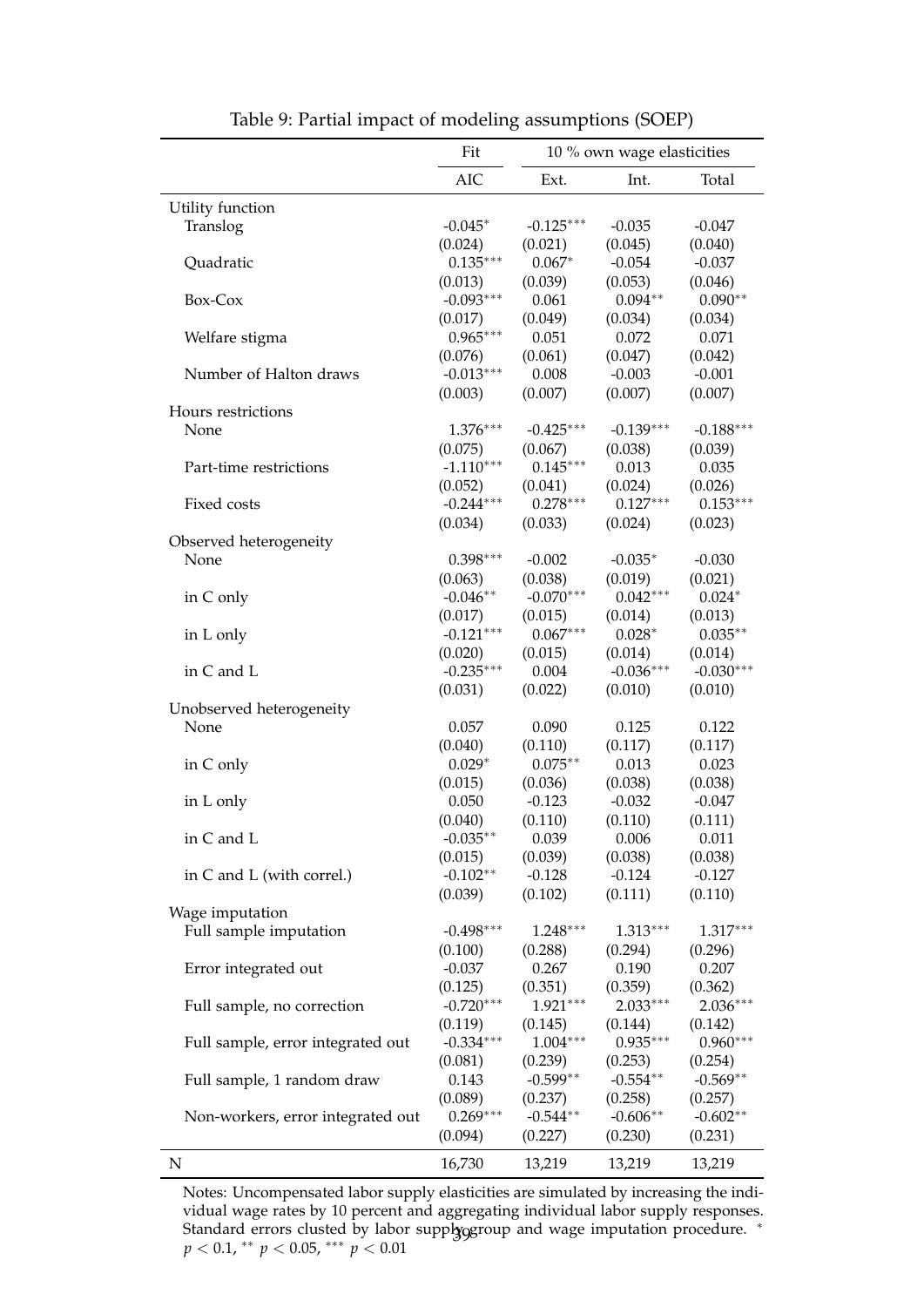|                                   | Fit                    | 1 % own wage elasticities |             |                     |
|-----------------------------------|------------------------|---------------------------|-------------|---------------------|
|                                   | <b>AIC</b>             | Ext.                      | Int.        | Total               |
| Utility function                  |                        |                           |             |                     |
| Quadratic                         | $0.119***$             | $0.132***$                | 0.030       | 0.043               |
|                                   | (0.023)                | (0.028)                   | (0.050)     | (0.043)             |
| Box-Cox                           | $-0.020$               | $0.133***$                | $0.087**$   | $0.094**$           |
|                                   | (0.026)                | (0.042)                   | (0.035)     | (0.035)             |
| Welfare stigma                    | $0.968***$             | $-0.028$                  | 0.084       | 0.071               |
|                                   | (0.076)                | (0.084)                   | (0.053)     | (0.044)             |
| Number of Halton draws            | $-0.010***$            | $0.007*$                  | $-0.002$    | $-0.001$            |
|                                   | (0.001)                | (0.004)                   | (0.004)     | (0.004)             |
| Hours restrictions                |                        |                           |             |                     |
| Part-time restrictions            | $-1.647***$            | $0.390***$                | $0.134***$  | $0.176***$          |
|                                   | (0.082)                | (0.071)                   | (0.038)     | (0.041)             |
| Fixed costs                       | $-1.093***$            | $0.494***$                | $0.217***$  | $0.264***$          |
|                                   | (0.070)                | (0.068)                   | (0.039)     | (0.041)             |
| Observed heterogeneity            |                        |                           |             |                     |
| in C only                         | $-0.335***$            | $-0.057$                  | $0.060**$   | $0.042*$            |
|                                   |                        |                           |             |                     |
|                                   | (0.057)<br>$-0.381***$ | (0.035)                   | (0.022)     | (0.022)<br>$0.041*$ |
| in L only                         |                        | 0.032                     | $0.041*$    |                     |
|                                   | (0.061)                | (0.037)                   | (0.022)     | (0.023)             |
| in C and L                        | $-0.475***$            | $-0.002$                  | 0.016       | 0.013               |
|                                   | (0.070)                | (0.044)                   | (0.020)     | (0.022)             |
| Unobserved heterogeneity          |                        |                           |             |                     |
| in C only                         | 0.005                  | $-0.009$                  | $-0.054*$   | $-0.048$            |
|                                   | (0.014)                | (0.024)                   | (0.031)     | (0.030)             |
| in L only                         | 0.005                  | $-0.085***$               | $-0.032$    | $-0.040$            |
|                                   | (0.013)                | (0.024)                   | (0.028)     | (0.027)             |
| in C and L                        | $-0.041***$            | $-0.036$                  | $-0.068**$  | $-0.064**$          |
|                                   | (0.013)                | (0.025)                   | (0.027)     | (0.026)             |
| in C and L (with correl.)         | $-0.119***$            | $-0.087**$                | $-0.092**$  | $-0.093***$         |
|                                   | (0.016)                | (0.033)                   | (0.033)     | (0.033)             |
| Wage imputation                   |                        |                           |             |                     |
| Full sample, no correction        | $-0.811***$            | 2.089***                  | $2.245***$  | $2.248***$          |
|                                   | (0.119)                | (0.117)                   | (0.088)     | (0.084)             |
| Full sample, error integrated out | $-0.530***$            | $1.427***$                | $1.398***$  | $1.425***$          |
|                                   | (0.048)                | (0.103)                   | (0.114)     | (0.117)             |
| Full sample, 1 random draw        | $-0.104**$             | 0.086                     | 0.102       | 0.100               |
|                                   | (0.049)                | (0.085)                   | (0.078)     | (0.079)             |
| Non-workers, error integrated out | 0.000                  | 0.054                     | 0.046       | 0.048               |
|                                   | (0.067)                | (0.062)                   | (0.035)     | (0.038)             |
| Non-workers, 1 random draw        | 0.070                  | $-0.157***$               | $-0.220***$ | $-0.214***$         |
|                                   | (0.056)                | (0.056)                   | (0.028)     | (0.032)             |
|                                   |                        |                           |             |                     |
| Constant                          | $1.004***$             | $-0.930***$               | $-0.730***$ | $-0.770***$         |
|                                   | (0.121)                | (0.104)                   | (0.084)     | (0.087)             |
| Labor supply types                | Yes                    | Yes                       | Yes         | Yes                 |
| Observations                      | 16730                  | 13219                     | 13219       | 13219               |
| $R^2$                             | 0.854                  | 0.816                     | 0.880       | 0.889               |
|                                   |                        |                           |             |                     |

<span id="page-41-0"></span>Table 10: Marginal impact, aggregated 1 % elasticities (SOEP)

Notes: Uncompensated labor supply elasticities are simulated by increasing the individual wage rates by 1 percent and aggregating individual labor supply responses. Dependent variables have been standardized, i.e., an estimate of 1.0 indicates an increase of one standard deviation in the outcome. The AIC is negatively related to the statistical fit of the model—the better the fit, the lower the AIC. Standard errors clusted by labor supply group and wage imputation procedure.  $*$   $p$  < 0.1,  $**$ *p* < 0.05, ∗∗∗ *p* < 0.01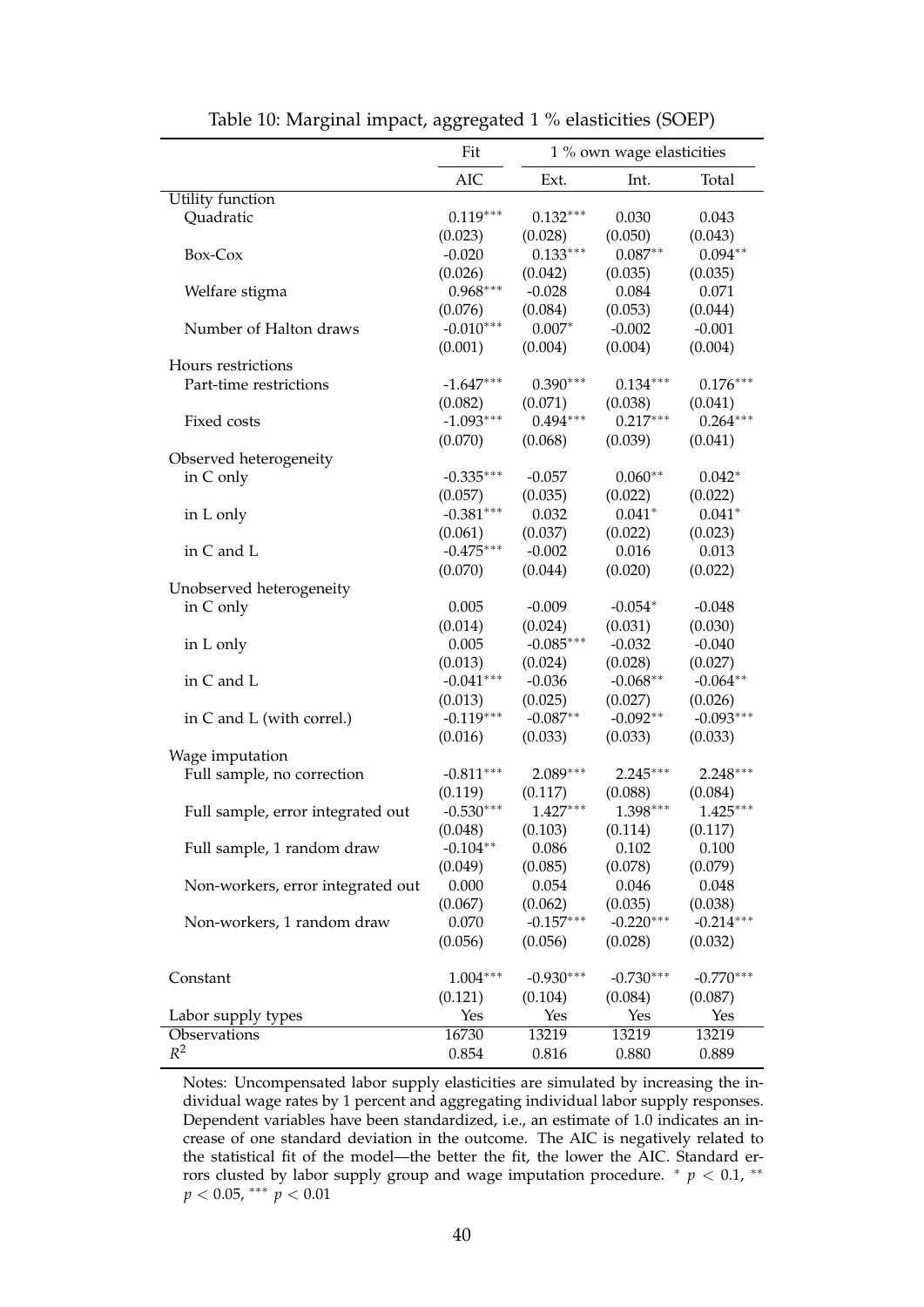|                                   | Fit         | 10 % own wage elasticities |             |             |
|-----------------------------------|-------------|----------------------------|-------------|-------------|
|                                   | <b>AIC</b>  | Ext.                       | Int.        | Total       |
| Utility function                  |             |                            |             |             |
| Quadratic                         | $0.119***$  | $0.100***$                 | 0.022       | 0.041       |
|                                   | (0.023)     | (0.033)                    | (0.047)     | (0.038)     |
| Box-Cox                           | $-0.020$    | $0.101**$                  | $0.097***$  | $0.096***$  |
|                                   | (0.026)     | (0.041)                    | (0.034)     | (0.033)     |
| Welfare stigma                    | $0.968***$  | $-0.026$                   | 0.034       | 0.026       |
|                                   | (0.076)     | (0.063)                    | (0.045)     | (0.039)     |
| Number of Halton draws            | $-0.010***$ | 0.005                      | $-0.003$    | $-0.001$    |
|                                   | (0.001)     | (0.004)                    | (0.004)     | (0.004)     |
| Hours restrictions                |             |                            |             |             |
| Part-time restrictions            | $-1.647***$ | $0.353***$                 | $0.169***$  | $0.219***$  |
|                                   | (0.082)     | (0.089)                    | (0.045)     | (0.056)     |
| Fixed costs                       | $-1.093***$ | $0.448***$                 | $0.254***$  | $0.307***$  |
|                                   | (0.070)     | (0.087)                    | (0.044)     | (0.053)     |
|                                   |             |                            |             |             |
| Observed heterogeneity            | $-0.335***$ | 0.037                      | $0.048*$    | 0.046       |
| in C only                         |             |                            |             |             |
|                                   | (0.057)     | (0.036)<br>$0.187***$      | (0.024)     | (0.027)     |
| in L only                         | $-0.381***$ |                            | $0.068***$  | $0.101***$  |
|                                   | (0.061)     | (0.040)                    | (0.022)     | (0.027)     |
| in C and L                        | $-0.475***$ | $0.187***$                 | 0.036       | $0.074**$   |
|                                   | (0.070)     | (0.053)                    | (0.022)     | (0.029)     |
| Unobserved heterogeneity          |             |                            |             |             |
| in C only                         | 0.005       | 0.001                      | $-0.046$    | $-0.036$    |
|                                   | (0.014)     | (0.022)                    | (0.031)     | (0.029)     |
| in L only                         | 0.005       | $-0.075***$                | $-0.031$    | $-0.041$    |
|                                   | (0.013)     | (0.026)                    | (0.028)     | (0.026)     |
| in C and L                        | $-0.041***$ | $-0.027$                   | $-0.059**$  | $-0.053**$  |
|                                   | (0.013)     | (0.025)                    | (0.026)     | (0.025)     |
| in C and L (with correl.)         | $-0.119***$ | $-0.083**$                 | $-0.097***$ | $-0.098***$ |
|                                   | (0.016)     | (0.036)                    | (0.033)     | (0.033)     |
| Wage imputation                   |             |                            |             |             |
| Full sample, no correction        | $-0.811***$ | $2.130***$                 | $2.264***$  | $2.267***$  |
|                                   | (0.119)     | (0.106)                    | (0.092)     | (0.089)     |
| Full sample, error integrated out | $-0.530***$ | $1.265***$                 | $1.365***$  | $1.364***$  |
|                                   | (0.048)     | (0.134)                    | (0.132)     | (0.140)     |
| Full sample, 1 random draw        | $-0.104**$  | 0.058                      | 0.146       | 0.122       |
|                                   | (0.049)     | (0.049)                    | (0.087)     | (0.078)     |
| Non-workers, error integrated out | 0.000       | 0.035                      | 0.062       | 0.057       |
|                                   | (0.067)     | (0.053)                    | (0.042)     | (0.043)     |
| Non-workers, 1 random draw        | 0.070       | $-0.164***$                | $-0.220***$ | $-0.210***$ |
|                                   | (0.056)     | (0.028)                    | (0.034)     | (0.035)     |
|                                   |             |                            |             |             |
| Constant                          | $1.004***$  | $-0.966***$                | $-0.749***$ | $-0.814***$ |
|                                   | (0.121)     | (0.119)                    | (0.091)     | (0.097)     |
| Labor supply types                | Yes         | Yes                        | Yes         | Yes         |
| Observations                      | 16730       | 13219                      | 13219       | 13219       |
| $R^2$                             | 0.854       | 0.820                      | 0.876       | 0.883       |

<span id="page-42-0"></span>Table 11: Marginal impact, mean 10 % elasticities (SOEP)

Notes: Uncompensated labor supply elasticities are simulated by increasing the individual wage rates by 10 percent and taking the mean individual labor supply response. Dependent variables have been standardized, i.e., an estimate of 1.0 indicates an increase of one standard deviation in the outcome. The AIC is negatively related to the statistical fit of the model—the better the fit, the lower the AIC. Standard errors clusted by labor supply group and wage imputation procedure.  $*$   $p$  < 0.1,  $**$ *p* < 0.05, ∗∗∗ *p* < 0.01